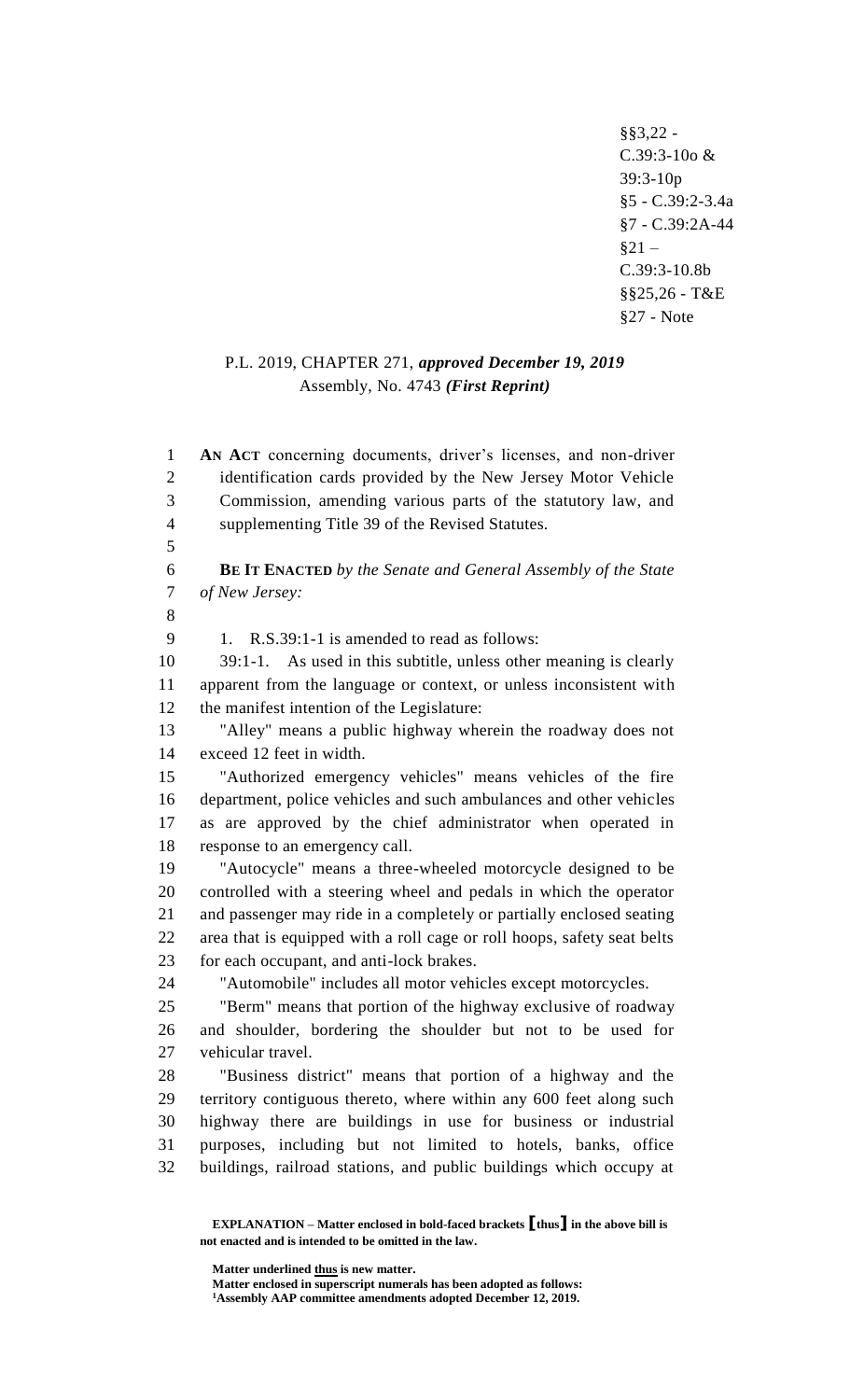least 300 feet of frontage on one side or 300 feet collectively on both sides of the roadway. "Car pool" means two or more persons commuting on a daily basis to and from work by means of a vehicle with a seating

capacity of nine passengers or less.

 "Chief Administrator" or "Administrator" means the Chief Administrator of the New Jersey Motor Vehicle Commission.

 "Commercial motor vehicle" includes every type of motor-driven vehicle used for commercial purposes on the highways, such as the transportation of goods, wares and merchandise, excepting such vehicles as are run only upon rails or tracks and vehicles of the passenger car type used for touring purposes or the carrying of farm products and milk, as the case may be.

 "Commission" means the New Jersey Motor Vehicle Commission established by section 4 of P.L.2003, c.13 (C.39:2A-4).

 "Commissioner" means the Commissioner of Transportation of 18 this State.

 "Commuter van" means a motor vehicle having a seating capacity of not less than seven nor more than 15 adult passengers, in which seven or more persons commute on a daily basis to and from work and which vehicle may also be operated by the driver or other designated persons for their personal use.

 "Crosswalk" means that part of a highway at an intersection, either marked or unmarked existing at each approach of every roadway intersection, included within the connections of the lateral lines of the sidewalks on opposite sides of the highway measured from the curbs or, in the absence of curbs, from the edges of the shoulder, or, if none, from the edges of the roadway; also, any portion of a highway at an intersection or elsewhere distinctly indicated for pedestrian crossing by lines or other marking on the surface.

 "Curb extension" or "bulbout" means a horizontal extension of the sidewalk into the street which results in a narrower roadway section.

 "Dealer" includes every person actively engaged in the business of buying, selling or exchanging motor vehicles or motorcycles and who has an established place of business.

 "Deputy Chief Administrator" means the deputy chief administrator of the commission.

 "Driver" means the rider or driver of a horse, bicycle or motorcycle or the driver or operator of a motor vehicle, unless otherwise specified.

 "Explosives" means any chemical compound or mechanical mixture that is commonly used or intended for the purpose of producing an explosion and which contains any oxidizing and combustive units or other ingredients in such proportions, quantities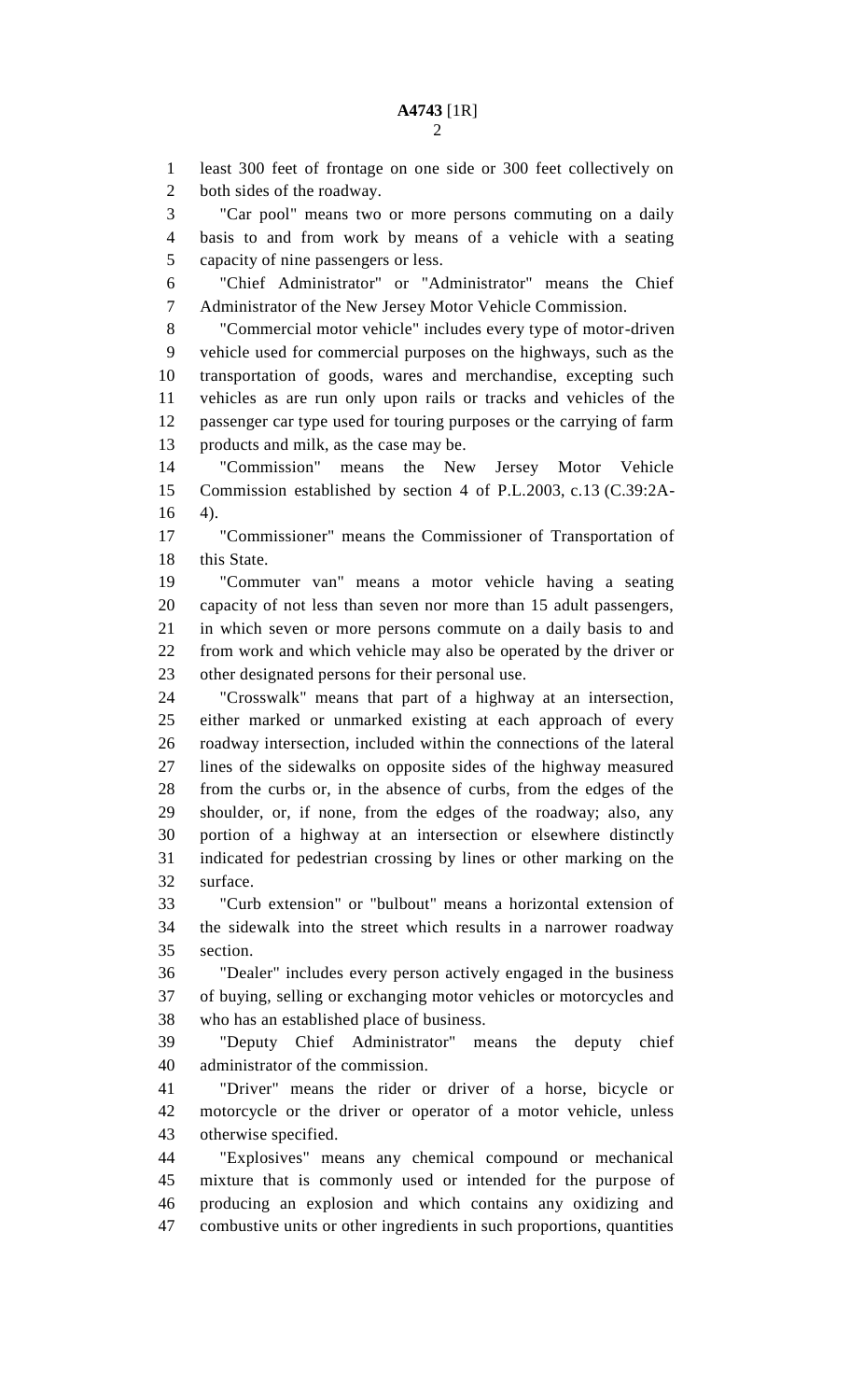or packing that an ignition by fire, friction, by concussion, by percussion, or by detonator of any part of the compound or mixture may cause such a sudden generation of highly heated gases that the resultant gaseous pressures are capable of producing destructive effects on contiguous objects or of destroying life or limb. "Farm tractor" means every motor vehicle designed and used primarily as a farm implement for drawing plows, mowing machines, and other implements of husbandry. "Flammable liquid" means any liquid having a flash point below 200 degrees Fahrenheit, and a vapor pressure not exceeding 40 pounds. "Gross weight" means the combined weight of a vehicle and a load thereon. "High occupancy vehicle" or "HOV" means a vehicle which is used to transport two or more persons and shall include public transportation, car pool, van pool, and other vehicles as determined by regulation of the Department of Transportation. "Highway" means the entire width between the boundary lines of every way publicly maintained when any part thereof is open to the use of the public for purposes of vehicular travel. "Horse" includes mules and all other domestic animals used as draught animals or beasts of burden. "Inside lane" means the lane nearest the center line of the roadway. "Intersection" means the area embraced within the prolongation of the lateral curb lines or, if none, the lateral boundary lines of two or more highways which join one another at an angle, whether or not one such highway crosses another. "Laned roadway" means a roadway which is divided into two or more clearly marked lanes for vehicular traffic. "Leased limousine" means any limousine subject to regulation in the State which: a. Is offered for rental or lease, without a driver, to be operated by a limousine service as the lessee, for the purpose of carrying passengers for hire; and b. Is leased or rented for a period of one year or more following registration. "Leased motor vehicle" means any motor vehicle subject to registration in this State which: a. Is offered for rental or lease, without a driver, to be operated by the lessee, his agent or servant, for purposes other than the transportation of passengers for hire; and b. Is leased or rented for a period of one year or more following registration. "Limited-access highway" means every highway, street, or roadway in respect to which owners or occupants of abutting lands and other persons have no legal right of access to or from the same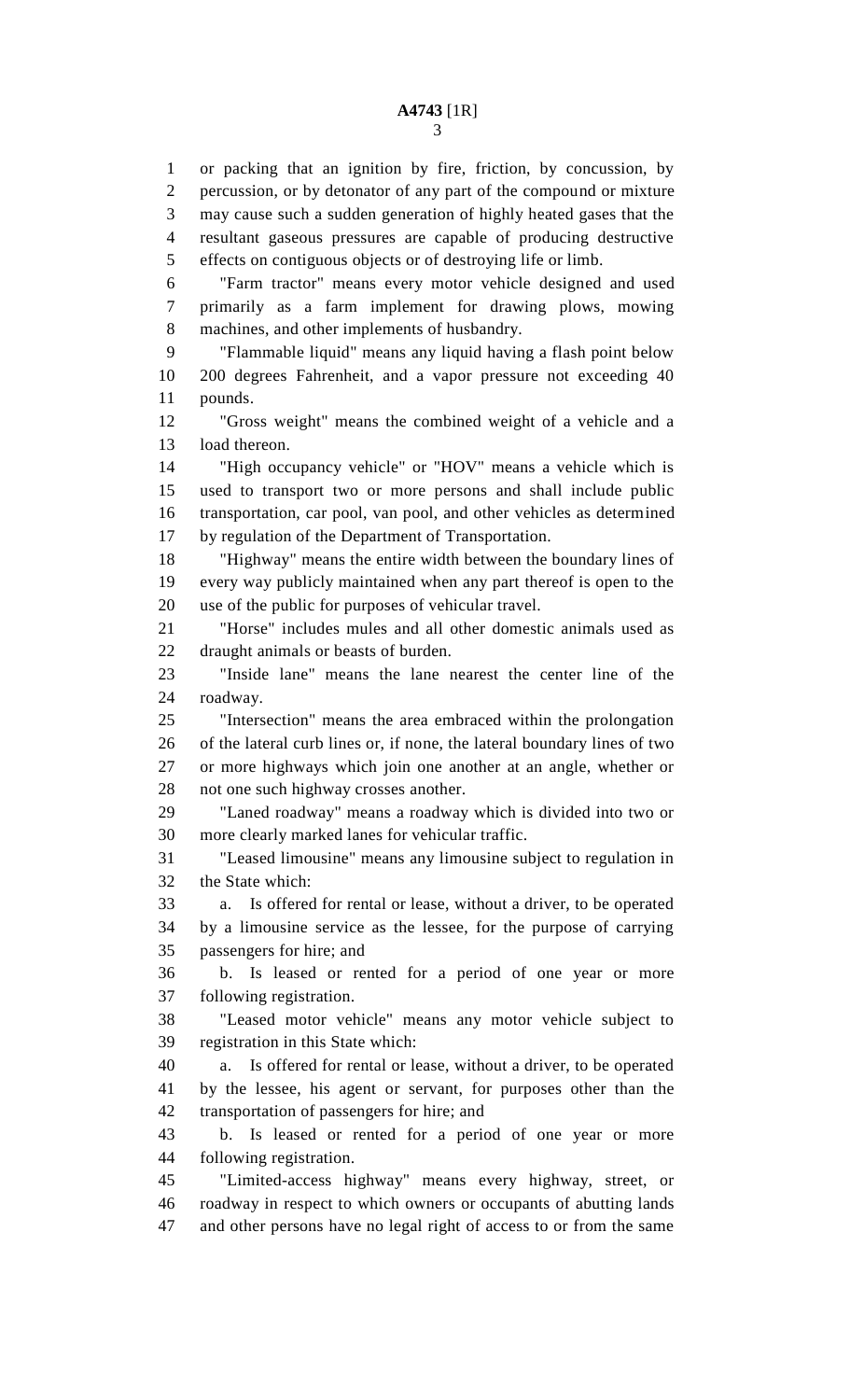except at such points only and in such manner as may be determined by the public authority having jurisdiction over such highway, street, or roadway; and includes any highway designated as a "freeway" or "parkway" by authority of law.

 "Local authorities" means every county, municipal and other local board or body having authority to adopt local police regulations under the Constitution and laws of this State, including every county governing body with relation to county roads.

 "Low-speed vehicle" means a four-wheeled low-speed vehicle, as defined in 49 **[**CFR**]** C.F.R. s.571.3(b), whose attainable speed is more than 20 miles per hour but not more than 25 miles per hour on a paved level surface and which is not powered by gasoline or diesel fuel and complies with federal safety standards as set forth in 49 **[**CFR**]** C.F.R. s.571.500.

 "Magistrate" means any municipal court and the Superior Court, and any officer having the powers of a committing magistrate and the chief administrator.

 "Manufacturer" means a person engaged in the business of manufacturing or assembling motor vehicles, who will, under normal business conditions during the year, manufacture or assemble at least 10 new motor vehicles.

 "Metal tire" means every tire the surface of which in contact with the highway is wholly or partly of metal or other hard nonresilient material.

 "Mid-block crosswalk" means a crosswalk located away from an intersection, distinctly indicated by lines or markings on the surface.

 "Motorized bicycle" means a pedal bicycle having a helper motor characterized in that either the maximum piston displacement is less than 50 cc. or said motor is rated at no more than 1.5 brake horsepower or is powered by an electric drive motor and said bicycle is capable of a maximum speed of no more than 25 miles per hour on a flat surface.

 "Motorcycle" includes motorcycles, autocycles, motor bikes, bicycles with motor attached and all motor-operated vehicles of the bicycle or tricycle type, except motorized bicycles as defined in this section, whether the motive power be a part thereof or attached thereto and having a saddle or seat with driver sitting astride or upon it or a platform on which the driver stands.

 "Motor-drawn vehicle" includes trailers, semitrailers, or any other type of vehicle drawn by a motor-driven vehicle.

 "Motor vehicle" includes all vehicles propelled otherwise than by muscular power, excepting such vehicles as run only upon rails or tracks and motorized bicycles.

 "Motorized scooter" means a miniature motor vehicle and includes, but is not limited to, pocket bikes, super pocket bikes, scooters, mini-scooters, sport scooters, mini choppers, mini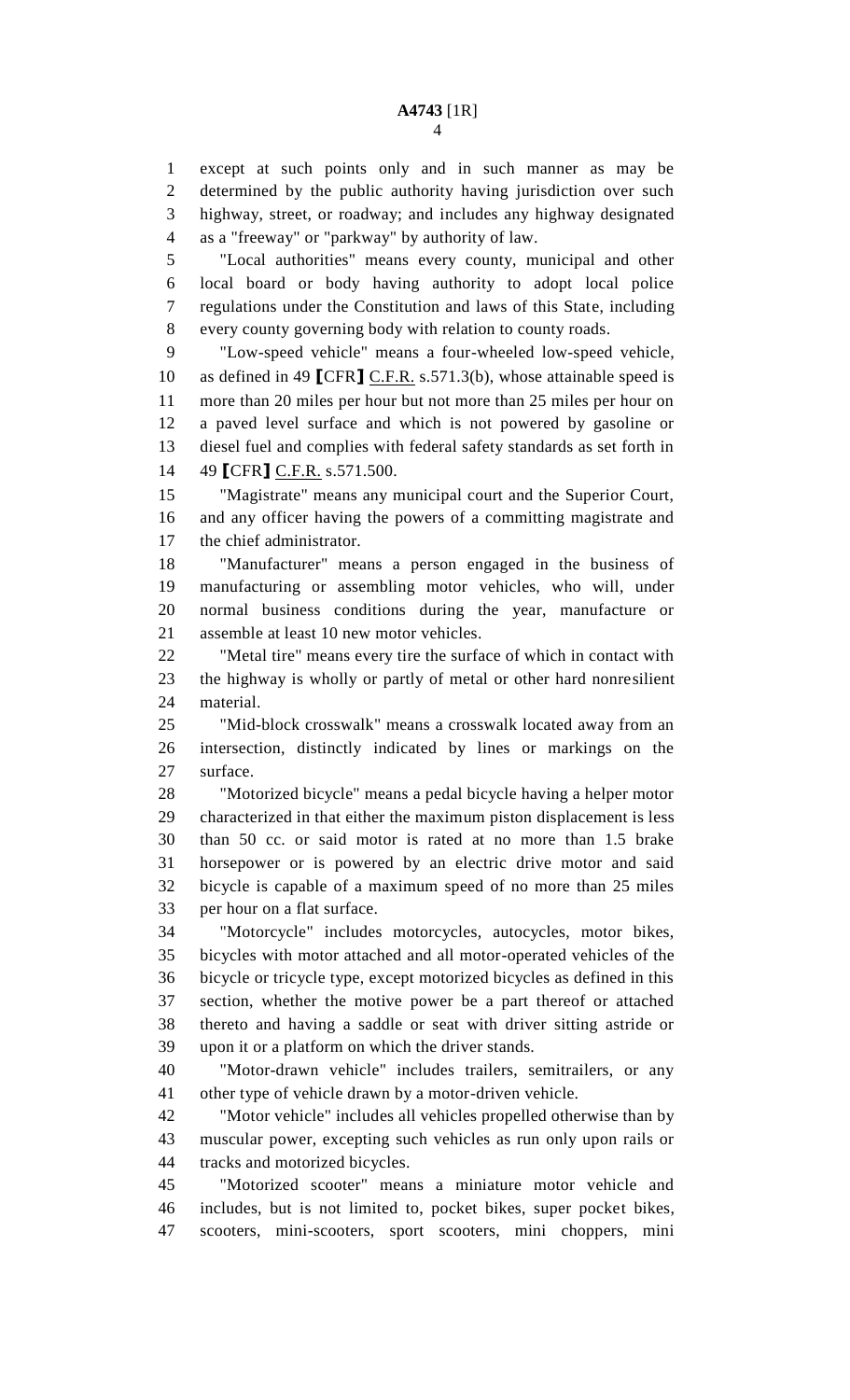motorcycles, motorized skateboards and other vehicles with motors not manufactured in compliance with Federal Motor Vehicle Safety Standards and which have no permanent Federal Safety Certification stickers affixed to the vehicle by the original manufacturer. This term shall not include: electric personal assistive mobility devices, motorized bicycles or low-speed vehicles; or motorized wheelchairs, mobility scooters or similar mobility assisting devices used by persons with physical disabilities, or persons whose ambulatory mobility has been impaired by age or illness.

 "Motorized skateboard" means a skateboard that is propelled otherwise than by muscular power.

 "Motorized wheelchair" means any motor-driven wheelchair utilized to increase the independent mobility, in the activities of daily living, of an individual who has limited or no ambulation abilities, and includes mobility scooters manufactured specifically for such purposes and designed primarily for indoor use.

 "Noncommercial truck" means every motor vehicle designed primarily for transportation of property, and which is not a "commercial vehicle."

 "Official traffic control devices" means all signs, signals, markings, and devices not inconsistent with this subtitle placed or erected by authority of a public body or official having jurisdiction for the purpose of regulating, warning, or guiding traffic.

 "Omnibus" includes all motor vehicles used for the transportation of passengers for hire, except commuter vans and vehicles used in ridesharing arrangements and school buses, if the same are not otherwise used in the transportation of passengers for hire.

 "Operator" means a person who is in actual physical control of a vehicle or street car.

 "Outside lane" means the lane nearest the curb or outer edge of the roadway.

 "Owner" means a person who holds the legal title of a vehicle, or if a vehicle is the subject of an agreement for the conditional sale or lease thereof with the right of purchase upon performance of the conditions stated in the agreement and with an immediate right of possession vested in the conditional vendee or lessee, or if a mortgagor of a vehicle is entitled to possession, then the conditional vendee, lessee or mortgagor shall be deemed the owner for the purpose of this subtitle.

 "Parking" means the standing or waiting on a street, road or highway of a vehicle not actually engaged in receiving or discharging passengers or merchandise, unless in obedience to traffic regulations or traffic signs or signals.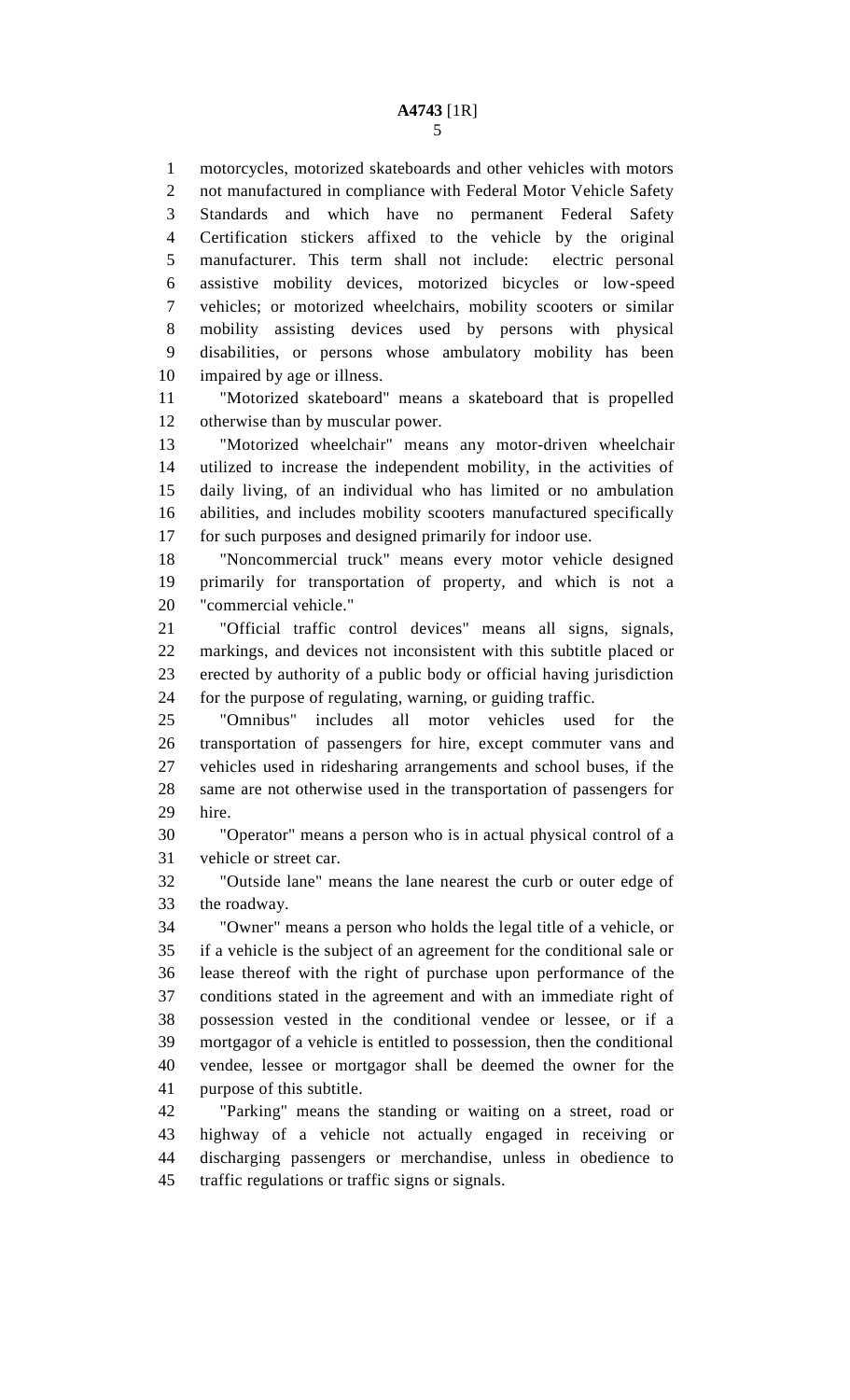"Passenger automobile" means all automobiles used and designed for the transportation of passengers, other than omnibuses and school buses. "Pedestrian" means a person afoot. "Person" includes natural persons, firms, copartnerships, associations, and corporations. "Pneumatic tire" means every tire in which compressed air is designed to support the load. "Pole trailer" means every vehicle without motive power designed to be drawn by another vehicle and attached to the towing vehicle by means of a reach, or pole, or by being boomed or otherwise secured to the towing vehicle, and ordinarily used for transporting long or irregularly shaped loads, such as poles, pipes, or structural members capable, generally, of sustaining themselves as beams between the supporting connections. "Private road or driveway" means every road or driveway not open to the use of the public for purposes of vehicular travel. "Railroad train" means a steam engine, electric or other motor, with or without cars coupled thereto, operated upon rails, except street cars. "REAL ID basic driver's license" means a basic driver's license issued by the commission that complies with the provisions of the "REAL ID Act of 2005," Pub.L.109-13, any acts amendatory or supplementary thereto, and any federal regulations adopted thereunder. "REAL ID identification card" means an identification card issued by the commission that complies with the provisions of the "REAL ID Act of 2005," Pub.L.109-13, any acts amendatory or supplementary thereto, and any federal regulations adopted thereunder. "REAL ID license" means any license to operate a motor vehicle issued by the commission that complies with the provisions of the "REAL ID Act of 2005," Pub.L.109-13, any acts amendatory or supplementary thereto, and any federal regulations adopted thereunder. "REAL ID motorcycle license" means a motorcycle license issued by the commission that complies with the provisions of the "REAL ID Act of 2005," Pub.L.109-13, any acts amendatory or supplementary thereto, and any federal regulations adopted thereunder. "REAL ID probationary license" means a probationary license issued by the commission that complies with the provisions of the "REAL ID Act of 2005," P.L.109-13, any acts amendatory or supplementary thereto, and any federal regulations adopted thereunder. "Recreation vehicle" means a self-propelled or towed vehicle

equipped to serve as temporary living quarters for recreational,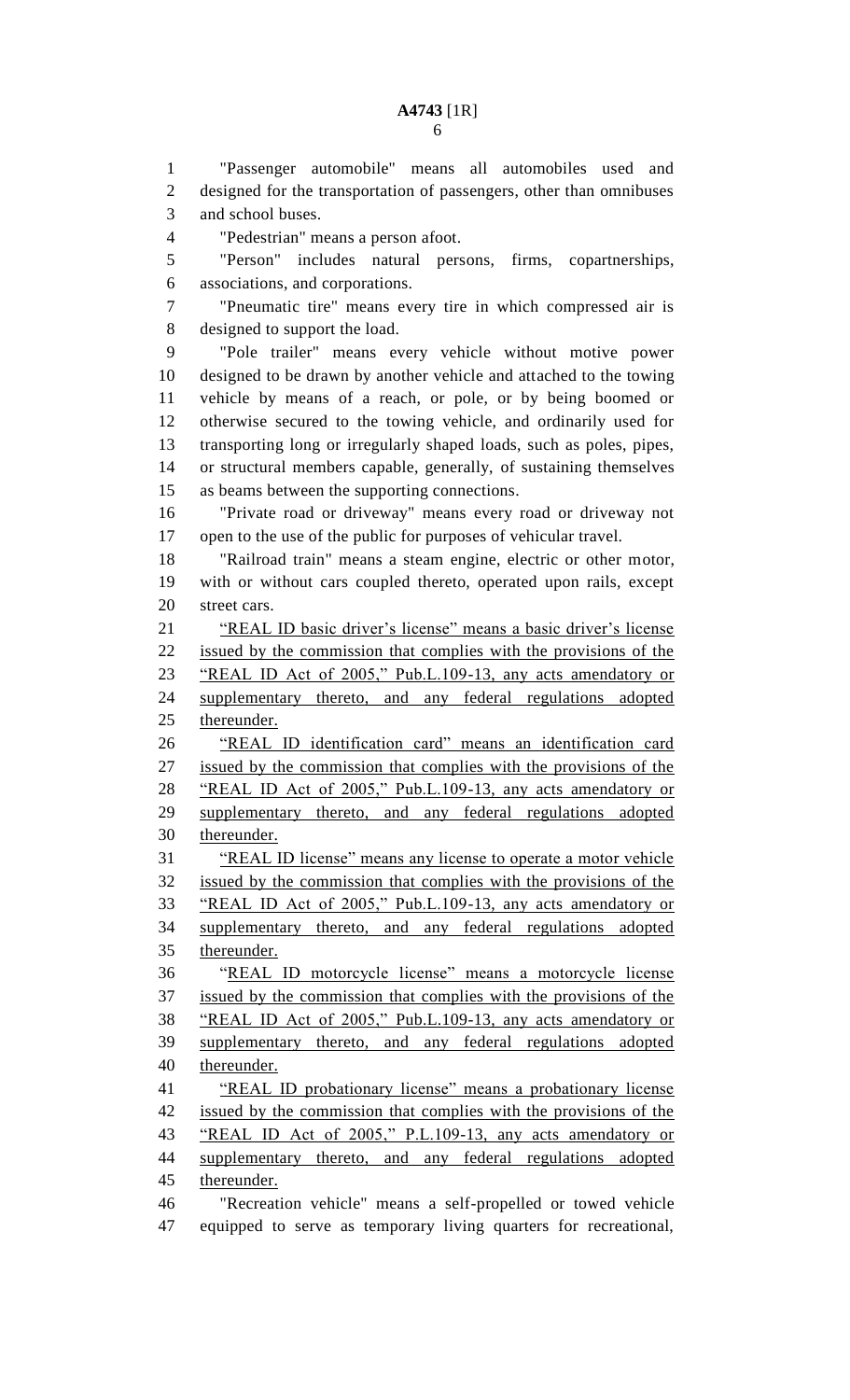camping or travel purposes and used solely as a family or personal conveyance.

 "Residence district" means that portion of a highway and the territory contiguous thereto, not comprising a business district, where within any 600 feet along such highway there are buildings in use for business or residential purposes which occupy 300 feet or more of frontage on at least one side of the highway.

 "Ridesharing" means the transportation of persons in a motor vehicle, with a maximum carrying capacity of not more than 15 passengers, including the driver, where such transportation is incidental to the purpose of the driver. The term shall include such ridesharing arrangements known as car pools and van pools.

 "Right-of-way" means the privilege of the immediate use of the highway.

 "Road tractor" means every motor vehicle designed and used for drawing other vehicles and not so constructed as to carry any load thereon either independently or any part of the weight of a vehicle or load so drawn.

 "Roadway" means that portion of a highway improved, designed, or ordinarily used for vehicular travel, exclusive of the berm or shoulder. In the event a highway includes two or more separate roadways, the term "roadway" as used herein shall refer to any such roadway separately, but not to all such roadways, collectively.

 "Safety zone" means the area or space officially set aside within a highway for the exclusive use of pedestrians, which is so plainly marked or indicated by proper signs as to be plainly visible at all times while set apart as a safety zone.

 "School bus" means every motor vehicle operated by, or under contract with, a public or governmental agency, or religious or other charitable organization or corporation, or privately operated for the transportation of children to or from school for secular or religious education, which complies with the regulations of the New Jersey Motor Vehicle Commission affecting school buses, including "School Vehicle Type I" and "School Vehicle Type II" as defined below:

 "School Vehicle Type I" means any vehicle designed to transport 16 or more passengers, including the driver, used to transport enrolled children, and adults only when serving as chaperones, to or from a school, school connected activity, day camp, summer day camp, summer residence camp, nursery school, child care center, preschool center or other similar places of education. Such vehicle shall comply with the regulations of the New Jersey Motor Vehicle Commission and either the Department of Education or the Department of Human Services, whichever is the appropriate supervising agency.

 "School Vehicle Type II" means any vehicle designed to transport less than 16 passengers, including the driver, used to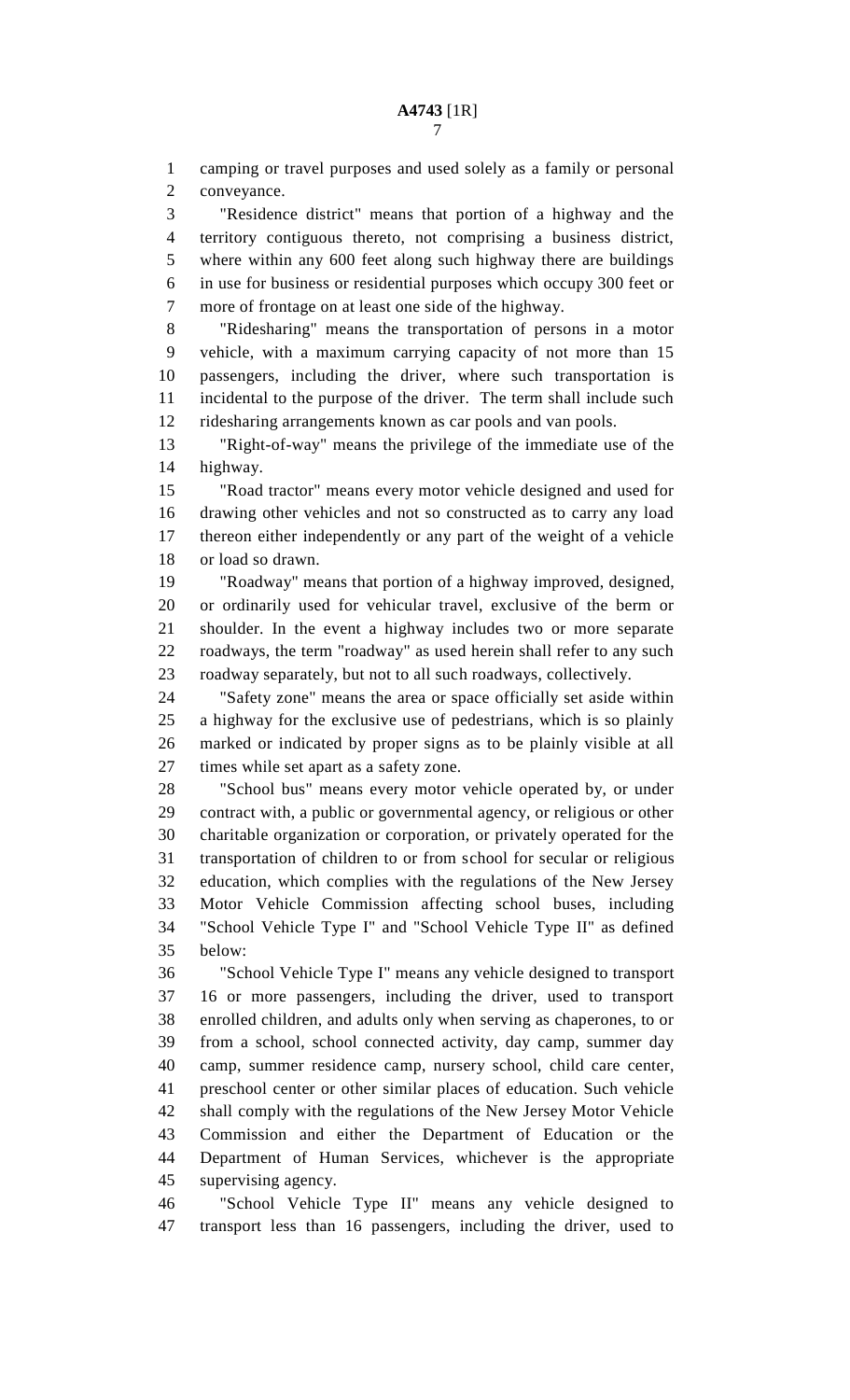transport enrolled children, and adults only when serving as chaperones, to or from a school, school connected activity, day camp, summer day camp, summer residence camp, nursery school, child care center, preschool center or other similar places of education. Such vehicle shall comply with the regulations of the New Jersey Motor Vehicle Commission and either the Department of Education or the Department of Human Services, whichever is the appropriate supervising agency.

 "School zone" means that portion of a highway which is either contiguous to territory occupied by a school building or is where school crossings are established in the vicinity of a school, upon which are maintained appropriate "school signs" in accordance with specifications adopted by the chief administrator and in accordance with law.

 "School crossing" means that portion of a highway where school children are required to cross the highway in the vicinity of a school.

 "Semitrailer" means every vehicle with or without motive power, other than a pole trailer, designed for carrying persons or property and for being drawn by a motor vehicle and so constructed that some part of its weight and that of its load rests upon or is carried by another vehicle.

 "Shipper" means any person who shall deliver, or cause to be delivered, any commodity, produce or article for transportation as the contents or load of a commercial motor vehicle. In the case of a sealed ocean container, "shipper" shall not be construed to include any person whose activities with respect to the shipment are limited to the solicitation or negotiation of the sale, resale, or exchange of the commodity, produce or article within that container.

 "Shoulder" means that portion of the highway, exclusive of and bordering the roadway, designed for emergency use but not ordinarily to be used for vehicular travel.

 "Sidewalk" means that portion of a highway intended for the use of pedestrians, between the curb line or the lateral line of a shoulder, or if none, the lateral line of the roadway and the adjacent right-of-way line.

"Sign." See "Official traffic control devices."

 "Slow-moving vehicle" means a vehicle run at a speed less than the maximum speed then and there permissible.

 "Solid tire" means every tire of rubber or other resilient material which does not depend upon compressed air for the support of the load.

 "Standard" means, when used to describe any license to operate a motor vehicle or any identification card issued by the commission under the provisions of this Title, that the issuance of the license or identification card does not require proof of lawful presence in the United States.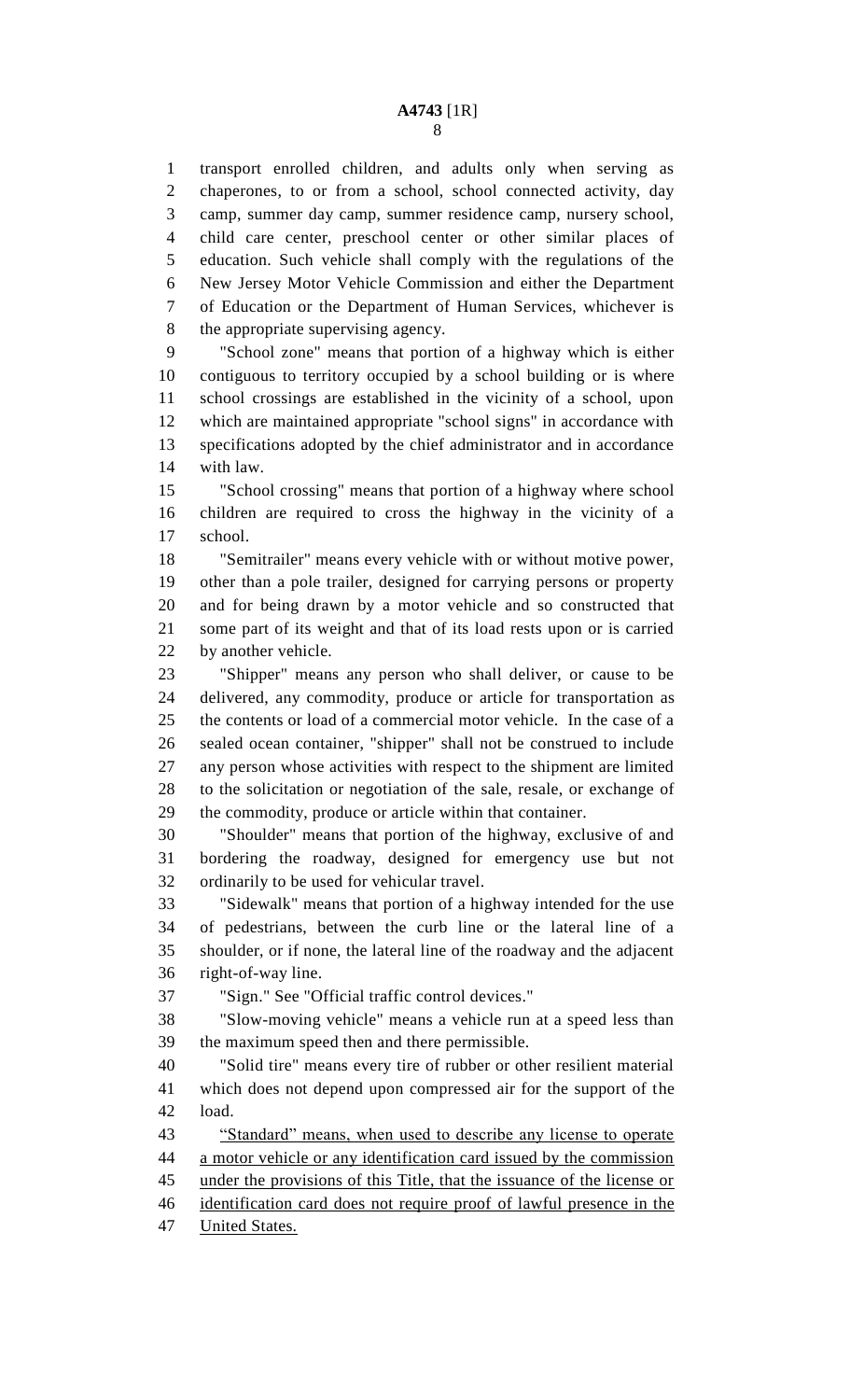"Street" means the same as highway.

 "Street car" means a car other than a railroad train, for transporting persons or property and operated upon rails principally within a municipality.

 "Stop," when required, means complete cessation from movement.

 "Stopping or standing," when prohibited, means any cessation of movement of a vehicle, whether occupied or not, except when necessary to avoid conflict with other traffic or in compliance with the directions of a police officer or traffic control sign or signal.

 "Suburban business or residential district" means that portion of highway and the territory contiguous thereto, where within any 1,320 feet along that highway there is land in use for business or residential purposes and that land occupies more than 660 feet of frontage on one side or collectively more than 660 feet of frontage on both sides of that roadway.

 "Through highway" means every highway or portion thereof at the entrances to which vehicular traffic from intersecting highways is required by law to stop before entering or crossing the same and when stop signs are erected as provided in this chapter.

 "Trackless trolley" means every motor vehicle which is propelled by electric power obtained from overhead trolley wires but not operated upon rails.

 "Traffic" means pedestrians, ridden or herded animals, vehicles, street cars, and other conveyances either singly, or together, while using any highway for purposes of travel.

 "Traffic control signal" means a device, whether manually, electrically, mechanically, or otherwise controlled, by which traffic is alternately directed to stop and to proceed.

 "Trailer" means every vehicle with or without motive power, other than a pole trailer, designed for carrying persons or property and for being drawn by a motor vehicle and so constructed that no part of its weight rests upon the towing vehicle.

 "Truck" means every motor vehicle designed, used, or maintained primarily for the transportation of property.

 "Truck tractor" means every motor vehicle designed and used primarily for drawing other vehicles and not so constructed as to carry a load other than a part of the weight of the vehicle and load so drawn.

 "Van pooling" means seven or more persons commuting on a daily basis to and from work by means of a vehicle with a seating arrangement designed to carry seven to 15 adult passengers.

 "Vehicle" means every device in, upon or by which a person or property is or may be transported upon a highway, excepting devices moved by human power or used exclusively upon stationary rails or tracks or motorized bicycles.

(cf: P.L.2016, c.35, s.1)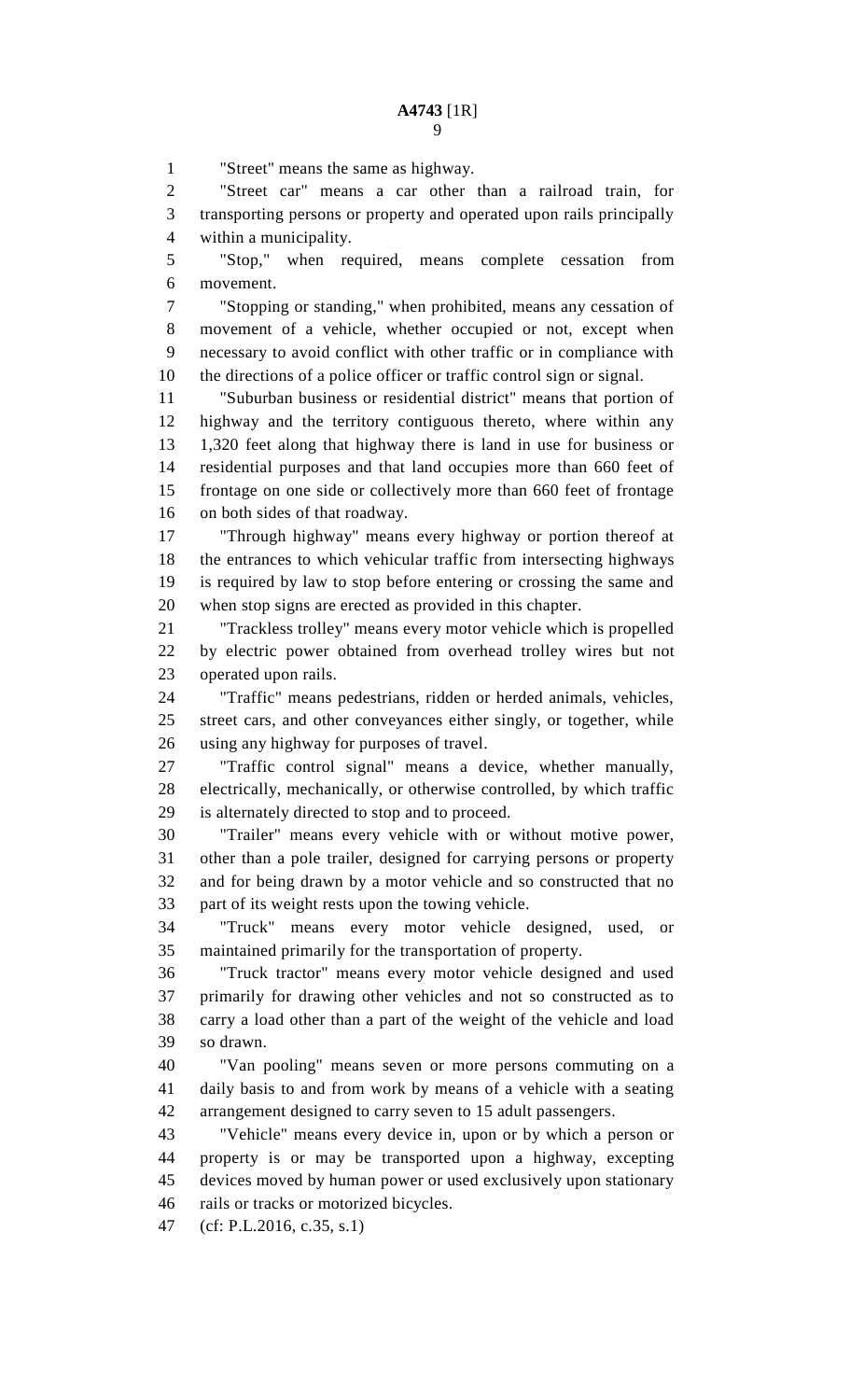**l [17.]**  $2.\mathbf{1}$  Section 2 of P.L.2003, c.13 (C.39:2A-2) is amended to read as follows: 2. The Legislature finds and declares that: a. The Division of Motor Vehicle Services (DMV) is one of the State's principal customer service agencies with regular and direct contact with virtually every citizen; b. The DMV has over 15 million contacts a year with the public, including 39 million transactions, more than any other State agency; c. The DMV has responsibility for issuing and certifying motor vehicle driver's licenses, ensuring the proper registration of motor vehicles, as well as conducting safety and emissions inspections of motor vehicles; d. The public expects courteous, efficient and accessible service from government agencies, including the DMV; e. The DMV's failed security systems are contributing to a growing national problem of identity theft that is costing New Jersey and the nation millions of dollars each week; f. In the past, the DMV has been unable to deal with fraud and corruption because of inadequate funding, training, security, internal controls and oversight; g. The DMV must improve its security system and equipment, and its fraud detection, training and monitoring so that fraudulent driver's licenses, such as those used in the furtherance of terroristic activities, will be eliminated; h. Internal audits and controls and investigations are also needed to detect patterns of fraud, theft, corruption, identity theft and mismanagement in the issuance of driver's licenses, registrations, and titles because DMV documents must be more resistant to compromise; i. Criminals have used counterfeit passports, Social Security cards, county identification cards, pay stubs and W-2 forms to obtain fraudulent driver's licenses and identification cards in furtherance of identity-theft schemes; j. Proper identification must be required at all phases of the licensing and driver testing process to assure that only those persons qualified to legally obtain licenses do so; k. It is essential that DMV records be matched with Social Security Administration records, when presented, in order to verify 40 the validity of Social Security numbers in DMV databases; l. Cameras, armed security guards, panic buttons, alarms, safety upgrades, card access systems and door replacements are needed in order to prevent fraud; m. Employees or agents of the DMV should be required to undergo background checks and fingerprinting;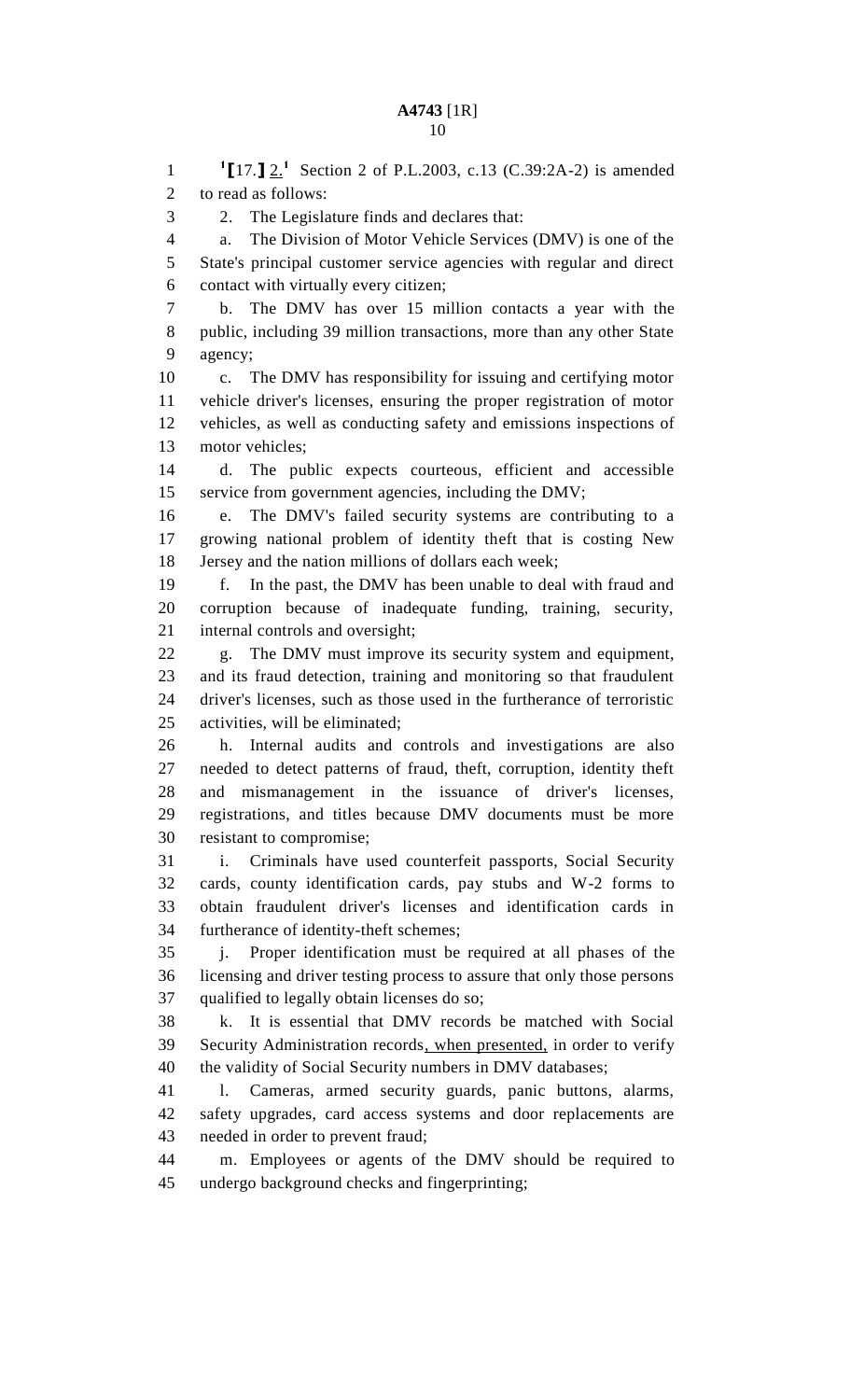n. Cleaning crews and maintenance workers at DMV facilities must be supervised by DMV employees to ensure the security of DMV records;

 o. In a time of rapidly changing information technology and Internet communications, the DMV lacks an information technology plan to bring it to the 21st Century and still operates on a decades-old computer network with patchwork hardware, antiquated software and obsolete display terminals that lack processing abilities;

 p. Previous DMV efforts to implement complex technological mandates have failed, due to bureaucratic mismanagement, inefficient planning and inadequate oversight, as characterized by reports of the State Commission of Investigation;

 q. The DMV has become a reactive agency, struggling to keep up with the demands of newly legislated responsibilities, and without the necessary resources to prevent fraud and corruption at its front-line agencies and without the ability to provide even adequate service to its six million customers;

 r. The DMV needs a strategic business plan, which is a key to the operation of an agency, and must work within the confines of such plan in an effort to adopt best practices, improve customer service and gain back the confidence of New Jersey citizens and the Legislature;

 s. The DMV's privatization of some of its agencies in July 1995 has created poor, disjointed and confused service delivery without consistency among the agencies in terms of policies and procedures, which has led to confusion and frustration in the minds of New Jersey citizens;

 t. The DMV privatization has also resulted in poorly paid employees who have received inadequate benefits, resulting in a high turnover rate at DMV agencies;

 u. A major benefit to a State-operated DMV system is the ability to centralize anti-fraud policies and procedures;

 v. Historically, the privately-operated local motor vehicle agencies have been plagued with long lines, poor customer service and inadequate business practices that have routinely caused network delays and failures for hours at a time;

 w. The DMV would be in a better position to plan for long-term improvements, replacements and daily operations if it had a dedicated and consistent source of funding;

 x. In order to address the various problems with the DMV, a "FIX DMV Commission" was formed on April 25, 2002, by Governor's Executive Order Number 19 to conduct a comprehensive review of the DMV and to make recommendations on the restructuring and reorganization of the agency;

 y. The "FIX DMV Commission" has reported that the DMV is in crisis and has recommended that a New Jersey Motor Vehicle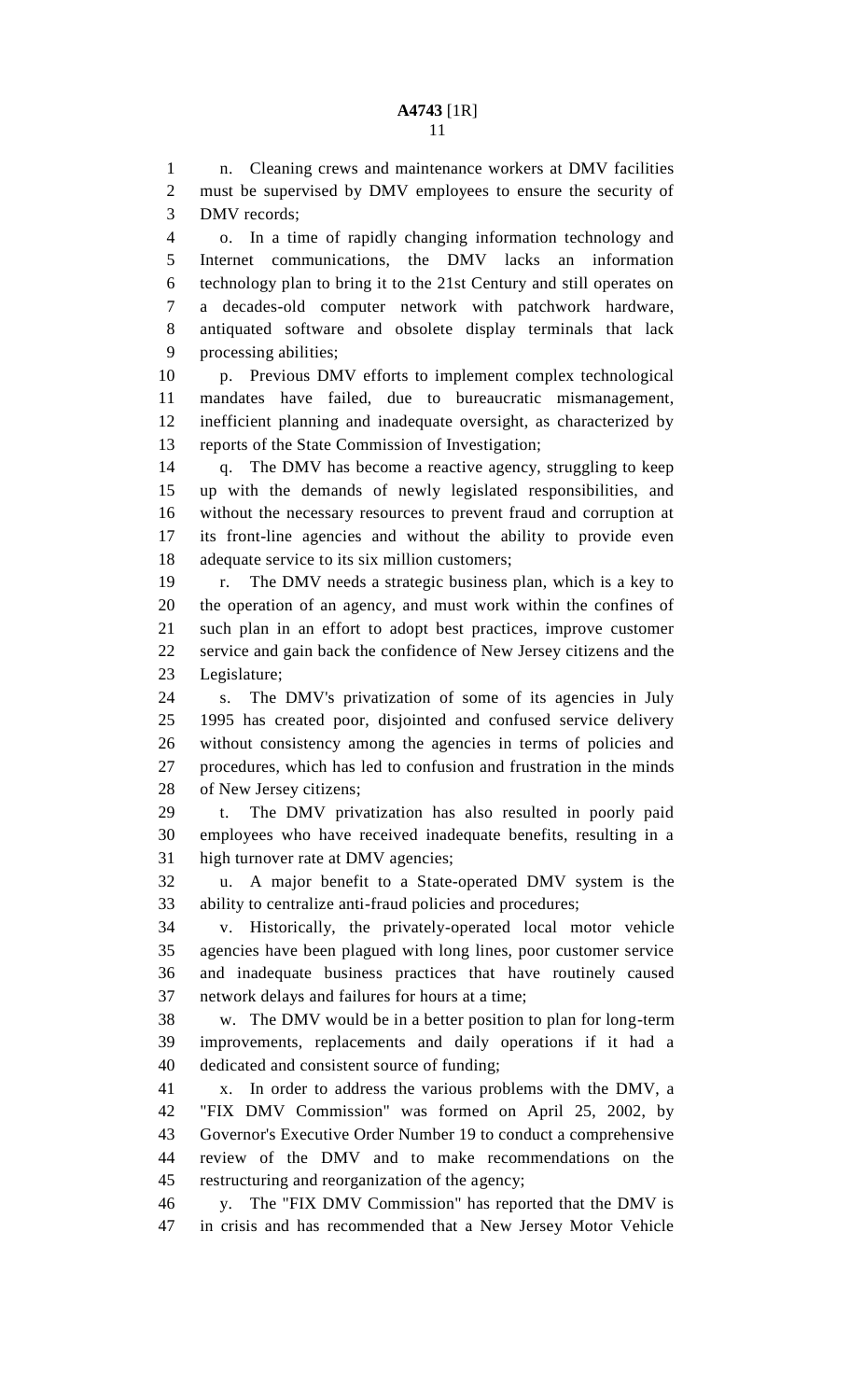Commission be formed in, but not of, the Department of Transportation to replace the current New Jersey Division of Motor Vehicles with the purposes of: (1) identifying and regulating drivers and motor vehicles to deter unlawful and unsafe acts; (2) identifying and correcting vehicle defects and limiting the amount of vehicle-produced air pollution; (3) focusing on and responding to customer service and security issues; and (4) effectuating change by bringing greater attention and resources to the needs of the organization; z. It is therefore in the public interest to create a New Jersey Motor Vehicle Commission, the duties of which would include, but not be limited to: (1) addressing the multitude of functions assigned to it while curtailing fraudulent and criminal activities that present threats to the State's security system; (2) following a multi- year strategic business plan that is constantly reviewed and updated, thus avoiding the need for the cyclical reforms that have characterized its history; and (3) conducting operations on a fiscal year budget, controlling fees sufficient to fund the budget, adopting regulations regarding processes and fees; and implementing an annual strategic business plan. (cf: P.L.2003, c.13, s.2) 23 <sup>1</sup>3. (New section) The Legislature finds and declares that: a. It is the responsibility of the State to ensure that all New Jersey residents that are of driving age are properly trained, tested, and insured in order to make public roads safer. b. The State could improve roadway safety and automobile insurance coverage by making driver's licenses and permits available to any safe driver who meets all of the requirements 30 relating to the driver's ability to safely operate a motor vehicle, and who provides proof of identity, qualifying age, and New Jersey residency.

 c. Fourteen states, the District of Columbia, and Puerto Rico now allow individuals to drive if the individual is a qualified driver and provides proof that establishes age, identity, and state residency. 37 d. The measures in P.L., c. (C. ) (pending before the

 Legislature as this bill) will protect the standard basic driver license and non-driver identification card as a valid and respected form of identification by requiring multiple documents, as deemed acceptable by the commission, in order to obtain the standard basic driver's license or non-driver identification card.

 e. It is therefore the intent of the Legislature to support road 44 safety and privacy protections by making driver's licenses available to any safe driver who meets all requirements relating to the driver's ability to operate a motor vehicle, pursuant to R.S.39:3-10,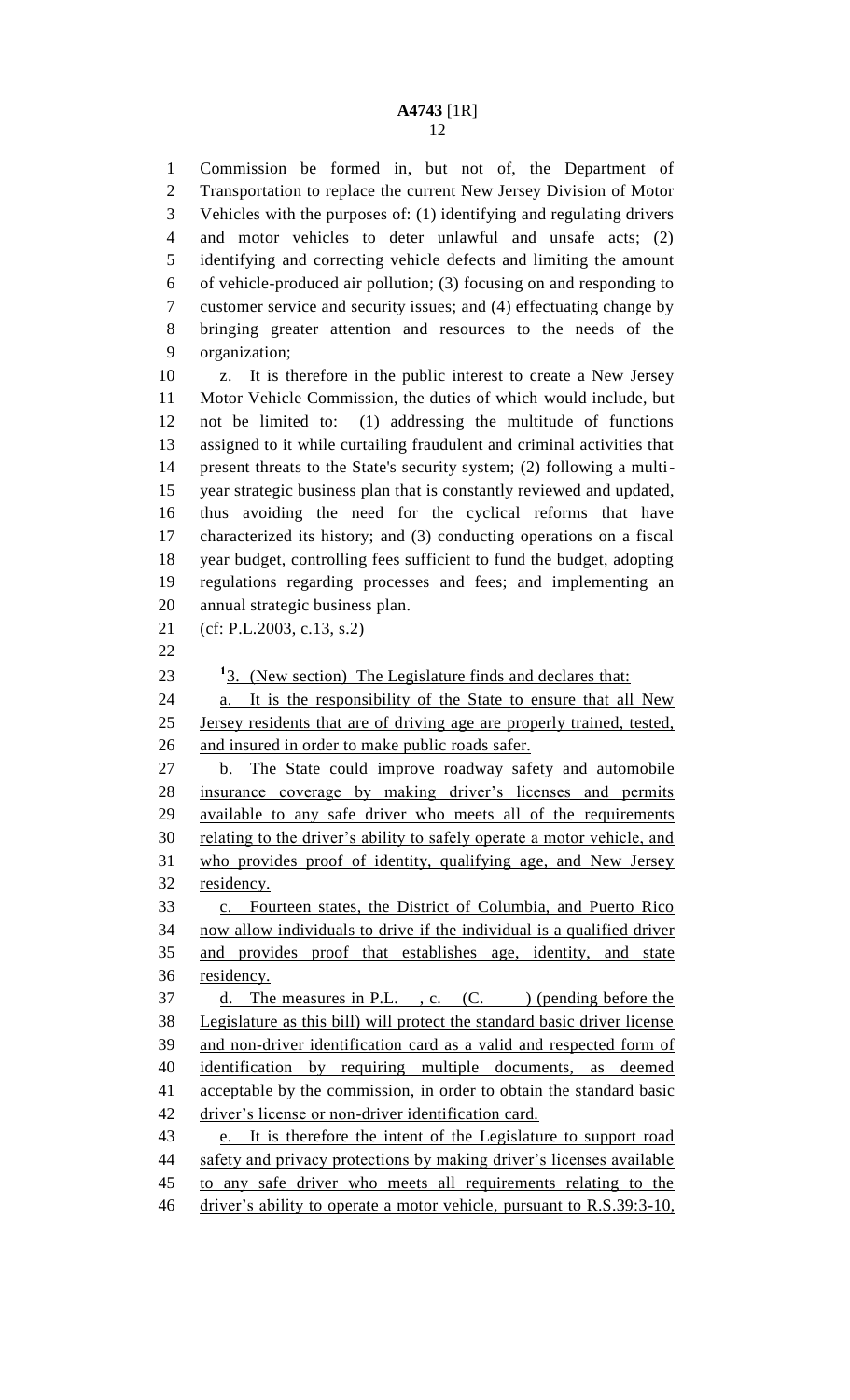and who provides proof of identity, qualifying age, and residency pursuant to the provisions of State law.**<sup>1</sup>** 

<sup>1</sup>4. Section 2 of P.L.1997, c.188 (C.39:2-3.4) is amended to read as follows:

 2. a. Notwithstanding the provisions of P.L.1963, c.73 (C.47:1A-1 et seq.) or any other law to the contrary, except as 8 provided in this act, the New Jersey Motor Vehicle Commission and any officer, employee or contractor thereof shall not knowingly disclose or otherwise make available to any person personal information about any individual obtained by the commission in connection with a motor vehicle record.

 b. A person requesting a motor vehicle record including personal information shall produce proper identification and shall complete and submit a written request form provided by the chief administrator for the commission's approval. The written request form shall bear notice that the making of false statements therein is punishable and shall include, but not be limited to, the requestor's name and address; the requestor's driver's license number or corporate identification number; the requestor's reason for requesting the record; the driver's license number or the name, address and birth date of the person whose driver record is requested; the license plate number or VIN number of the vehicle for which a record is requested; any additional information determined by the chief administrator to be appropriate and the requestor's certification as to the truth of the foregoing statements. Prior to the approval of the written request form, the commission may also require the requestor to submit documentary evidence supporting the reason for the request.

 In lieu of completing a written request form for each record requested, the commission may permit a person to complete and submit for approval of the chief administrator or the chief administrator's designee, on a case by case basis, a written application form for participation in a public information program on an ongoing basis. The written application form shall bear notice that the making of false statements therein is punishable and shall include, but not be limited to, the applicant's name, address and telephone number; the nature of the applicant's business activity; a description of each of the applicant's intended uses of the information contained in the motor vehicle records to be requested; the number of employees with access to the information; the name, title, and signature of the authorized company representative; and any additional information determined by the chief administrator to be appropriate. The chief administrator may also require the 45 applicant to submit a copy of its business credentials, such as  $\underline{a}$  license to do business or a certificate of incorporation. Prior to approval by the chief administrator or the chief administrator's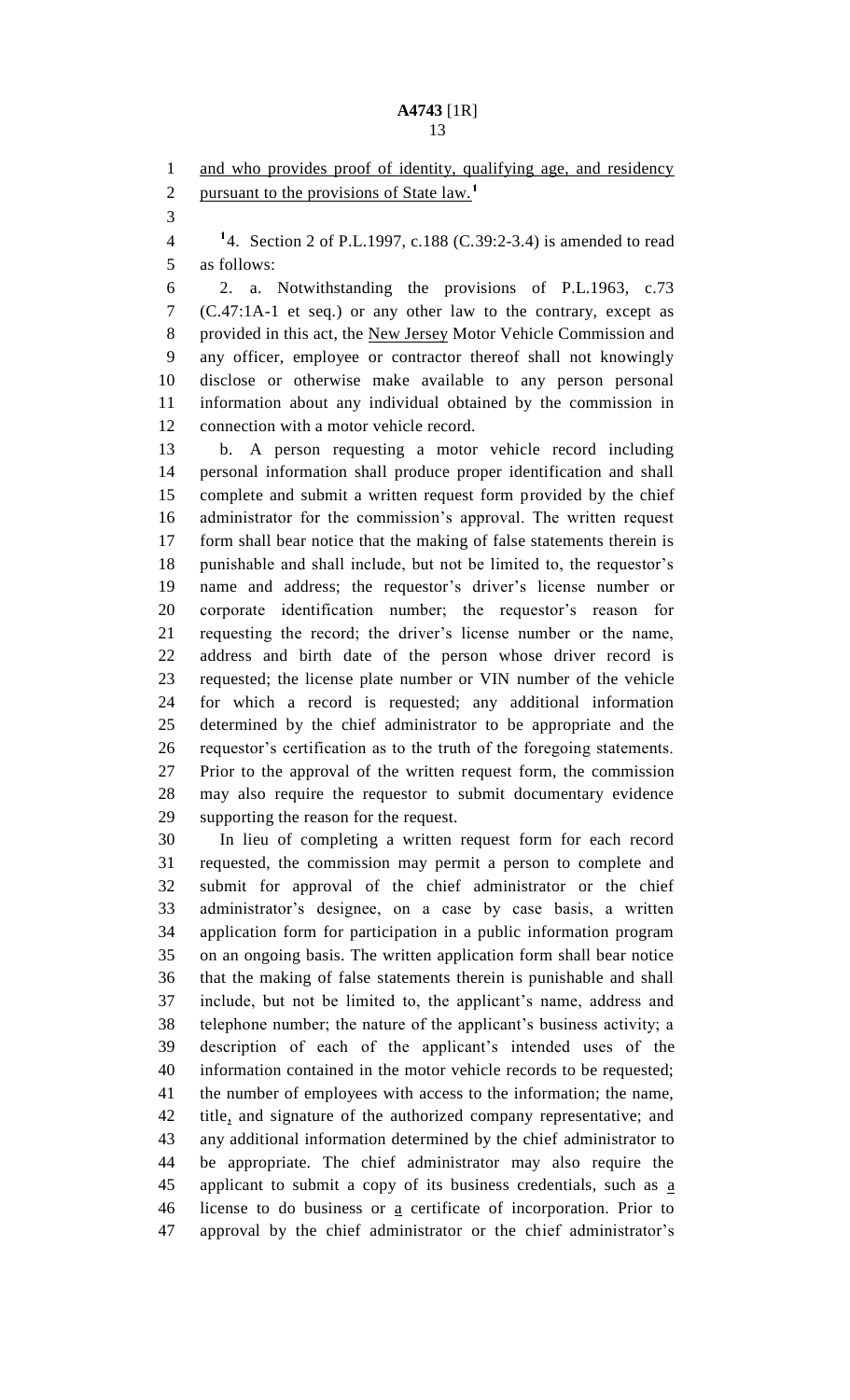designee, the applicant shall certify in writing as to the truth of all statements contained in the completed application form. c. Personal information shall be disclosed for use in connection with matters of motor vehicle or driver safety and theft; motor vehicle emissions; motor vehicle product alterations, recalls or advisories; performance monitoring of motor vehicles and dealers by motor vehicle manufacturers; and removal of non-owner records from the original owner records of motor vehicle manufacturers to carry out the purposes of the Automobile Information Disclosure Act, Pub.L.85-506, the Motor Vehicle Information and Cost Saving Act, Pub.L.92-513, the National Traffic and Motor Vehicle Safety Act of 1966, Pub.L.89-563, the Anti-Car Theft Act of 1992, Pub.L.102-519, and the Clean Air Act, Pub.L.88-206, and may be disclosed as follows: (1) For use by any government agency, including any court or law enforcement agency in carrying out its functions, or any private 17 person or entity acting on behalf of a federal, State, or local agency in carrying out its functions. (2) For use in connection with matters of motor vehicle or driver safety and theft; motor vehicle emissions; motor vehicle product alterations, recalls, or advisories; performance monitoring of motor vehicles, motor vehicle parts and dealers; motor vehicle market research activities, including survey research; and the removal of non-owner records from the original owner records of motor vehicle manufacturers. (3) For use in the normal course of business by a legitimate business or its agents, employees, or contractors, but only: (a) to verify the accuracy of personal information submitted by the individual to the business or its agents, employees, or contractors; and (b) if such information as so submitted is not correct or is no longer correct, to obtain the correct information, but only for the purposes of preventing fraud by, pursuing legal remedies against, or recovering on a debt or security interest against the individual. (4) For use in connection with any civil, criminal, administrative or arbitral proceeding in any federal, State, or local court or agency or before any self-regulatory body, including service of process, investigation in anticipation of litigation, and the execution or enforcement of judgments and orders, or pursuant to an order of a federal, State, or local court. (5) For use in educational initiatives, research activities, and for

 use in producing statistical reports, so long as the personal information is not published, redisclosed, or used to contact individuals and, in the case of educational initiatives, only to organ procurement organizations as aggregated, non-identifying information.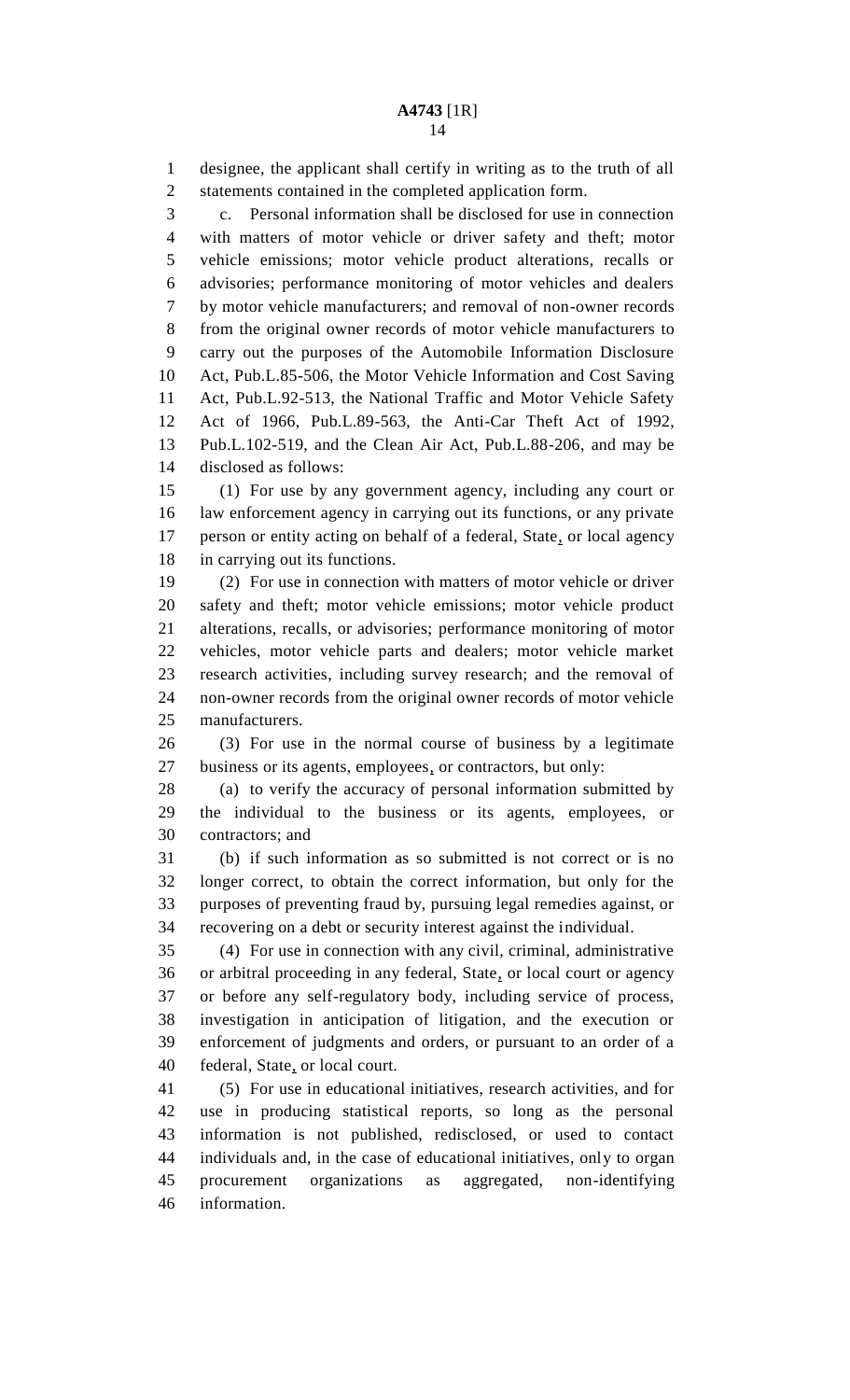(6) For use by any insurer or insurance support organization, or by a self-insured entity, or its agents, employees, or contractors, in connection with claims investigation activities, antifraud activities, rating or underwriting.

 (7) For use in providing notice to the owners of towed or impounded vehicles.

 (8) For use by an employer or its agent or insurer to obtain or verify information relating to a holder of a commercial driver's license that is required under the "Commercial Motor Vehicle Safety Act," 49 U.S.C.App.s.2710 et seq.

 (9) For use in connection with the operation of private toll transportation facilities.

 (10) For use by any requestor, if the requestor demonstrates it has obtained the notarized written consent of the individual to whom the information pertains.

 (11) For product and service mail communications from automotive-related manufacturers, dealers and businesses, if the commission has implemented methods and procedures to ensure that:

 (a) individuals are provided an opportunity, in a clear and conspicuous manner, to prohibit such uses; and

 (b) product and service mail communications from automotive- related manufacturers, dealers and businesses will not be directed at individuals who exercise their option under subparagraph (a) of this paragraph.

 (12) For use by an organ procurement organization designated pursuant to 42 U.S.C.s.1320b-8 to serve in the State of New Jersey, or any donor registry established by any such organization, exclusively for the purposes of determining, verifying, and recording organ and tissue donor designation and identity. For these purposes, an organ procurement organization shall have electronic access at all times, without exception, to real-time organ donor designation and identification information. An organ procurement organization may also have information for research activities, pursuant to paragraph (5) of subsection c. of this section.

 d. As provided by the federal "Drivers' Privacy Protection Act of 1994," Pub.L.103-322, a person authorized to receive personal information under paragraphs (1) through (10) of subsection c. of this section may resell or redisclose the personal information only for a use permitted by paragraphs (1) through (10) of subsection c. of this section subject to regulation by the commission. A person authorized to receive personal information under paragraph (11) of subsection c. of this section may resell or redisclose the personal information pursuant to paragraph (11) of subsection c. of this section subject to regulation by the commission. An organization authorized to receive personal information under paragraph (12) of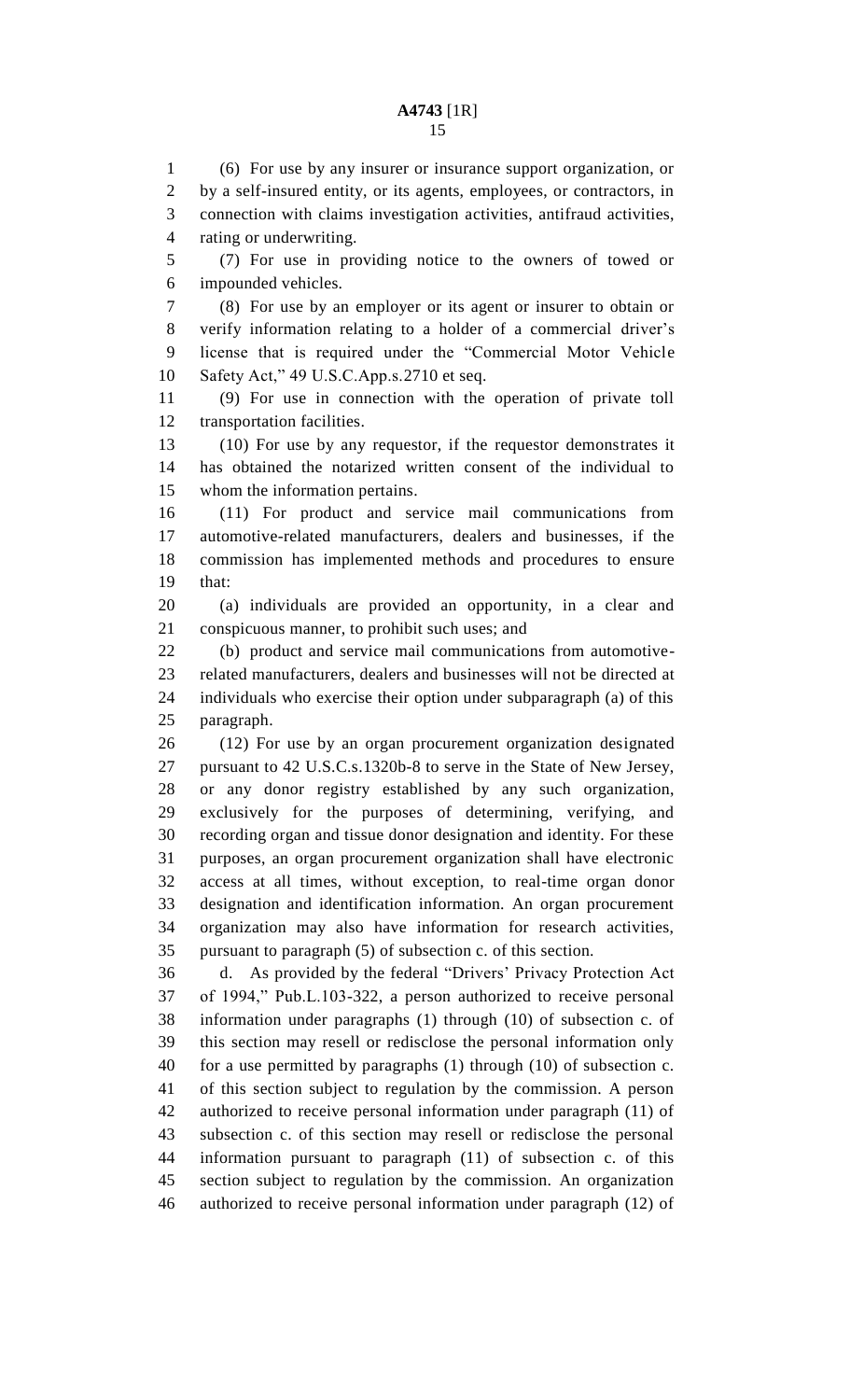subsection c. of this section may redisclose the personal information only for the purposes set forth in that paragraph. e. As provided by the federal "Drivers' Privacy Protection Act of 1994," Pub.L.103-322, a person authorized to receive personal information under this section who resells or rediscloses personal information covered by the provisions of **[**this act**]** P.L.1997, c.188 (C.39:2-3.3 et seq.) shall keep for a period of five years records identifying each person or entity that receives information and the permitted purpose for which the information will be used and shall make such records available to the commission upon request. Any person who receives, from any source, personal information from a motor vehicle record shall release or disclose that information only in accordance with **[**this act**]** P.L.1997, c.188 (C.39:2-3.3 et seq.). f. The release of personal information under this section shall not include an individual's social security number except in accordance with applicable State or federal law. g. Notwithstanding any provision to the contrary, the commission shall not use, or disclose to any federal, State, or local law enforcement any motor vehicle record containing personal information, or any personal information, as this term is defined in section 1 of P.L.1997, c.188 (C.39:2-3.3), for any purposes related 22 to Title 8 of the United States Code without the informed consent of the applicant, a warrant signed by a State or federal judge, lawful 24 court order, or subpoena, except that nothing in this section shall be construed to prohibit, or in any way restrict, any action where such 26 prohibition or restriction would be contrary to federal law. 27 When responding to a warrant, court order, or subpoena, the commission may disclose only those records or information specifically requested in the warrant, court order, or subpoena.**<sup>1</sup>** (cf: P.L.2008, c.48, s.12)  $15.$  (New section) a. An applicant for a standard basic driver's license, standard motorcycle license, standard permit, standard probationary license, or standard non-driver identification card shall only be required to provide information or documentation necessary to determine eligibility for the standard basic driver's license, standard motorcycle license, standard permit, standard probationary license, or standard non-driver identification card for which the applicant has applied. This provision shall not prohibit voluntary submission of documents as a proof of identity to obtain a standard basic driver's license, standard motorcycle license, standard permit, standard probationary license, or standard non-driver identification card. Any application form for a standard basic driver's license, standard motorcycle license, standard permit, standard probationary license, or standard non-driver identification card shall not request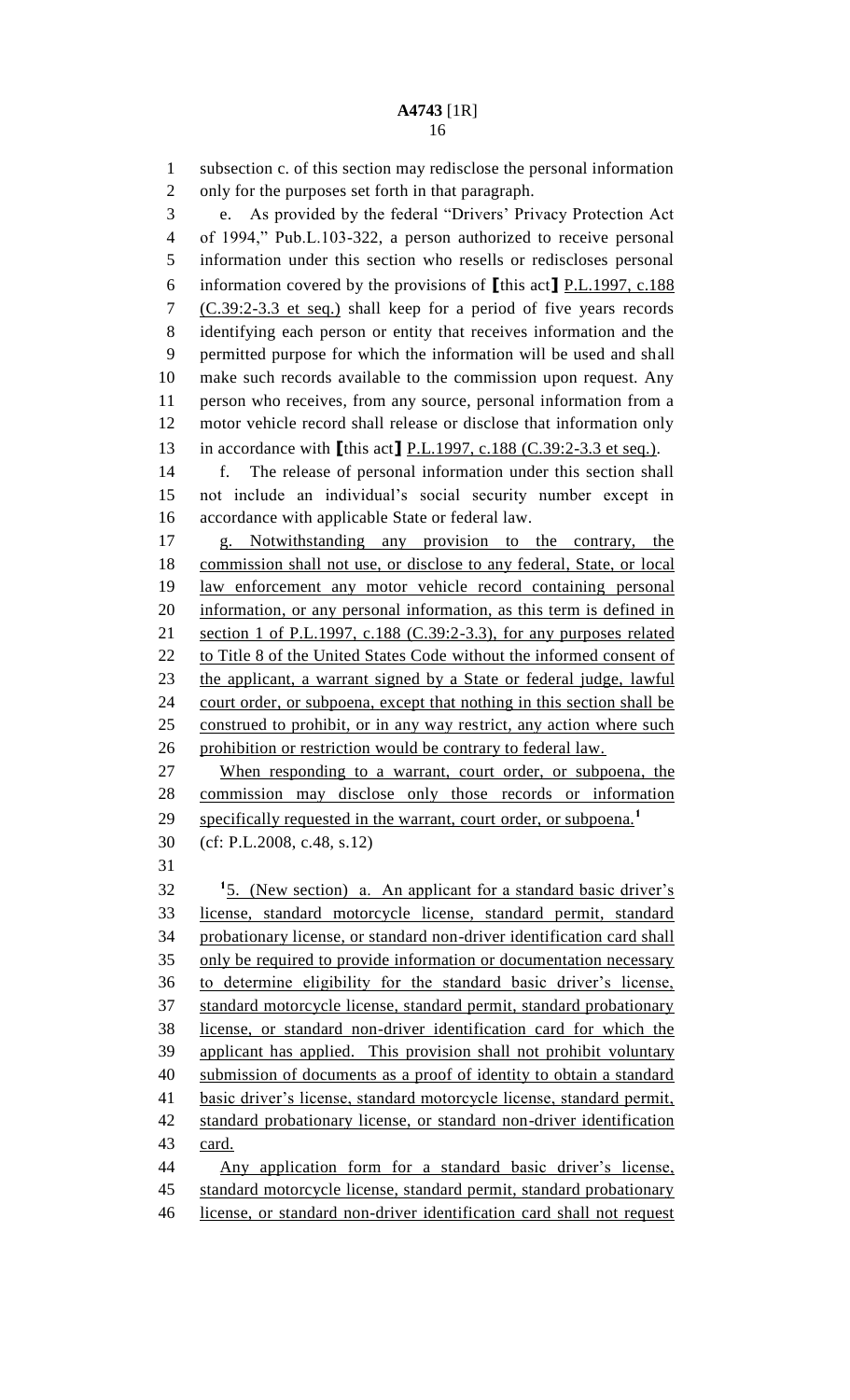1 or require an applicant to state the reason for which an applicant is 2 ineligible to receive a social security number. b. The commission may not retain copies, scanned images, or records of any kind of primary or secondary documents submitted to establish eligibility to obtain a standard basic driver's license, standard motorcycle license, standard permit, standard probationary license, or standard non-driver identification card, in accordance with the point based identification verification program established 9 pursuant to section 28 of P.L.2003, c.13 (C.39:2A-28), except when necessary for purposes of investigating identity fraud, driver's license fraud, or non-driver identification card fraud. c. The commission shall not disclose or otherwise make accessible for any purposes related to Title 8 of the United States Code any portion of any record that identifies whether or not the type of basic driver's license, motorcycle license, permit, probationary license, or non-driver identification card that a person 17 has applied for complies with the provisions of the "REAL ID Act of 2005," Pub.L.109-13, any acts amendatory or supplementary thereto, and any federal regulations adopted thereunder, except where: (1) the applicant provides written informed consent to the 21 disclosure; (2) the requesting entity presents a warrant signed by a State or federal judge, lawful court order, or subpoena; (3) required by State or federal law; or (4) the disclosure is in connection with 24 an audit or investigation of identity fraud, driver's license fraud, or non-driver identification fraud.**<sup>1</sup>** 6. Section 28 of P.L.2003, c.13 (C.39:2A-28) is amended to read as follows: 28. In addition to any powers and duties otherwise imposed by **[**this act**]** P.L.2003, c.13 (39:2A-1 et al.), the chief administrator shall have general responsibility for the implementation of **[**this act**]** P.L.2003, c.13 (39:2A-1 et al.), and shall, without limitation: a. Perform, exercise, and discharge the functions, powers, and duties of the commission through such offices as may be established by **[**this act**]** P.L.2003, c.13 (39:2A-1 et al.) or otherwise by law; b. Administer and organize the work of the commission in such organizational units, and from time to time alter the plan of organization as deemed expedient, as necessary for the secure, efficient and effective operation of the commission; c. Appoint, remove, and fix the compensation of subordinate officers and other personnel employed by the commission in accordance with the commission's table of organization, except as herein otherwise specifically provided; d. Appoint, remove, and fix the compensation and terms of employment of the deputy administrator, who shall serve in the State unclassified service, in accordance with the commission's table of organization;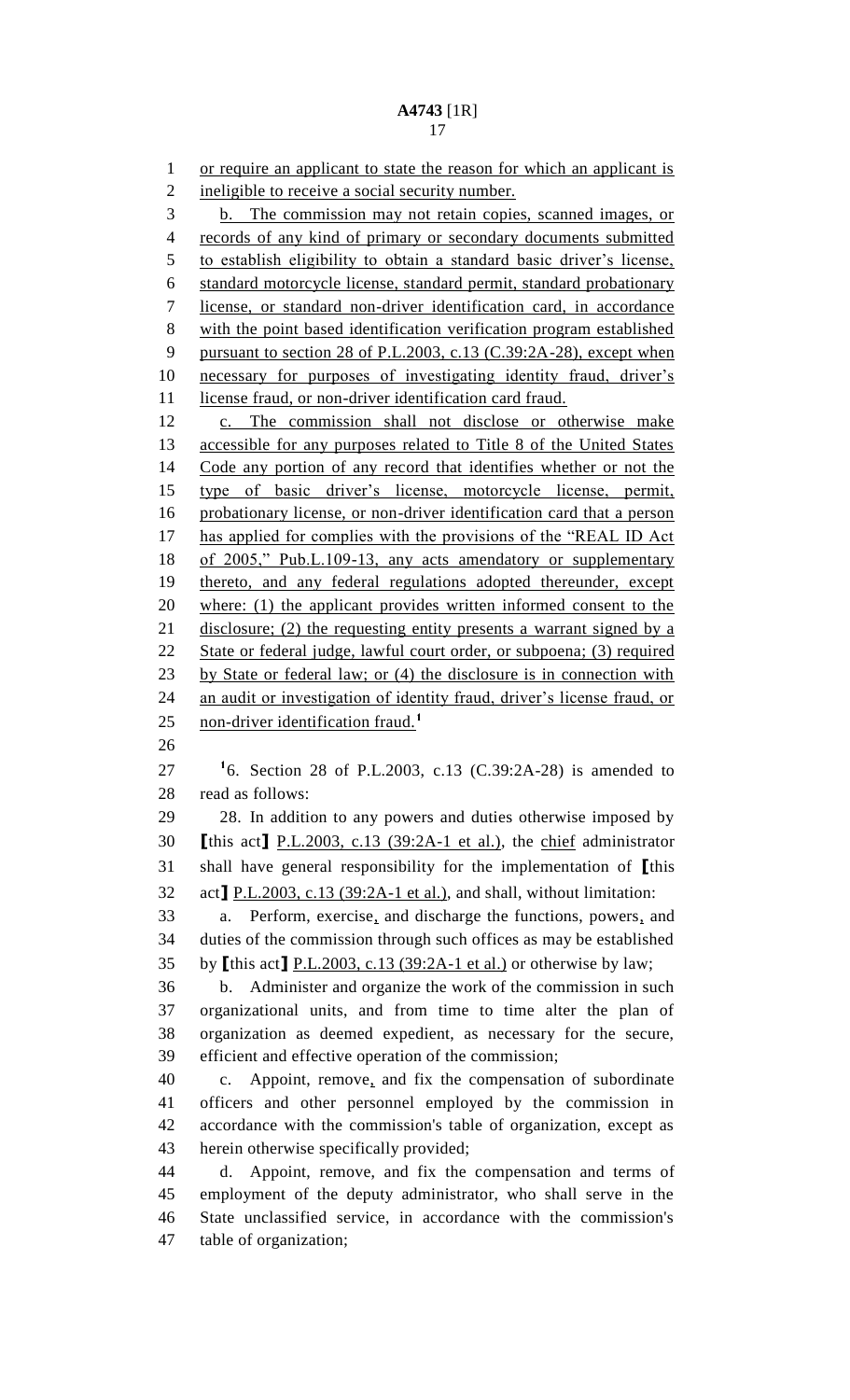e. Organize and maintain an administrative office and employ therein such secretarial, clerical, and other assistants in the commission as the internal operations of the commission may require; f. Formulate and adopt rules and regulations for the efficient conduct of the work and general administration of the commission, its officers and employees; g. Prepare an annual budget, and submit it to the board; h. Prepare annually, a strategic business plan and submit it to the board, including a facilities improvement and management plan and a table of organization; i. Institute or cause to be instituted such legal proceedings or processes as may be necessary to properly enforce and give effect to 14 any of the powers or duties of the chief administrator; 15 i. Report as the Governor shall from time to time request or as may be required by law; 17 k. Collect all fees, fines, penalties, surcharges, service charges, and other charges imposed by **[**this act**]** P.L.2003, c.13 (39:2A-1 et 19 al.) and the regulations issued pursuant thereto or pursuant to law; 20 l. Develop and maintain a master list of all assets; m. Oversee the implementation of the facilities improvement and management plan, in consultation with the State Treasurer; **[**and**]** n. Perform such other functions as may be prescribed in **[**this act**]** P.L.2003, c.13 (39:2A-1 et al.) or by any other law or by the board; and o. Establish a point based identification verification program, or a successor identification verification program as the chief administrator deems appropriate, which shall be used to prove the identity of any applicant for a basic driver's license, probationary license, permit, or non-driver identification card. **1** (cf: P.L.2007, c.335, s.14) 7. (New section) In addition to the customer service and security requirements set forth under this title, the Chief Administrator of the New Jersey Motor Vehicle Commission shall provide language translation services at each commission agency and regional service center location that processes applications for basic driver's licenses, permits, probationary driver's licenses, or motor vehicle registration certificates. The language translation 41 services shall be provided in a language spoken and understood by each applicant. The commission shall translate its most commonly used application forms as determined by the chief administrator into each of the three languages, other than English, most commonly spoken in the State. The chief administrator shall periodically, and at least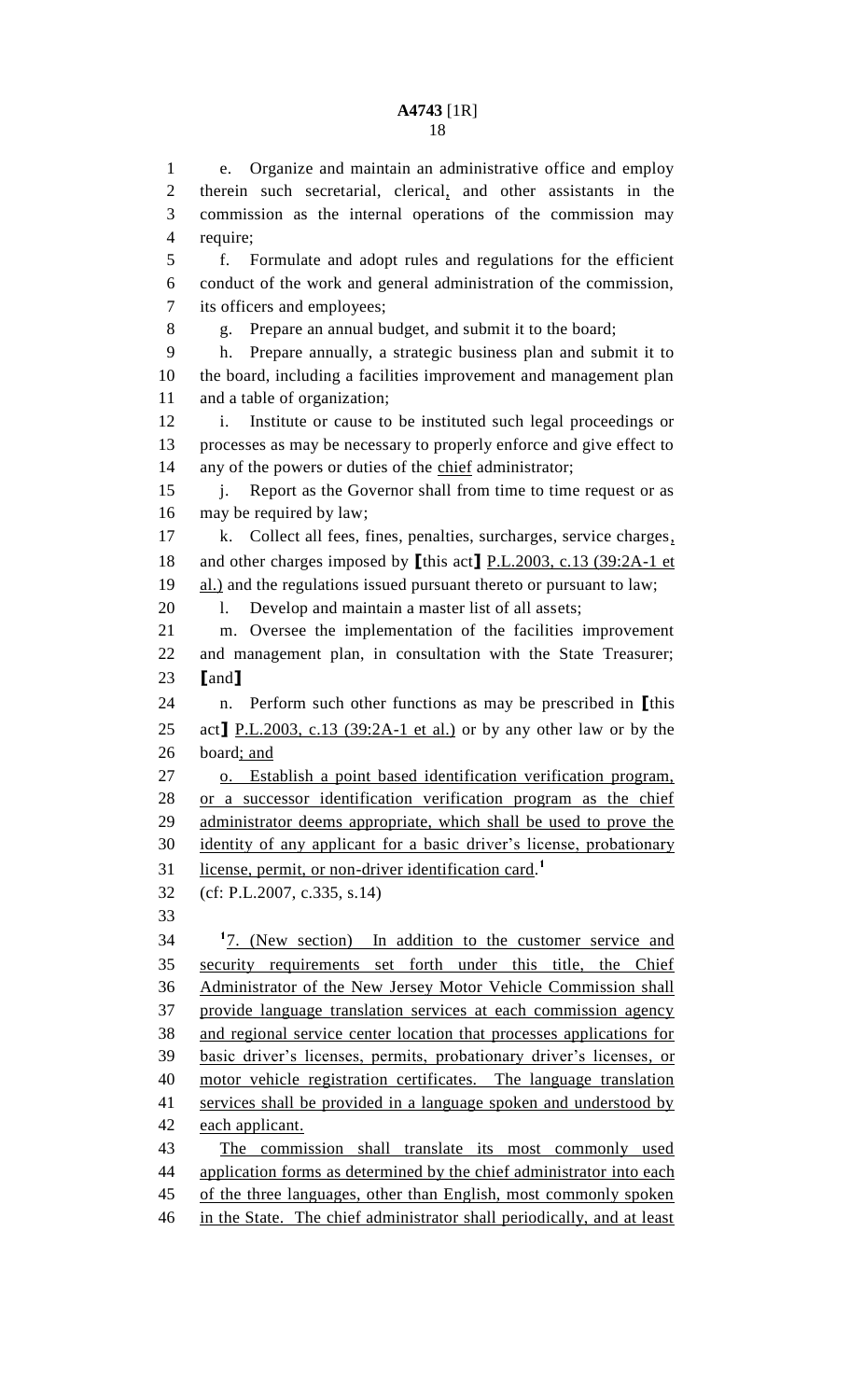every five years, verify the three languages, other than English,

- 2 most commonly spoken in the State.<sup>1</sup>
- 

 $^{1}$ [2.]  $^{8.1}$ 4  $\text{I}[2.]\,\text{8}^{1}$  R.S.39:3-10 is amended to read as follows:

 39:3-10. A person shall not drive a motor vehicle on a public highway in this State unless the person is under supervision while participating in a behind-the-wheel driving course pursuant to section 6 of P.L.1977, c.25 (C.39:3-13.2a) or is in possession of a validated permit, or a probationary or basic driver's license issued to that person in accordance with this article.

 A person under 18 years of age shall not be issued a basic license to drive motor vehicles, and a person shall not be issued a validated permit, including a validated examination permit, until the applicant has passed a satisfactory examination and other requirements as to the applicant's ability as an operator. The examination shall include: a test of the applicant's vision; the applicant's ability to understand traffic control devices; the applicant's knowledge of safe driving practices, including the dangers of driving a vehicle in an aggressive manner, which shall include, but not be limited to, unexpectedly altering the speed of a vehicle, making improper or erratic traffic lane changes, disregarding traffic control devices, failing to yield the right of way, and following another vehicle too closely; the applicant's knowledge of operating a motor vehicle in a manner that safely shares the roadway with pedestrians, cyclists, skaters, riders of motorized-scooters, and other non-motorized vehicles, which shall include, but not be limited to, passing a cyclist on the roadway, recognizing bicycle lanes, navigating intersections with pedestrians and cyclists, and exiting a vehicle without endangering pedestrians and cyclists; the applicant's knowledge of the effects that ingestion of alcohol or drugs has on a person's ability to operate a motor vehicle; the applicant's knowledge of the dangers of carbon monoxide poisoning from motor vehicles and techniques for the safe operation and proper maintenance of a motor vehicle; the applicant's knowledge of portions of the mechanism of motor vehicles as is necessary to insure the safe operation of a vehicle of the kind or kinds indicated by the applicant; and the applicant's knowledge of the laws and ordinary usages of the road. The examination shall be made available in English and each of the three languages, other than English, most commonly spoken in the State, as determined by the chief administrator. The chief 41 administrator shall periodically, and at least every five years, verify 42 the three languages, other than English, most commonly spoken in the State. A person shall not sit for an examination for any permit without

 exhibiting photo identification deemed acceptable by the commission, unless that person is a high school student participating in a course of automobile driving education approved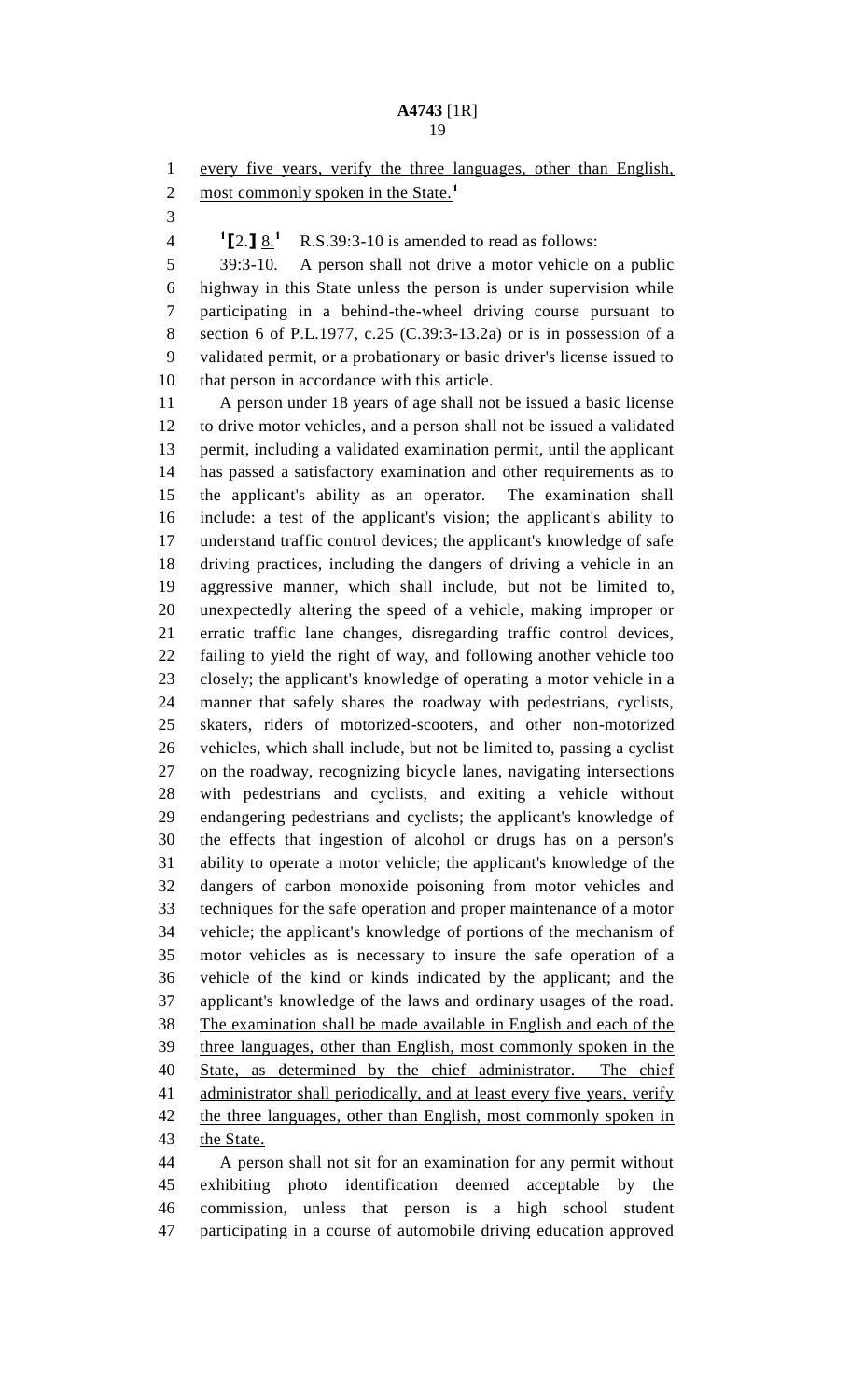by the State Department of Education and conducted in a public, parochial, or private school of this State, pursuant to section 1 of P.L.1950, c.127 (C.39:3-13.1). The commission may waive the written law knowledge examination for any person 18 years of age or older possessing a valid driver's license issued by any other state, the District of Columbia, or the United States Territories of American Samoa, Guam, **<sup>1</sup>**Northern Mariana Islands,**<sup>1</sup>** Puerto Rico, or the Virgin Islands. The commission shall be required to provide that person with a booklet that highlights those motor vehicle laws unique to New Jersey. A road test shall be required for a probationary license and serve as a demonstration of the applicant's ability to operate a vehicle of the class designated. During the road test, an applicant may use a rear visibility system, parking sensors, or other technology installed on the motor vehicle that enables the applicant to view areas directly behind the vehicle or alerts the applicant of obstacles while parking.

 A person shall not sit for a road test unless that person exhibits photo identification deemed acceptable by the commission. A high school student who has completed a course of behind-the-wheel automobile driving education approved by the State Department of Education and conducted in a public, parochial, or private school of this State, who has been issued a special learner's permit pursuant to section 1 of P.L.1950, c.127 (C.39:3-13.1) prior to January 1, 2003, shall not be required to exhibit photo identification in order to sit for a road test. The commission may waive the road test for any person 18 years of age or older possessing a valid driver's license issued by any other state, the District of Columbia, or the United 28 States Territories of American Samoa, Guam, <sup>1</sup>Northern Mariana 29 Islands,<sup>1</sup> Puerto Rico, or the Virgin Islands. The road test shall be given on public streets, where practicable and feasible, but may be preceded by an off-street screening process to assess basic skills. The commission shall approve locations for the road test which pose no more than a minimal risk of injury to the applicant, the examiner, and other motorists. New locations for the road test shall not be approved unless the test can be given on public streets.

 A person who successfully completes a road test for a motorcycle license or a motorcycle endorsement when operating a motorcycle or motorized scooter with an engine displacement of less than 231 cubic centimeters shall be issued a motorcycle license or endorsement restricting the person's operation of the vehicles to any motorcycle with an engine displacement of 500 cubic centimeters or less. A person who successfully completes a road test for a motorcycle license or motorcycle endorsement when operating a motorcycle with an engine displacement of 231 or more cubic centimeters shall be issued a motorcycle license or endorsement without any restriction as to engine displacement. Any person who successfully completes an approved motorcycle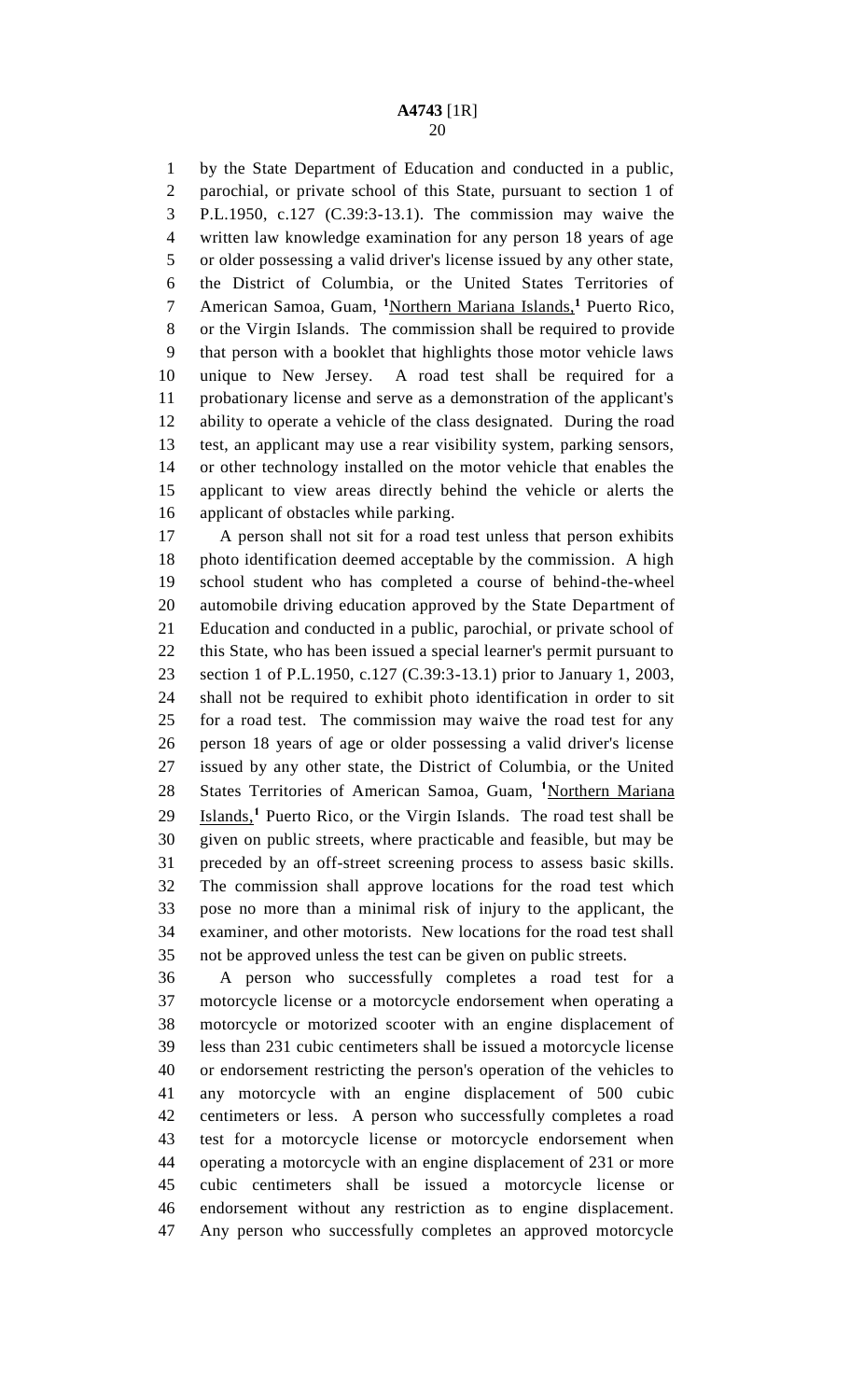safety education course established pursuant to the provisions of section 1 of P.L.1991, c.452 (C.27:5F-36) shall be issued a motorcycle license or endorsement without restriction as to engine displacement. A person issued a motorcycle license pursuant to this section may be issued a standard motorcycle license or a REAL ID 7 motorcycle license. <sup>1</sup>The chief administrator shall require an applicant for a standard motorcycle license to provide as proof of the applicant's identity, age, and residence primary and secondary documents, with which the chief administrator shall attribute point values in accordance with the point based identification verification program established pursuant to section 28 of P.L.2003, c.13 (C.39:2A-28). The point total required to prove the identity of an applicant for the standard motorcycle license shall be the same for every applicant, regardless of immigration status. In the event that the commission changes the point total threshold, the requirement that every applicant reach the same point total threshold shall remain in effect.**<sup>1</sup>** In addition to requiring the person to submit satisfactory proof of identity and age, the commission shall require the person to provide: (1) as a condition for obtaining a standard motorcycle license, **[**two documents**]** proof of the person's social security number and 24 one document<sup>1</sup> providing satisfactory proof that the person is a New **Jersey resident** <sup>1</sup> [and proof of the person's social security **number]<sup><sup>1</sup>.**</sup> 27 If the person does not have a social security number, the person 28 shall <sup>1</sup> either: (a) provide satisfactory proof of an Individual Taxpayer Identification Number; or  $(b)$ <sup>1</sup> indicate, in a manner prescribed by the commission <sup>1</sup> and 32 consistent with all other provisions of P.L., c. (C. ) 33 (pending before the Legislature as this bill)<sup>1</sup>, that the person is not eligible to receive a social security number; or (2) as a condition for obtaining a REAL ID motorcycle license: two documents providing satisfactory proof that the person is a New Jersey resident; proof of the person's social security number or verification of ineligibility for a social security number in accordance with the "REAL ID Act of 2005," Pub.L.109-13, any acts amendatory or supplementary thereto, and any federal regulations adopted thereunder; and proof that the person's presence in the United States is authorized under federal law. A standard motorcycle license shall indicate that the license shall 44 not be accepted as identification for an official purpose, as that term is defined under the "REAL ID Act of 2005," Pub.L.109-13, any acts amendatory or supplementary thereto, and any federal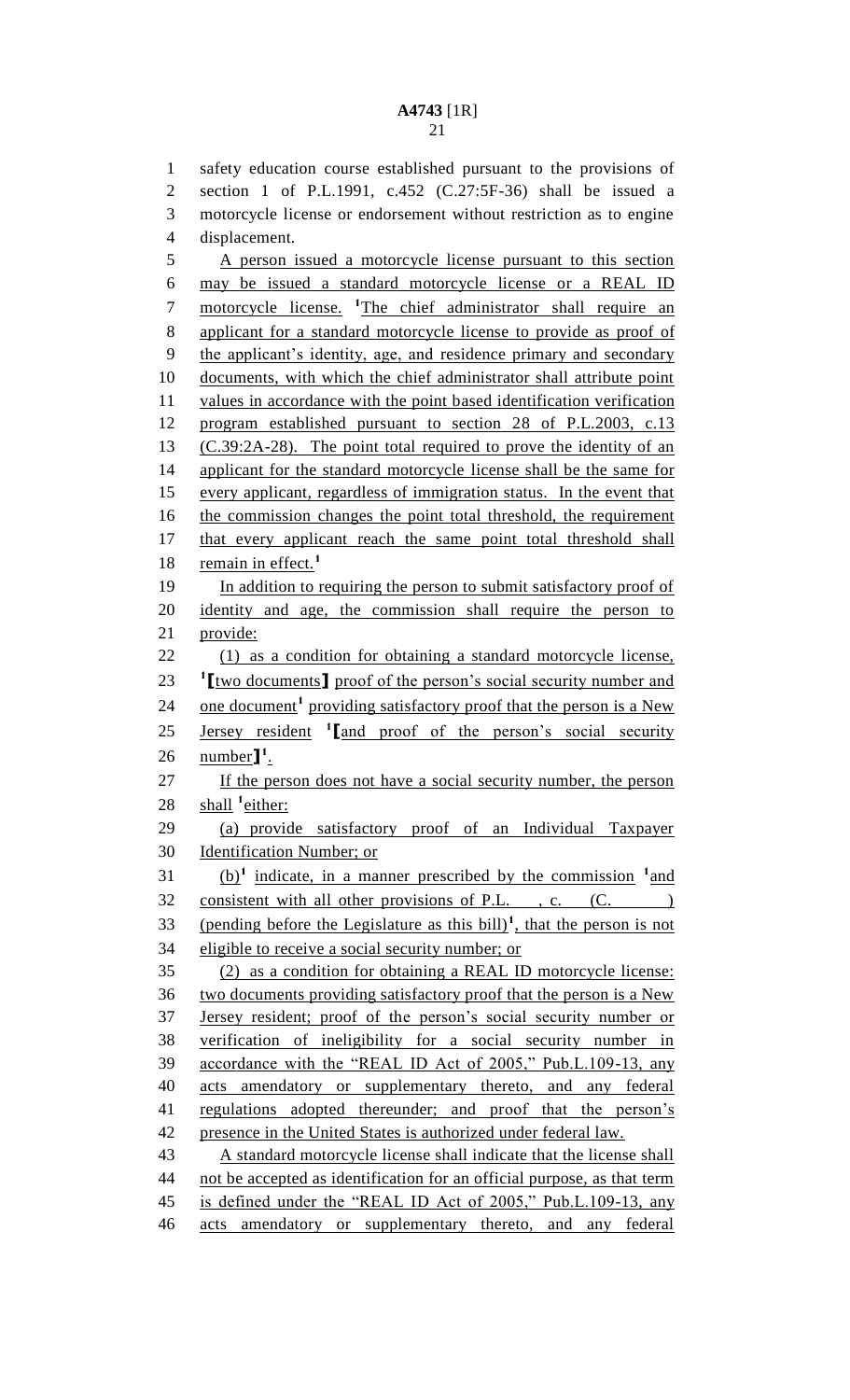1 regulations adopted thereunder <sup>1</sup>, and shall bear a unique design or

- 2 color to indicate that the license shall not be accepted for such
- 3 official purpose<sup>1</sup>.

4 The commission shall issue a standard basic driver's license or a 5 REAL ID basic driver's license to operate a motor vehicle other than a motorcycle to a person over 18 years of age who previously has not been licensed to drive a motor vehicle in this State or another jurisdiction only if that person has: (1) operated a passenger automobile in compliance with the requirements of this Title for not less than one year, not including any period of suspension or postponement, from the date of issuance of a probationary license pursuant to section 4 of P.L.1950, c.127 (C.39:3-13.4); (2) not been assessed more than two motor vehicle points; (3) not been convicted in the previous year for a violation of R.S.39:4-50, section 2 of P.L.1981, c.512 (C.39:4-50.4a), section 1 of P.L.1992, c.189 (C.39:4-50.14), R.S.39:4-129, N.J.S.2C:11-5, section 1 of P.L.2017, c.165 (C.2C:11-5.3), subsection c. of N.J.S.2C:12-1, or any other motor vehicle-related violation the commission determines to be significant and applicable pursuant to regulation; and (4) passed an examination of the applicant's ability to operate a motor vehicle pursuant to this section.

 The commission shall expand the driver's license examination by 20 percent. The additional questions to be added shall consist solely of questions developed in conjunction with the Department of Health concerning the use of alcohol or drugs as related to highway safety. The commission shall develop, in conjunction with the Department of Health, supplements to the driver's manual which shall include information necessary to answer any question on the driver's license examination concerning alcohol or drugs as related to highway safety.

 Up to 20 questions may be added to the examination on subjects to be determined by the commission that are of particular relevance to youthful drivers, including the importance of operating a motor vehicle in a manner that safely shares the roadway with pedestrians, cyclists, skaters, riders of motorized-scooters, and other non- motorized vehicles, which shall include, but not be limited to, passing a cyclist on the roadway, recognizing bicycle lanes, navigating intersections with pedestrians and cyclists, and exiting a vehicle without endangering pedestrians and cyclists, and the dangers of driving a vehicle in an aggressive manner, which shall include, but not be limited to, unexpectedly altering the speed of a vehicle, making improper or erratic traffic lane changes, disregarding traffic control devices, failing to yield the right of way, and following another vehicle too closely, after consultation with the Director of the Division of Highway Traffic Safety in the Department of Law and Public Safety.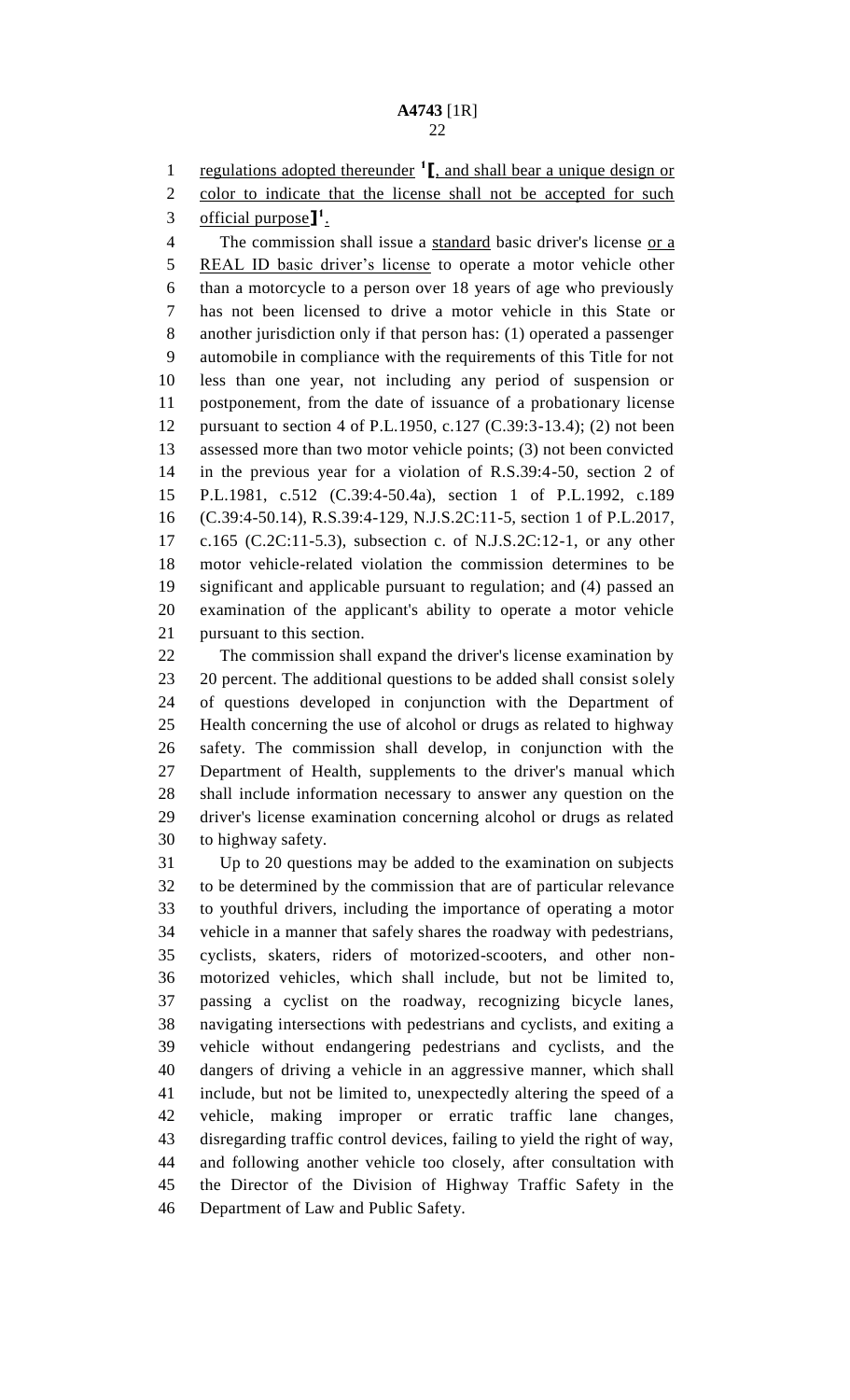The commission shall expand the driver's license examination to include a question asking whether the applicant is aware of the provisions of the "Revised Uniform Anatomical Gift Act," P.L.2008, c.50 (C.26:6-77 et al.) and the procedure for indicating on the driver's license the intention to make a donation of body organs or tissues pursuant to section 1 of P.L.1978, c.181 (C.39:3-12.2).

 The commission shall expand the driver's license examination to include a question asking whether the applicant is aware of the dangers of failing to comply with this State's motor vehicle traffic laws and the "STOP for Nikhil Safety Pledge" set forth in subsection e. of R.S.39:3-41.

 The commission shall expand the driver's license examination to include questions concerning the dangers of carbon monoxide poisoning from motor vehicles and techniques for the safe operation and proper maintenance of a motor vehicle.

 Any person applying for a driver's license to operate a motor vehicle or motorized bicycle in this State shall surrender to the commission any current driver's license issued to the applicant by another state or jurisdiction upon the applicant's receipt of a driver's license for this State. The commission shall refuse to issue a driver's license if the applicant fails to comply with this provision. An applicant for a permit or license who is **[**less than**]** under 18 years of age, and who holds a permit or license for a passenger automobile issued by another state or country that is valid or has expired within a time period designated by the commission, shall be subject to the permit and license requirements and penalties applicable to State permit and license applicants who are of the same age; except that if the other state or country has permit or license standards substantially similar to those of this State, the credentials of the other state or country shall be acceptable.

 The commission shall create classified licensing of drivers covering the following classifications:

 a. Motorcycles, except that for the purposes of this section, motorcycle shall not include any three-wheeled motor vehicle equipped with a single cab with glazing enclosing the occupant, seats similar to those of a passenger vehicle or truck, seat belts and automotive steering or any vehicle defined as a motorcycle pursuant to R.S.39:1-1 having a motor with a maximum piston displacement that is less than 50 cubic centimeters or a motor that is rated at no more than 1.5 brake horsepower with a maximum speed of no more than 35 miles per hour on a flat surface.

 b. Omnibuses as classified by R.S.39:3-10.1 and school buses classified under N.J.S.18A:39-1 et seq.

c. (Deleted by amendment, P.L.1999, c.28)

 d. All motor vehicles not included in classifications a. and b. A license issued pursuant to this classification d. shall be referred to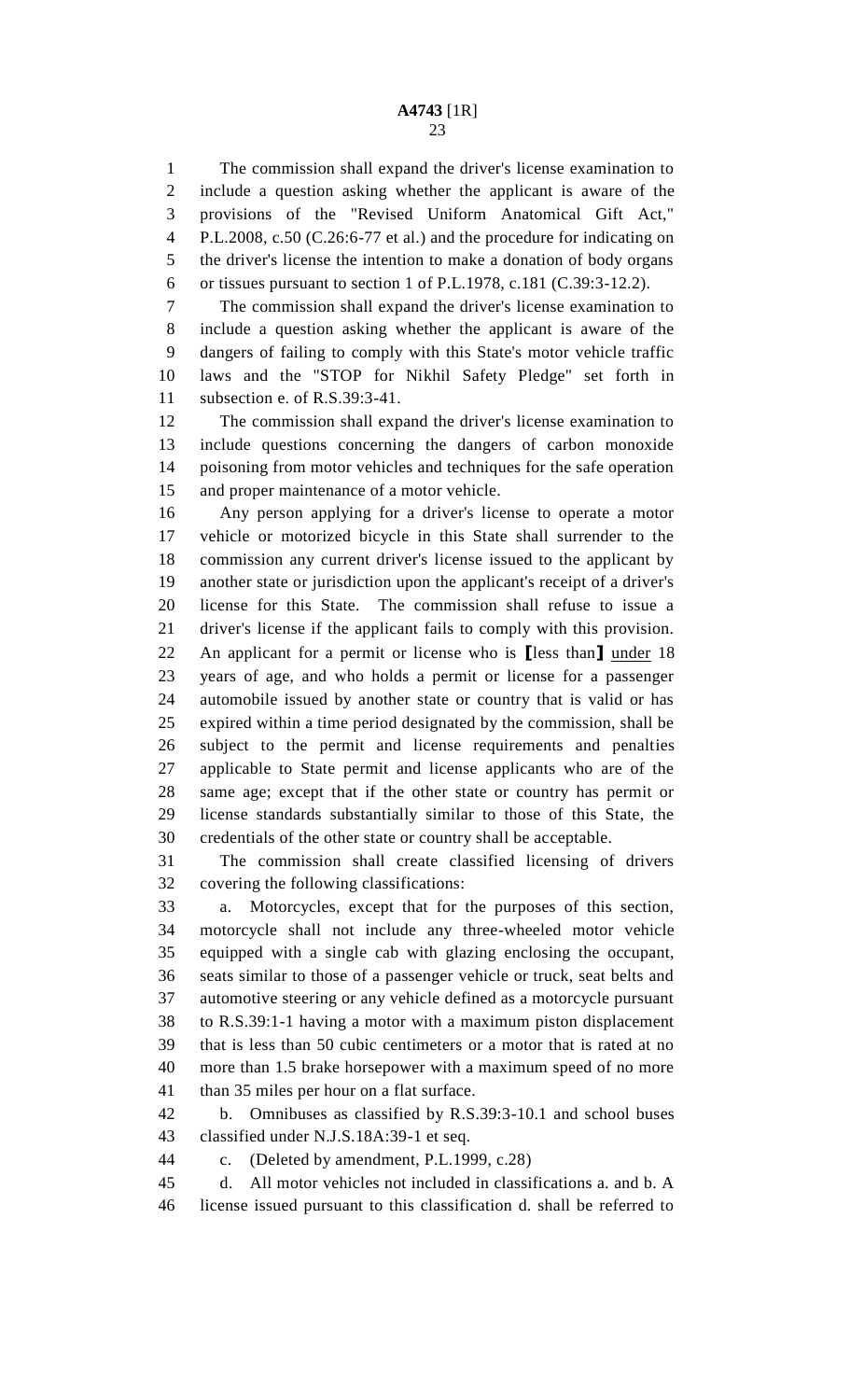as the "basic driver's license**[**.**]**" and may be issued as a standard basic driver's license or a REAL ID basic driver's license.

 Every applicant for a license under classification b. shall be a holder of a basic driver's license. Any issuance of a license under 5 classification b. shall be by endorsement on the person's basic driver's license.

 A driver's license for motorcycles may be issued separately, but if issued to the holder of a basic driver's license, it shall be by endorsement on the person's basic driver's license. The holder of a basic driver's license or a separately issued motorcycle license shall be authorized to operate a motorcycle having a motor with a maximum piston displacement that is less than 50 cubic centimeters or a motor that is rated at no more than 1.5 brake horsepower with a maximum speed no more than 35 miles per hour on a flat surface.

 The commission, upon payment of the lawful fee and after it or a person authorized by it has examined the applicant and is satisfied of the applicant's ability as an operator, may, in its discretion, issue a license to the applicant to drive a motor vehicle. The license shall authorize the person to drive any registered vehicle, of the kind or kinds indicated.

 The license shall expire, except as otherwise provided, during the fourth calendar year following the date in which the license was issued and on the same calendar day as the person's date of birth. If the person's date of birth does not correspond to a calendar day of the fourth calendar year, the license shall expire on the last day of the person's birth month.

 The commission may, at its discretion and for good cause shown, issue licenses **[**which shall**]** that expire on a date fixed by it. If the commission issues a REAL ID basic driver's license or REAL ID motorcycle license to a person who has demonstrated authorization to be present in the United States for a period of time shorter than the standard period of the license, the commission shall fix the expiration date of the license at a date based on the period in which the person is authorized to be present in the United States under federal immigration laws. The commission may renew the person's REAL ID basic driver's license or REAL ID motorcycle license only if it is demonstrated that the person's continued presence in the United States is authorized under federal law. The fee for licenses with expiration dates fixed by the commission shall be fixed by the commission in amounts proportionately less or greater than the fee herein established.

 The required fee for a license for the license period shall be as 43 follows, subject to adjustment pursuant to section 16 of P.L.2007,

c.335 (C.39:2A-36.1):

 **[**Motorcycle**]** Standard motorcycle license or endorsement: \$18.

REAL ID motorcycle license: \$29.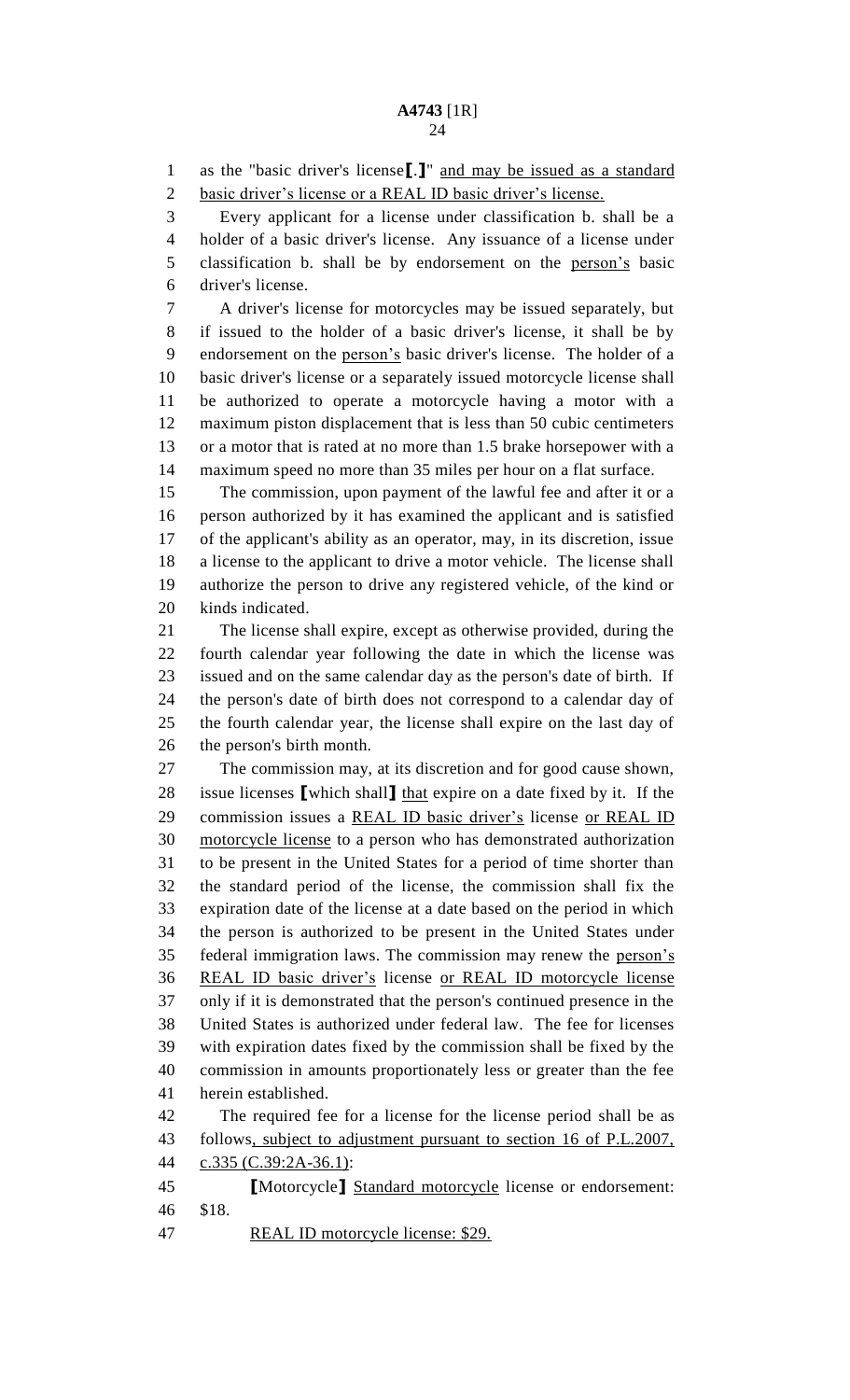```
25
```
Omnibus or school bus endorsement: \$18.

**[**Basic**]** Standard basic driver's license: \$18.

REAL ID basic driver's license: \$29.

 The commission shall waive the payment of fees for issuance of omnibus endorsements whenever an applicant establishes to the commission's satisfaction that the applicant will use the omnibus endorsement exclusively for operating omnibuses owned by a 8 nonprofit organization duly incorporated under <sup>1</sup>[Title] Titles<sup>1</sup> 15 or 16 of the Revised Statutes or Title 15A of the New Jersey Statutes.

 The commission shall issue licenses for the following license period on and after the first day of the calendar month immediately preceding the commencement of the period, the licenses to be effective immediately.

 All applications for renewals of licenses shall be made in a manner prescribed by the commission and in accordance with procedures established by it.

 The commission in its discretion may refuse to grant a permit or license to drive motor vehicles to a person who is, in its estimation, not a proper person to be granted a permit or license, but a defect of the applicant shall not debar the applicant from receiving a permit or license unless it can be shown by tests approved by the commission that the defect incapacitates the applicant from safely operating a motor vehicle.

<sup>1</sup>A person issued a basic driver's license pursuant to this section may be issued a standard basic driver's license or a REAL ID basic driver's license. The chief administrator shall require an applicant for a standard basic driver's license to provide as proof of the applicant's identity, age, and residence primary and secondary documents, with which the chief administrator shall attribute point values in accordance with the point based identification verification program established pursuant to section 28 of P.L.2003, c.13 (C.39:2A-28). The point total required to prove the identity of an 34 applicant for the standard basic driver's license shall be the same for every applicant, regardless of immigration status. In the event that the commission changes the point total threshold, the 37 requirement that every applicant reach the same point total threshold shall remain in effect.**<sup>1</sup>** 

 In addition to requiring an applicant for a driver's license to submit satisfactory proof of identity and age, the commission also shall require the applicant to provide**[**,**]**:

 (1) as a condition for obtaining a permit and standard basic driver's license, **<sup>1</sup> [**two documents**]** proof of the person's social 44 security number and one document<sup>1</sup> providing satisfactory proof that the applicant is a New Jersey resident **<sup>1</sup> [**and proof of the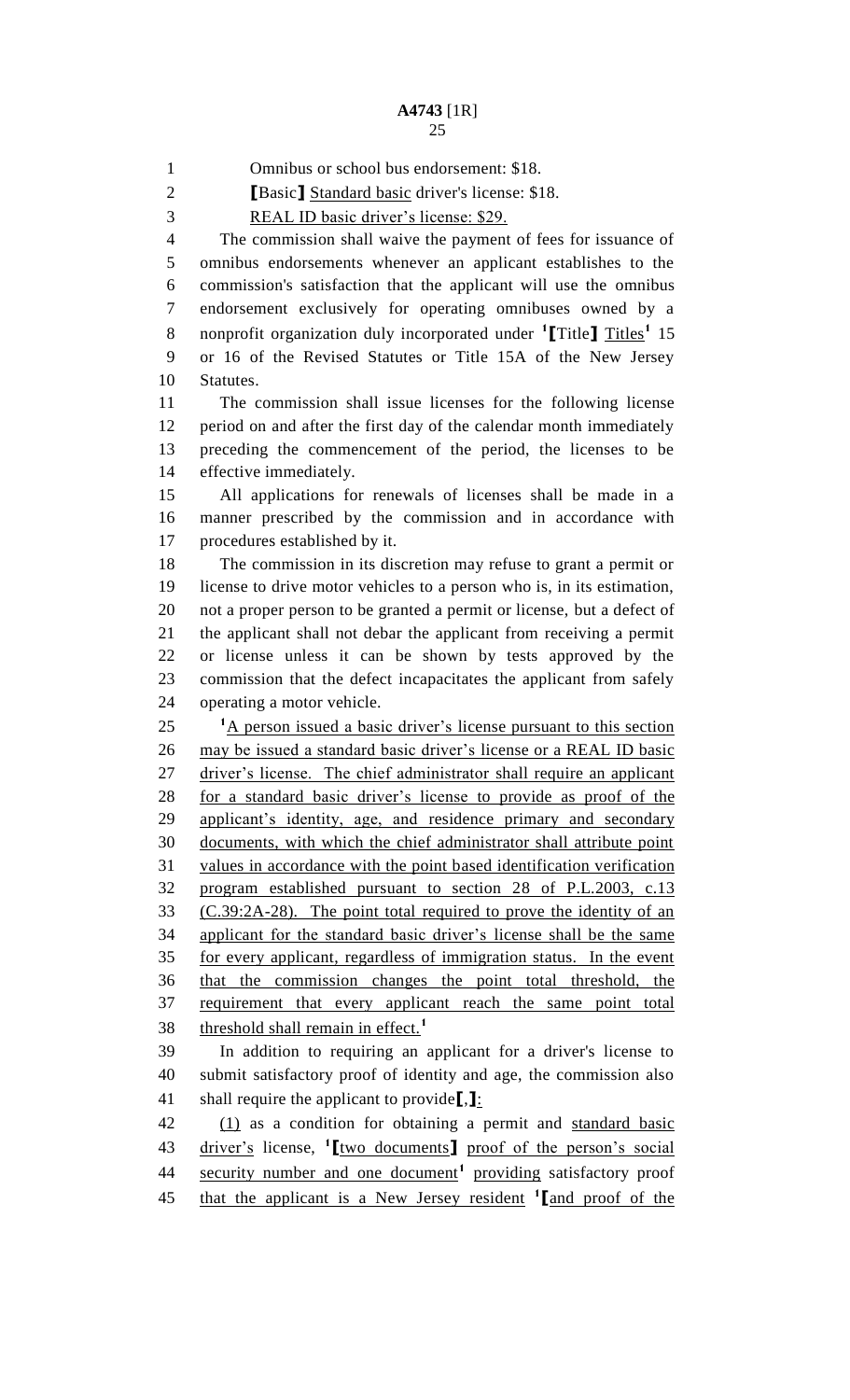1 applicant's social security number<sup>1</sup>. If the person does not have a 2 social security number, the person shall <sup>1</sup> either: (a) provide satisfactory proof of an Individual Taxpayer Identification Number; or  $\left( \frac{b}{\epsilon} \right)^1$  indicate, in a manner prescribed by the commission <sup>1</sup> and 6 consistent with all other provisions of P.L.  $, c.$  (C. ) 7 (pending before the Legislature as this bill)<sup>1</sup>, that the person is not eligible to receive a social security number; or (2) as a condition for obtaining a REAL ID basic driver's license: two documents providing satisfactory proof that the applicant is a New Jersey resident; proof of the applicant's social 12 security number or verification of ineligibility for a social security 13 number in accordance with the "REAL ID Act of 2005," Pub.L.109-14 13, any acts amendatory or supplementary thereto, and any federal regulations adopted thereunder; and proof that the applicant's presence in the United States is authorized under federal law. A standard basic driver's license shall indicate that the license shall not be accepted as identification for an official purpose, as that term is defined under the "REAL ID Act of 2005," Pub.L.109-13, any acts amendatory or supplementary thereto, and any federal 21 regulations adopted thereunder  $^1$ , and shall bear a unique design or 22 color to indicate that the license shall not be accepted for such 23 official purpose<sup>]<sup>1</sup></sup>. If the commission has reasonable cause to suspect that any document presented by an applicant **[**as proof of identity, age, or legal residency**]** pursuant to this section is altered, false, or otherwise invalid, the commission shall refuse to grant the permit or license until the time when the document may be verified by the issuing agency to the commission's satisfaction. A person violating this section shall be subject to a fine not exceeding \$500 or imprisonment in the county jail for not more than 60 days, but if that person has never been licensed to drive in this State or any other jurisdiction, the applicant shall be subject to a fine of not less than \$200 and, in addition, the court shall issue an order to the commission requiring the commission to refuse to issue a license to operate a motor vehicle to the person for a period of not less than 180 days. The penalties provided for by this paragraph shall not be applicable in cases where failure to have actual possession of the operator's license is due to an administrative or technical error by the commission. Nothing in this section shall be construed to alter or extend the expiration of any license issued prior to the date this amendatory and supplementary act becomes operative. Any documents and personal information, including an applicant's photograph, obtained by the commission from an applicant for a standard basic driver's license or standard motorcycle license shall be confidential, shall not be considered a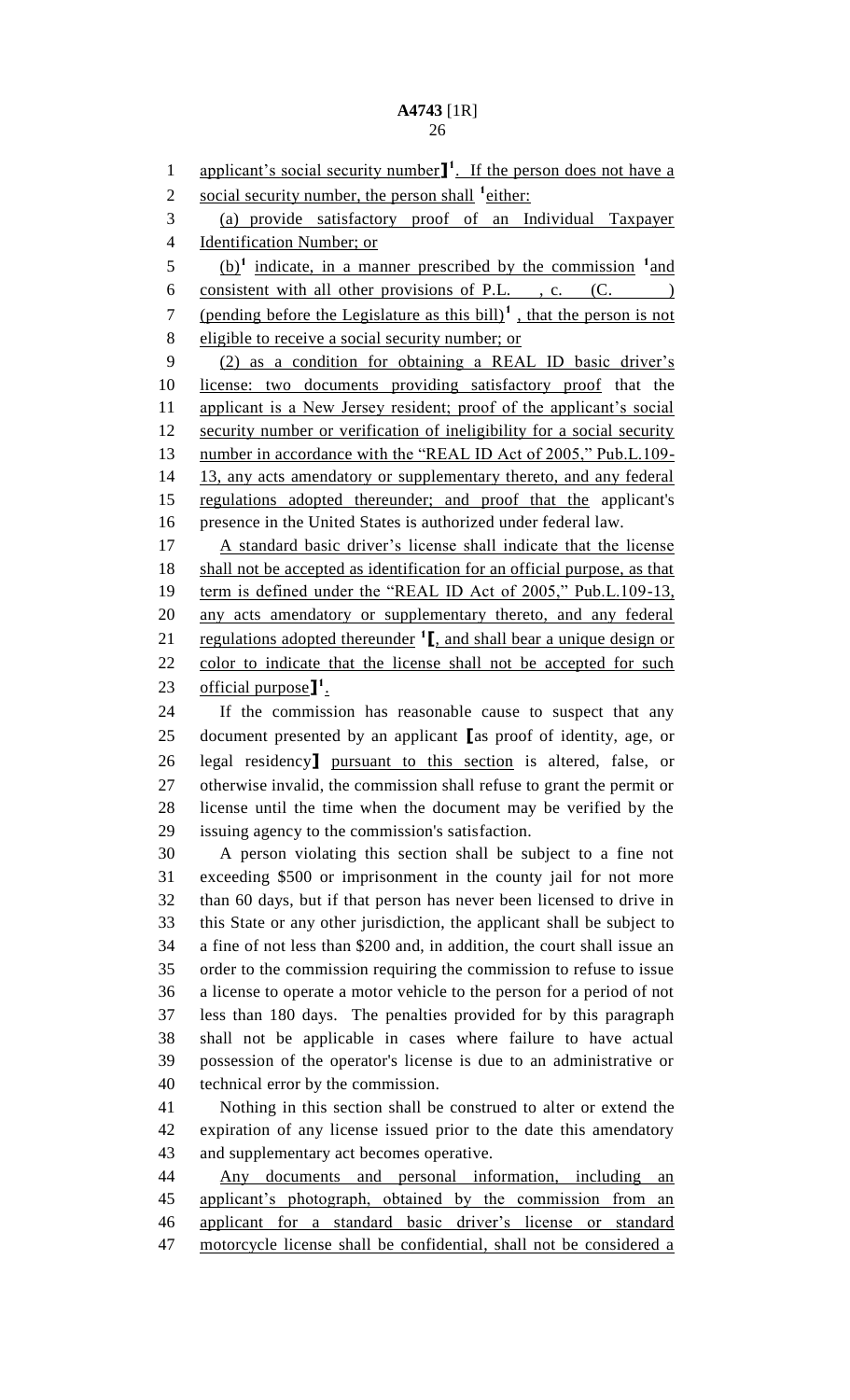1 government record pursuant to P.L.1963, c.73 (C.47:1A-1 et seq.), 2 P.L.2001, c.404 (C.47:1A-5 et al.), or the common law concerning access to government records, and shall not be disclosed by the commission for **<sup>1</sup> [**the purpose of investigation, arrest, citation, prosecution, or detention related to an applicant's citizenship or immigration status**]** any purpose related to Title 8 of the United States Code**<sup>1</sup>** without the **<sup>1</sup>** informed**<sup>1</sup>** consent of the applicant **<sup>1</sup> [**or without a valid**]** , a warrant signed by a State or federal judge, or a lawful**<sup>1</sup>** court order or subpoena; except that **<sup>1</sup> [**the commission shall not be restricted, prohibited, or prevented from maintaining, or sending to or receiving from federal immigration authorities information regarding the citizenship or immigration status, lawful or unlawful, of any individual, pursuant to 8 U.S.C. s.1373 and 8 14 U.S.C. s.1644. Any person that knowingly discloses any documents or personal information in violation of this section shall be guilty of a crime of the fourth degree.**]** nothing in this section shall be construed to prohibit, or in any way restrict, any action where such prohibition or restriction would be contrary to federal law. When responding to a warrant, court order, or subpoena, the commission may disclose only those records or information specifically requested in the warrant, court order, or subpoena.**<sup>1</sup>** Possession of a standard basic driver's license or standard motorcycle license issued pursuant to this section shall not be considered evidence of an individual's citizenship or immigration status and shall not be used as a basis for an investigation, arrest, citation, prosecution, or detention. 27 <sup>1</sup>Information regarding an applicant's Individual Tax 28 Identification Number, social security number, or ineligibility to receive a social security number obtained by the commission for the issuance of a standard motorcycle license or standard basic driver's license pursuant to this section, shall not be considered a government record pursuant to P.L.1963, c.73 (C.47:1A-1 et seq.), P.L.2001, c.404 (C.47:1A-5 et al.), or the common law concerning access to government records, and shall not be disclosed by the commission except where: (1) required by section 11 of P.L.1998, c.1 (C.2A:17-56.60); (2) the applicant provides written informed consent to the disclosure; (3) the requesting entity presents a warrant signed by a State or federal judge, a lawful court order, or a subpoena; (4) required by State or federal law, and to the extent that 40 the disclosure may be necessary to permit the State to participate in 41 the National Driver Register program, as set forth in 49 U.S.C. 42 s.30301 et seq.; or (5) the disclosure is in connection with an audit or investigation of identity fraud, driver's license fraud, or nondriver identification card fraud.**<sup>1</sup>** As used in this section: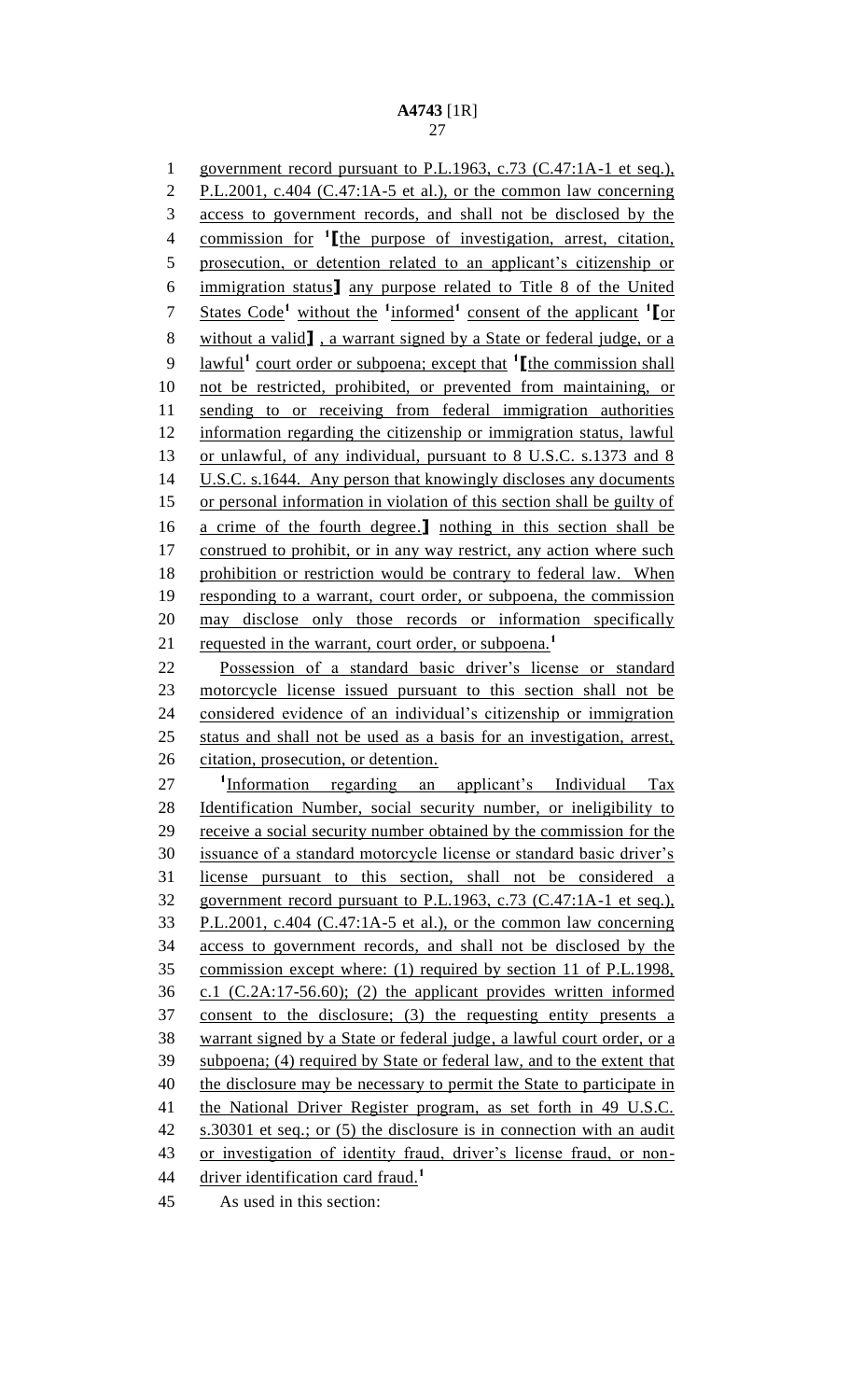"Parking sensors" means proximity sensors which use either electromagnetic or ultrasonic technology and are designed to alert the driver to obstacles while parking.

"Rear visibility system" means devices or components installed

on a motor vehicle at the time of manufacture that allow a forward

 facing driver to view a visual image of the area directly behind the vehicle.

(cf: P.L.2017, c.374, s.1)

10  $\text{I}$  **[**3.**]**  $\frac{9.1}{8}$  R.S.39:3-31 is amended to read as follows:

 39:3-31. a. The chief administrator, upon presentation of a statement duly sworn to, stating that the original registration certificate or original motorized bicycle registration certificate has been destroyed, lost or stolen, may, if **[**he**]** the chief administrator is satisfied that the facts as set forth in the statement are substantially true, issue a duplicate or amended registration certificate or motorized bicycle registration certificate to the original holder thereof, upon the payment to the chief administrator of a fee of \$5 for each duplicate or amended registration certificate or motorized bicycle registration certificate so issued. The chief administrator, upon presentation of a statement, duly sworn to, stating that the original driver's license has been destroyed, lost or stolen, or requesting a new color **[**picture**]** photograph, may, if **[**he**]** the chief administrator is satisfied that the facts as set forth in the statement are substantially true, issue a duplicate driver's license to the original holder thereof, upon payment to the chief administrator of a fee of \$5 in addition to the digitized **[**picture**]** photograph fee. Notwithstanding any other provision of law to the contrary, the fee for a duplicate or amended registration certificate for any new passenger automobile required to be registered for a 48-month term or for any new passenger automobile leased for a term of more than 12 months pursuant to R.S.39:3-4, shall be \$11. b. The chief administrator may waive the fee imposed for a

 duplicate license under subsection a. of this section if the applicant, at the time of application: is applying for a REAL ID license, as that term is defined in R.S.39:1-1; currently holds a valid license to operate a motor vehicle issued by the commission; and is not eligible to renew the applicant's current license. The chief administrator's authority to waive the duplicate license fee under this subsection shall expire on October 1, 2020. In order to receive 41 a REAL ID license pursuant to this subsection, the applicant shall 42 first surrender to the commission the applicant's current license to operate a motor vehicle.

(cf: P.L.2004, c.64, s.3)

**1 [**4.**]** 10.**<sup>1</sup>** Section 1 of P.L.1979, c.261 (C.39:3-10f) is amended to read as follows: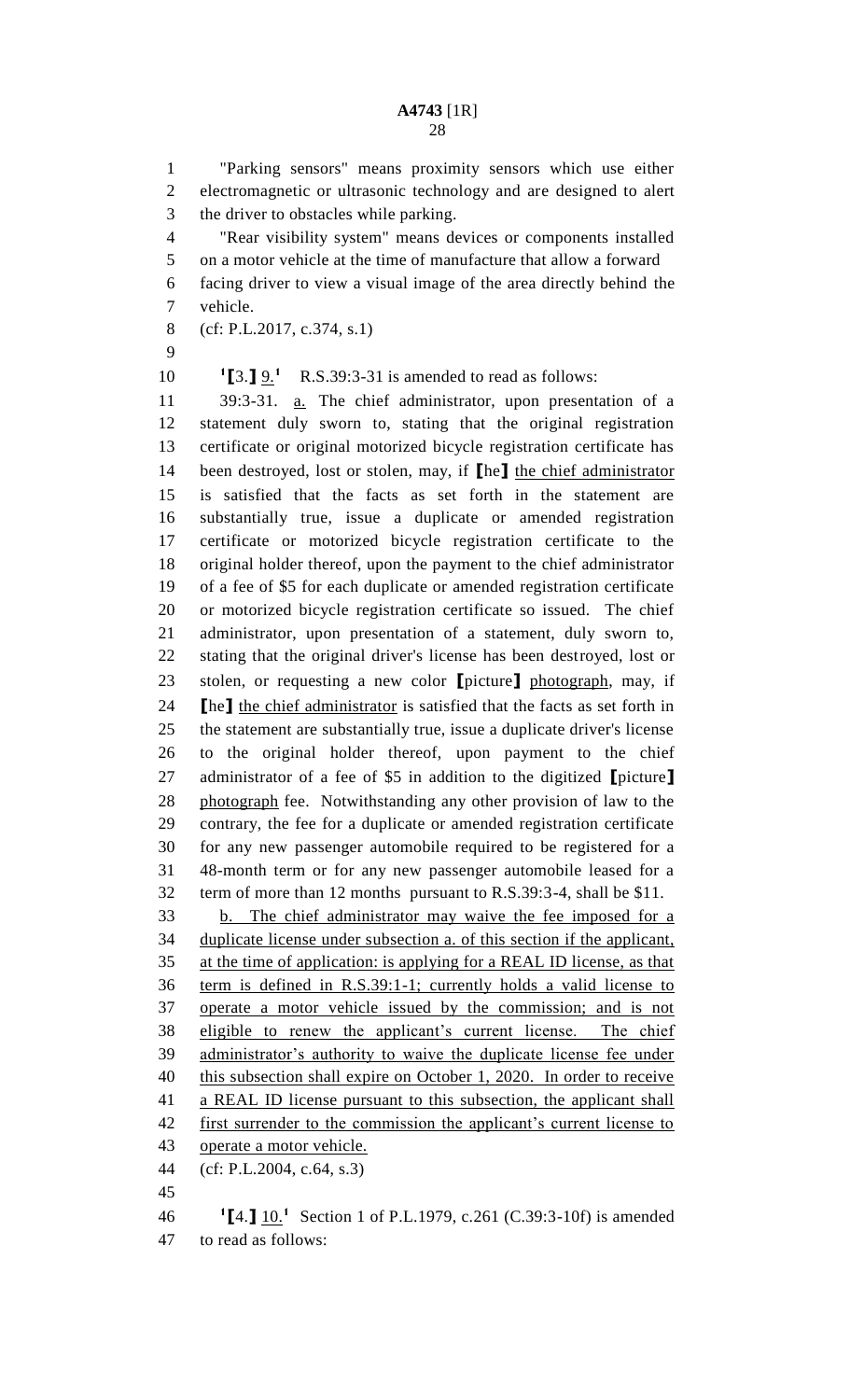1 1. In addition to the requirements for the form and content of a motor vehicle driver's license under R.S.39:3-10 and a probationary license issued under section 4 of P.L.1950, c.127 (C.39:3-13.4), on 4 and after the operative date of P.L.2001, c.391 (C.39:3-10f4 et al.), each initial New Jersey license, each renewal of a New Jersey driver's license, and each probationary license shall have a digitized **[**color picture**]** photograph of the licensee. All licenses issued on and after January 1, 2000 shall be valid for a period of 48 calendar months. However, the chief administrator may, at the chief administrator's discretion, issue licenses and endorsements **[**which**]** that shall expire on a date fixed by the chief administrator. The fee for those licenses or endorsements shall be fixed in amounts proportionately less or greater than the fee otherwise established. Notwithstanding the provisions of this section to the contrary, a person 70 years of age or older may elect to have a license issued 16 for a period of two or four years, which election shall not be altered 17 by the chief administrator. The fee for the two-year standard license shall be \$9, in addition to the fee for a digitized **[**picture**]** photograph established in section 4 of P.L.2001, c.391 (C.39:3- 10f4). The fee for a two-year REAL ID license shall be \$14.50, in 21 addition to the fee for a digitized photograph established in section 4 of P.L.2001, c.391 (C.39:3-10f4). The chief administrator may, for good cause, extend a license and any endorsement thereon beyond their expiration dates for periods not to exceed 12 additional months. The chief administrator may extend the expiration date of a license and any endorsement thereon without payment of a proportionate fee when the chief administrator determines that the extension is necessary for good cause. If any license and endorsements thereon are so extended, the licensee shall pay upon renewal the full license fee for the period fixed by the chief administrator as if no extension had been granted.

 Each initial driver's license issued to a person under the age of 21 after the effective date of P.L.1999, c.28 (C.39:3-10f1 et al.) shall be conspicuously distinct, through the use of color and design, from the driver's licenses issued to persons 21 years of age or older. The chief administrator, in consultation with the Superintendent of State Police, shall determine the color and the manner in which the license is designed to achieve this result. The license shall **[**also**]** bear the words "UNDER 21" in a conspicuous manner. The chief administrator shall provide that, upon attaining the age of 21, a licensee shall be issued a replacement driver's license or a new license, as appropriate. The fee for a replacement license shall be \$5 in addition to the digitized **[**picture**]** photograph fee.

 As conditions for the renewal of a driver's license, the chief administrator shall provide that the **[**picture**]** photograph of a licensee be updated except that the chief administrator may elect to use a stored **[**picture**]** photograph to renew a license for a period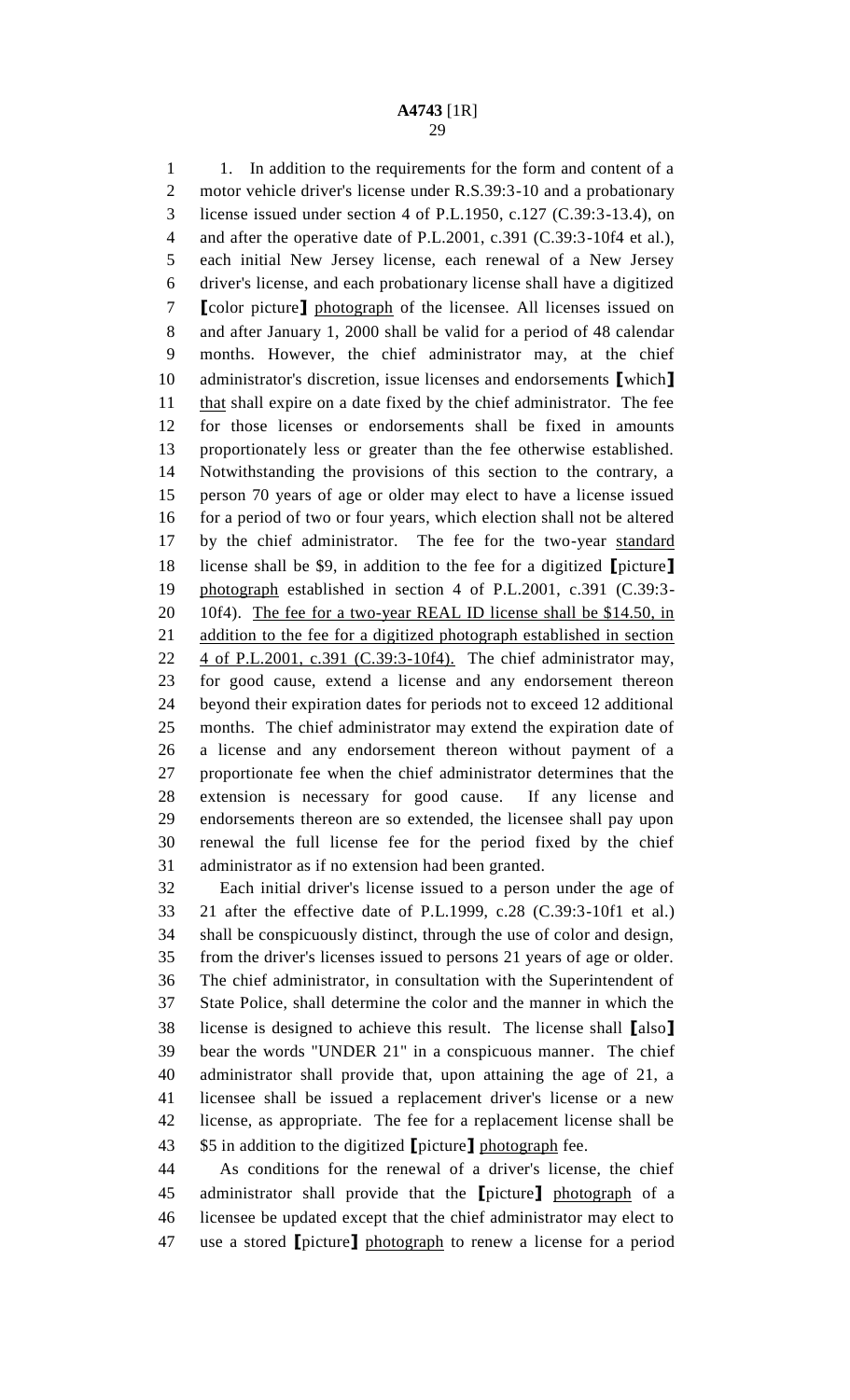not exceeding four additional years for \$18 for a standard license and \$29 for a REAL ID license, in addition to the digitized **[**picture**]** photograph fee. In addition to any other extension, the chief administrator shall allow a person to use a stored **[**picture**]** photograph to renew a license for a period not exceeding one year if the person presents documentation by a licensed physician that the person is undergoing medical treatment for an illness and the treatment results in temporary changes to the person's physical characteristics. The fee for this extension shall be \$18 for a standard license and \$29 for a REAL ID license and the person shall not be required to pay the digitized **[**picture**]** photograph fee pursuant to section 4 of P.L.2001, c.391 (C.39:3-10f4). Whenever a person has reconstructive or cosmetic surgery which significantly alters the person's facial features, the person shall notify the chief administrator who may require the **[**picture**]** photograph of the licensee to be updated for \$5 in addition to the digitized **[**picture**]** photograph fee. Nothing in this section shall be construed to alter or change any expiration date on any New Jersey driver's license issued prior to the operative date of P.L.2001, c.391 (C.39:3-10f4 et al.) and, unless a licensee's driving privileges are otherwise suspended or revoked, except as provided in R.S.39:3-10, that license shall remain valid until that expiration date. Specific use of the driver's license and any information stored or encoded, electronically or otherwise, in relation thereto shall be in accordance with P.L.1997, c.188 (C.39:2-3.3 et seq.) and the federal 28 "Driver's Privacy Protection Act of 1994," Pub.L.103-322. Notwithstanding the provisions of any other law to the contrary, the digitized **[**picture**]** photograph or any access thereto or any use thereof shall not be sold, leased, or exchanged for value. (cf: P.L.2015, c.306, s.1) **[**5.**]** 11.**<sup>1</sup>** Section 4 of P.L.2001, c.391 (C.39:3-10f4) is amended to read as follows: 4. The fee for a digitized **[**picture**]** photograph shall be \$6 for each license, renewal, or duplicate thereof, and shall be in addition to the fee presently authorized for the issuance of a driver's license pursuant to R.S.39:3-10. (cf: P.L.2001, c.391, s.4)  $\text{I}$  **[**6.**]**  $12.^1$  R.S.39:3-13 is amended to read as follows: 39:3-13. The chief administrator may, in the chief

 administrator's discretion, issue to a person over 17 years of age an examination permit, under the hand and seal of the chief administrator, allowing such person, for the purpose of fitting the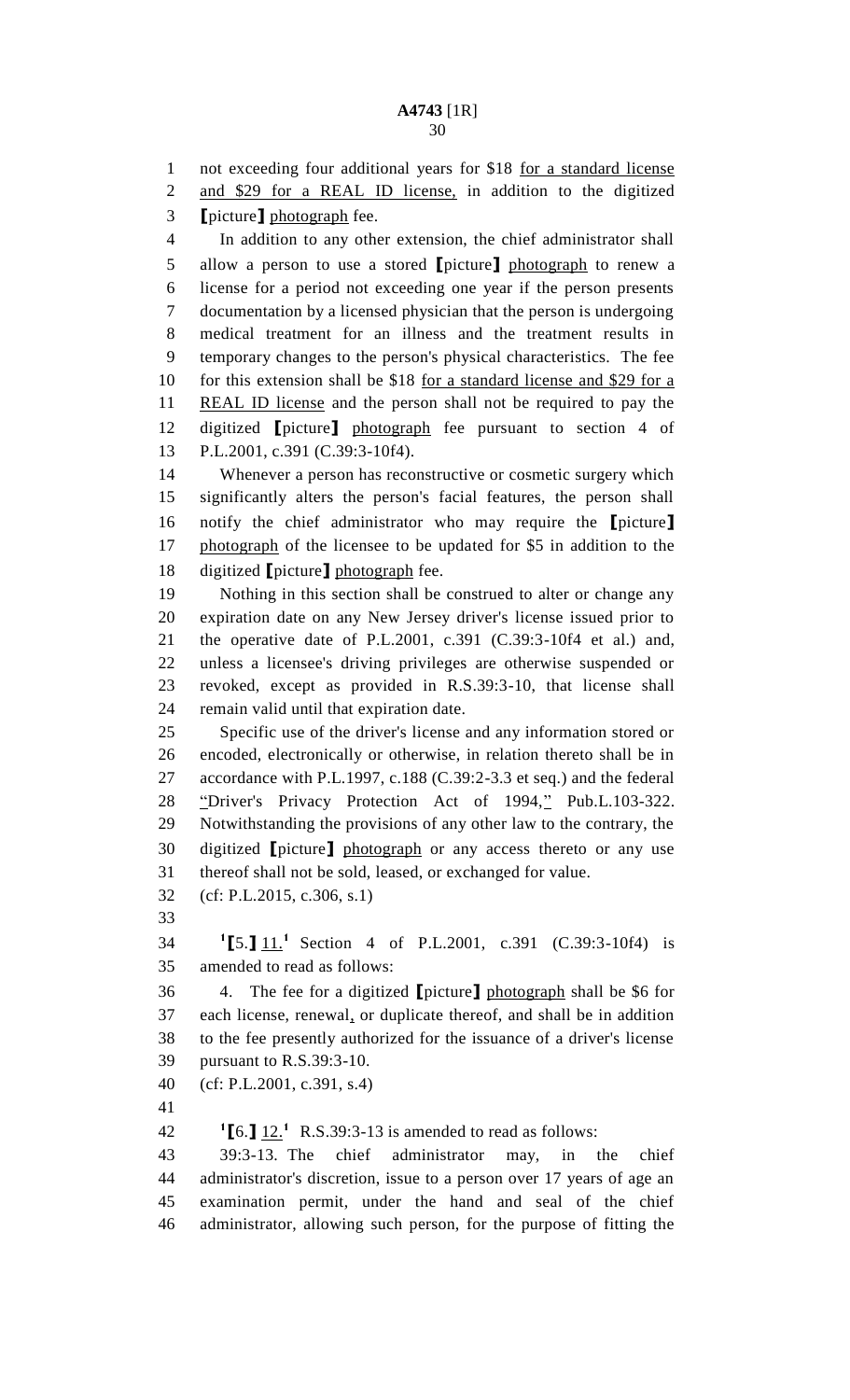person to become a licensed driver, to operate a designated class of motor vehicles other than passenger automobiles and motorcycles for a specified period of not more than 90 days, while in the company and under the supervision of a driver licensed to operate such designated class of motor vehicles.

 The chief administrator, in the chief administrator's discretion, may issue for a specified period of not less than one year a passenger automobile or motorcycle-only examination permit to a person over 17 years of age regardless of whether a person has completed a course of behind-the-wheel automobile driving education pursuant to section 1 of P.L.1950, c.127 (C.39:3-13.1). An examination permit applicant who is under 18 years of age shall obtain the signature of a parent or guardian for submission to the commission on a form prescribed by the chief administrator. The chief administrator shall postpone for six months the driving privileges of any person who submits a fraudulent signature for a parent or guardian.

 For six months immediately following the validation of an examination permit, and until the holder passes the road test, the holder who is less than 21 years of age shall operate the passenger automobile only when accompanied by, and under the supervision of, a New Jersey licensed driver who is at least 21 years of age and has been licensed to drive a passenger automobile for not less than three years. The holder of an examination permit who is at least 21 years of age shall operate the passenger automobile for the first three months under such supervision and until the holder passes the road test. The supervising driver of the passenger automobile shall sit in the front seat of the vehicle. Whenever operating a vehicle while in possession of an examination permit, the holder of the permit shall operate the passenger automobile with only one additional passenger in the vehicle excluding dependents of the permit holder, except that this passenger restriction shall not apply when the permit holder is at least 21 years of age or when the permit holder is accompanied by a parent or guardian. Further, the holder of the passenger automobile permit who is less than 21 years of age shall not drive during the hours between 11:01 p.m. and 5 a.m.; provided, however, that this condition may be waived for an emergency which, in the judgment of local police, is of sufficient severity and magnitude to substantially endanger the health, safety, welfare, or property of a person, or for any bona fide employment or religion-related activity if the employer or appropriate religious authority provides written verification of such activity in a manner provided for by the chief administrator. The holder of the examination permit shall not use any hand-held or hands-free interactive wireless communication device, except in an emergency, while operating a moving passenger automobile on a public road or highway. "Use" shall include, but not be limited to, talking or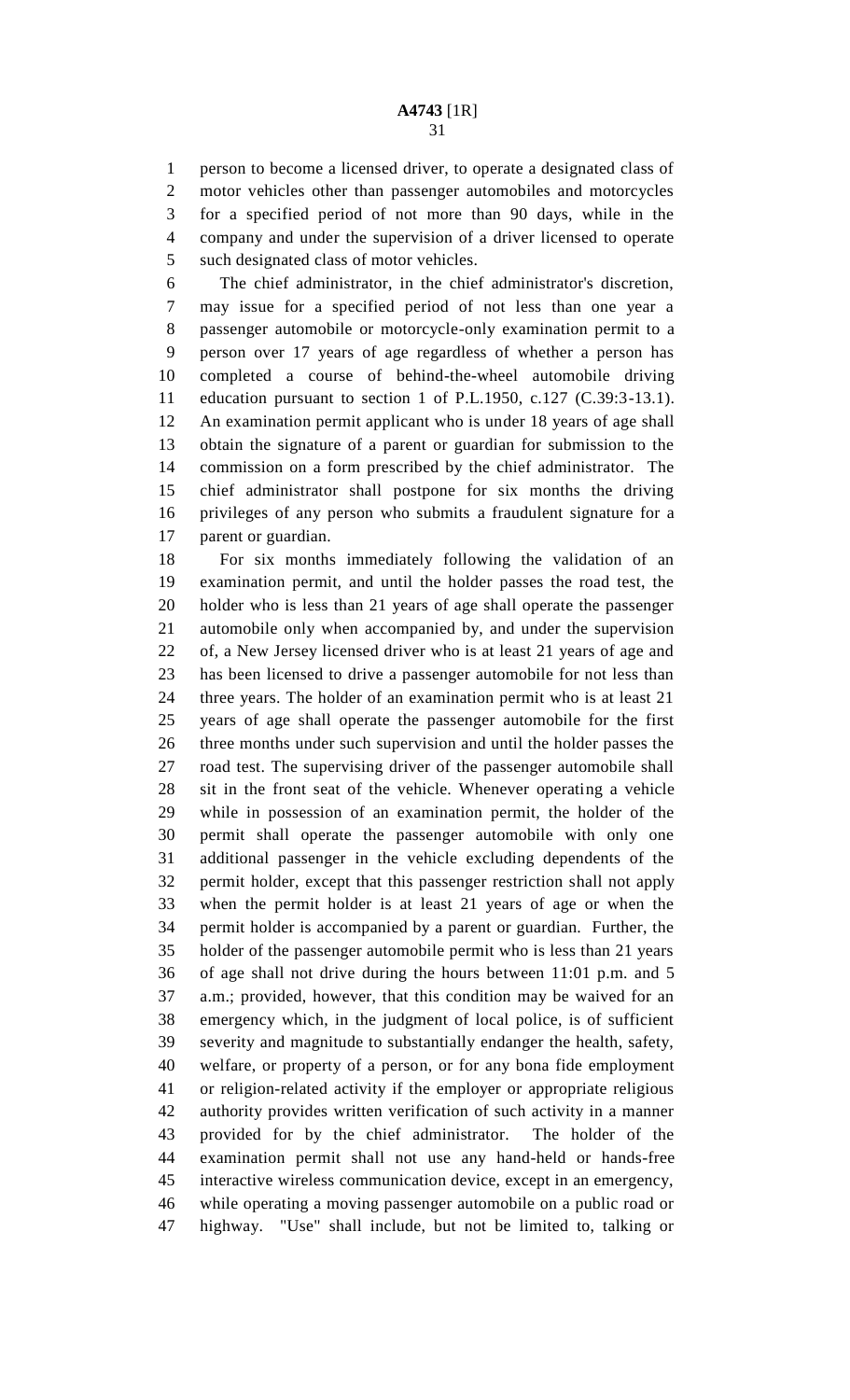listening on any hand-held or hands-free interactive wireless communication device or operating its keys, buttons, or other controls. The passenger automobile permit holder shall ensure that all occupants of the vehicle are secured in a properly adjusted and fastened seat belt or child restraint system.

 The holder of an examination permit subject to the provisions of section 1 of P.L.1977, c.23 (C.39:3-10b) shall not operate a motorcycle at any time from a half-hour after sunset to a half-hour before sunrise. A motorcycle operated by the holder of an examination permit shall carry only the operator and shall not be operated on any toll road over which the New Jersey Turnpike Authority or the South Jersey Transportation Authority has 13 jurisdiction or on any limited-access interstate highway.

 The holder of any examination permit shall not operate a motorcycle having a motor with a maximum piston displacement that is less than 50 cubic centimeters or a motor that is rated at no more than 1.5 brake horsepower with a maximum speed of no more than 35 miles per hour on a flat surface at anytime from a half-hour after sunset to a half-hour before sunrise and shall not operate the motorcycle with any other passenger. The holder of any examination permit shall not operate such a motorcycle upon limited-access interstate highways or public roads or highways with a posted speed limit greater than 35 miles per hour.

 An applicant for an examination permit subject to the provisions of section 1 of P.L.1977, c.23 (C.39:3-10b), who is less than 18 years of age, shall be required to successfully complete a motorcycle safety education course established pursuant to the provisions of section 1 of P.L.1991, c.452 (C.27:5F-36) as a condition for obtaining a motorcycle license or endorsement.

 The chief administrator shall provide the holder of an examination permit with two removable, transferable, highly visible, reflective decals indicating that the driver of the vehicle may be the holder of an examination permit. The decals shall be designed by the chief administrator, in consultation with the Division of Highway Traffic Safety in the Department of Law and Public Safety. The chief administrator may charge a fee for the decals not to exceed the actual cost of producing and distributing the decals. The decals shall be displayed in a manner prescribed by the chief administrator, in consultation with the Division of Highway Traffic Safety in the Department of Law and Public Safety, and shall be clearly visible to law enforcement officers. The holder of an examination permit shall not operate a vehicle unless the decals are displayed. The decal shall be removed once the driver's examination permit period has ended.

 When notified by a court of competent jurisdiction that an examination permit holder has been convicted of a violation which causes the permit holder to accumulate more than two motor vehicle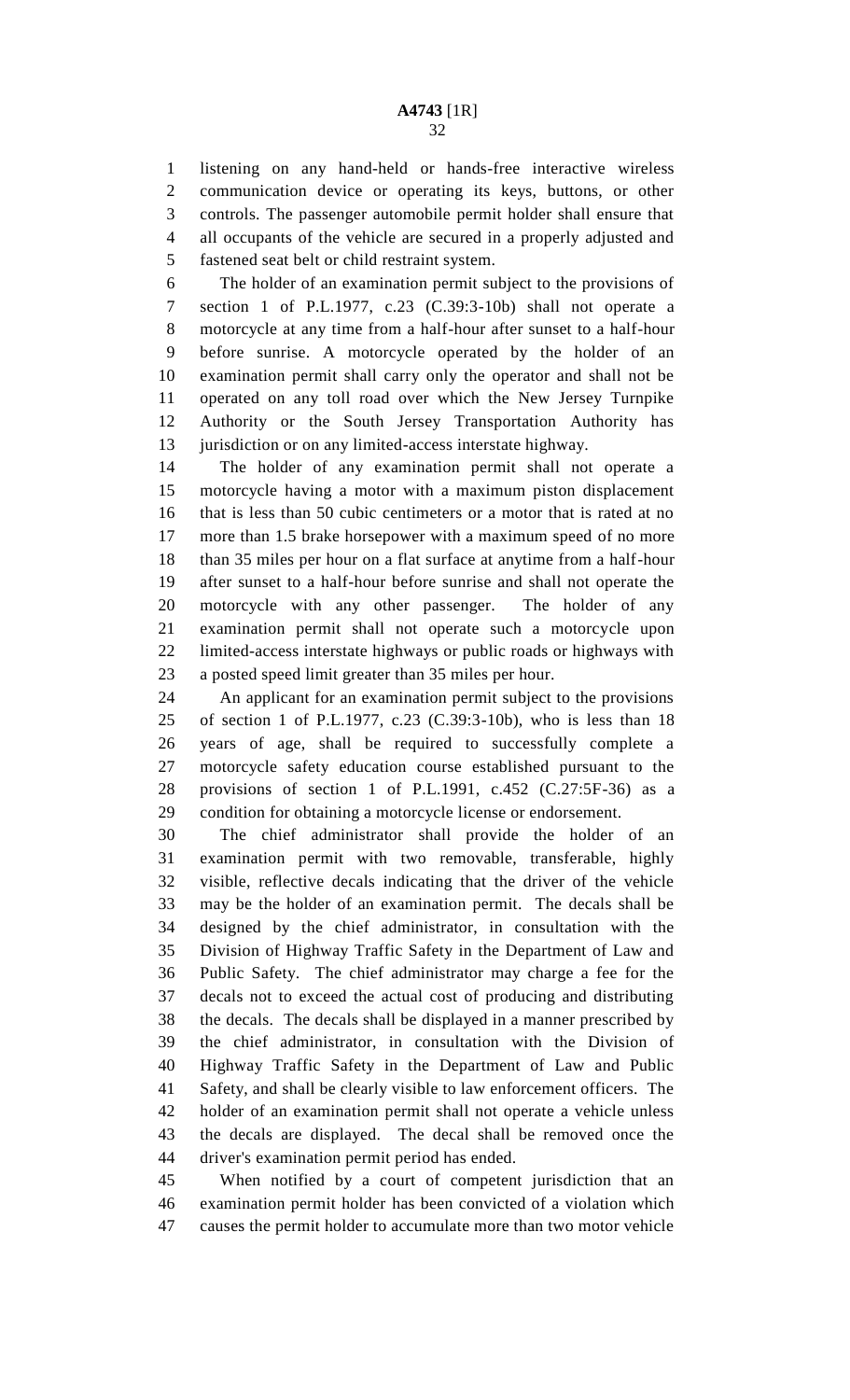points or has been convicted of a violation of R.S.39:4-50; section 2 of P.L.1981, c.512 (C.39:4-50.4a); section 1 of P.L.1992, c.189 (C.39:4-50.14); R.S.39:4-129; N.J.S.2C:11-5; section 1 of P.L.2017, c.165 (C.2C:11-5.3)**[**,**]**; subsection c. of N.J.S.2C:12-1; or any other motor vehicle-related law the chief administrator deems significant and applicable pursuant to regulation, in addition to any other penalty that may be imposed, the chief administrator shall, without the exercise of discretion or a hearing, suspend the examination permit holder's examination permit for 90 days. The chief administrator shall restore the permit following the term of the permit suspension if the permit holder satisfactorily completes a remedial training course of not less than four hours which may be given by the commission, a driving school licensed by the chief administrator pursuant to section 2 of P.L.1951, c.216 (C.39:12-2), or any Statewide safety organization approved by the chief administrator. The course shall be subject to oversight by the commission according to its guidelines. The permit holder shall also remit a course fee prior to the commencement of the course. The chief administrator also shall postpone without the exercise of discretion or a hearing the issuance of a basic license for 90 days if the chief administrator is notified by a court of competent jurisdiction that the examination permit holder, after completion of the remedial training course, has been convicted of any motor vehicle violation which results in the imposition of any motor vehicle points or has been convicted of a violation of R.S.39:4-50; section 2 of P.L.1981, c.512 (C.39:4-50.4a); section 1 of P.L.1992, **[**c.182**]** c.189 (C.39:4-50.14); R.S.39:4-129; N.J.S.2C:11-5**[**,**]**; subsection c. of N.J.S.2C:12-1; or any other motor vehicle-related law the chief administrator deems significant and applicable pursuant to regulation. When the chief administrator is notified by a court of competent jurisdiction that an examination permit holder has been convicted of any alcohol or drug-related offense unrelated to the operation of a motor vehicle and is not otherwise subject to any other suspension penalty therefor, the chief administrator shall, without the exercise of discretion or a hearing, suspend the examination permit for six months.

 An examination permit for a motorcycle or a commercial motor vehicle issued to a person with a disability, as determined by the New Jersey Motor Vehicle Commission after consultation with the Department of Education, shall be valid for nine months or until the completion of the road test portion of the license examination, whichever period is shorter.

 Each permit shall be sufficient license for the person to operate such designated class of motor vehicles in this State during the period specified, while in the company of and under the control of a driver licensed by this State to operate such designated class of motor vehicles, or, in the case of a commercial driver license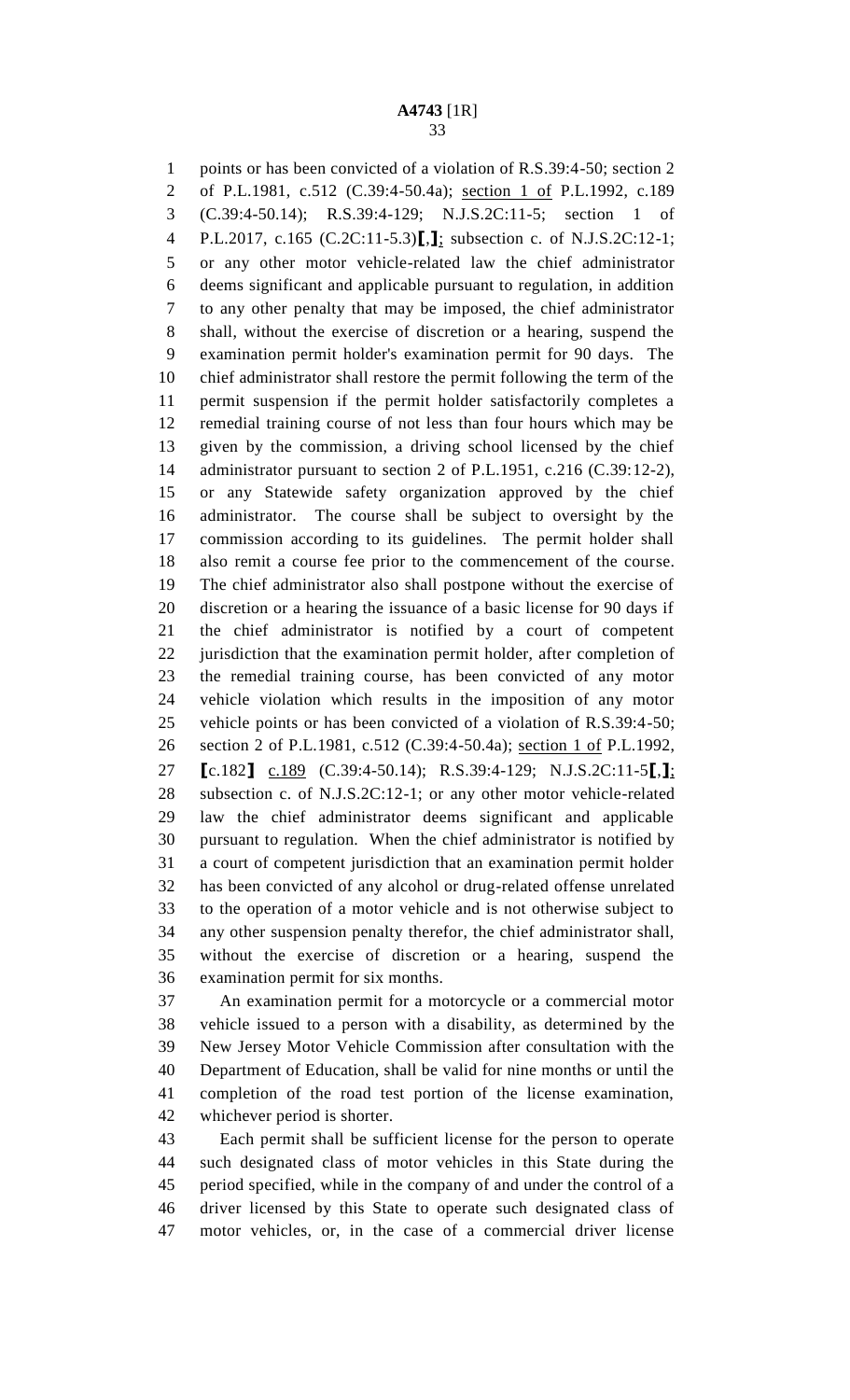permit, while in the company of and under the control of a holder of a valid commercial driver license for the appropriate license class and with the appropriate endorsements issued by this or any other state. Such person, as well as the licensed driver, except for a motor vehicle examiner administering a driving skills test, shall be held accountable for all violations of this subtitle committed by such person while in the presence of the licensed driver.

 In addition to requiring an applicant for an examination permit to 9 submit satisfactory proof of identity and age <sup>1</sup>in accordance with 10 the type of license for which the applicant has applied<sup>1</sup>, the chief 11 **administrator** also shall require the applicant to provide<sup>1</sup>, as a condition for obtaining the permit, two**]** the requisite number of**<sup>1</sup>** documents providing satisfactory proof that the **[**applicant's presence in the United States is authorized under federal law**]** 15 applicant is a resident of the State <sup>1</sup>. An applicant for a commercial driver license permit shall submit satisfactory proof that the applicant's presence in the United States is authorized under federal law and proof of the applicant's social security 19 number pursuant to the "REAL ID Act of 2005," Pub.L.109-13, any acts amendatory or supplementary thereto, and any federal regulations adopted thereunder.**]** in accordance with the provisions 22 of R.S.39:3-10.

 Any documents and personal information, including an applicant's photograph, obtained by the commission from an applicant for a standard permit shall be confidential, shall not be considered a government record pursuant to P.L.1963, c.73 (C.47:1A-1 et seq.), P.L.2001, c.404 (C.47:1A-5 et al.), or the common law concerning access to government records, and shall not be disclosed by the commission for any purposes related to Title 8 of the United States Code without the informed consent of the applicant, a warrant signed by a State or federal judge, or a lawful court order or subpoena; except that nothing in this section shall be construed to prohibit, or in any way restrict, any action where such prohibition or restriction would be contrary to federal law. When responding to a warrant, court order, or subpoena, the commission may disclose only those records or information specifically requested in the warrant, court order, or subpoena. Possession of a standard permit issued pursuant to this section shall not be considered evidence of an individual's citizenship or immigration status and shall not be used as a basis for an investigation, arrest, citation, prosecution, or detention.

 Information regarding an applicant's Individual Tax Identification Number, social security number, or ineligibility to receive a social security number obtained by the commission for the issuance of a standard permit pursuant to this section, shall not be considered a government record pursuant to P.L.1963, c.73 (C.47:1A-1 et seq.), P.L.2001, c.404 (C.47:1A-5 et al.), or the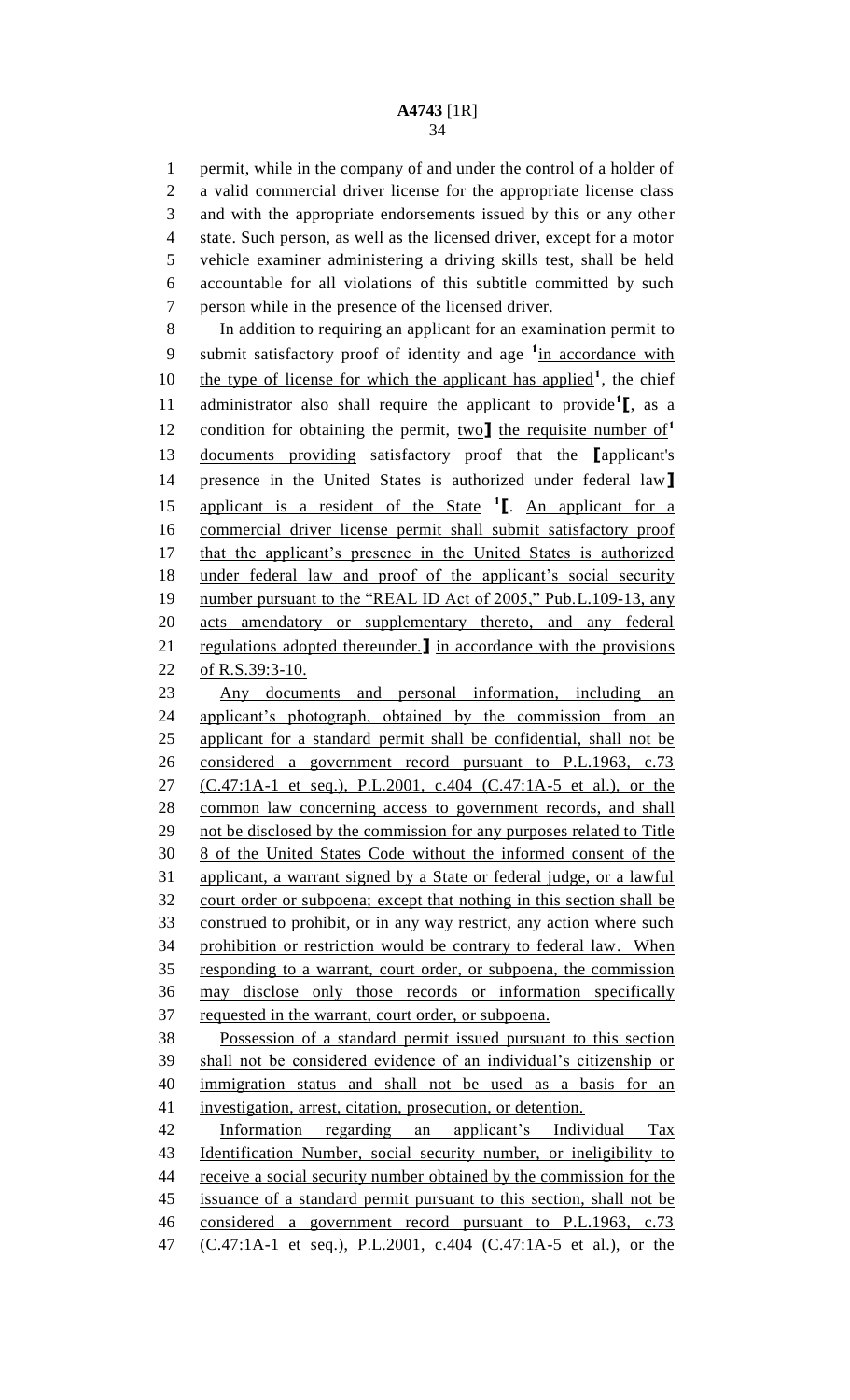common law concerning access to government records, and shall 2 not be disclosed by the commission except where: (1) required by section 11 of P.L.1998, c.1 (C.2A:17-56.60); (2) the applicant provides written informed consent to the disclosure; (3) the requesting entity presents a warrant signed by a State or federal judge, a lawful court order, or a subpoena; (4) required by State or federal law, and to the extent that the disclosure may be necessary to permit the State to participate in the National Driver Register program, as set forth in 49 U.S.C. s.30301 et seq.; or (5) the 10 disclosure is in connection with an audit or investigation of identity fraud, driver's license fraud, or non-driver identification card fraud.**<sup>1</sup>** If the chief administrator has reasonable cause to suspect that any document presented by an applicant **[**as proof of identity, age, or legal residency**]** pursuant to this section is altered, false, or otherwise invalid, the chief administrator shall refuse to grant the permit until such time as the document may be verified by the issuing agency to the chief administrator's satisfaction. 19 <sup>1</sup>A person violating this section shall be subject to a fine not exceeding \$500 or imprisonment in the county jail for not more 21 than 60 days, but if that person has never been licensed to drive in 22 this State or any other jurisdiction, the applicant shall be subject to a fine of not less than \$200 and, in addition, the court shall issue an 24 order to the commission requiring the commission to refuse to issue a license to operate a motor vehicle to the person for a period of not 26 less than 180 days.<sup>1</sup> The holder of an examination permit shall be required to take a

 road test in order to obtain a probationary license. No road test for any person who has been issued an examination permit to operate a passenger vehicle shall be given unless the person has met the requirements of this section. No road test for a probationary license shall be given unless the applicant has first secured an examination permit and no such road test shall be scheduled for an applicant who has secured an examination permit for a passenger vehicle or a motorcycle for which an endorsement is not required until at least six months for an applicant under 21 years of age or three months for an applicant 21 years of age or older shall have elapsed following the validation of the examination permit for practice driving or, in the case of an examination permit for other vehicles, until 20 days have elapsed. In the case of an omnibus endorsement or school bus, no road test shall be scheduled until at least 10 days shall have elapsed. Every applicant for an examination permit to qualify for an omnibus endorsement or an articulated vehicle endorsement shall be a holder of a valid basic driver's license.

 The required fees for special learner's permits and examination permits shall be as follows:

Basic driver's license................................up to \$10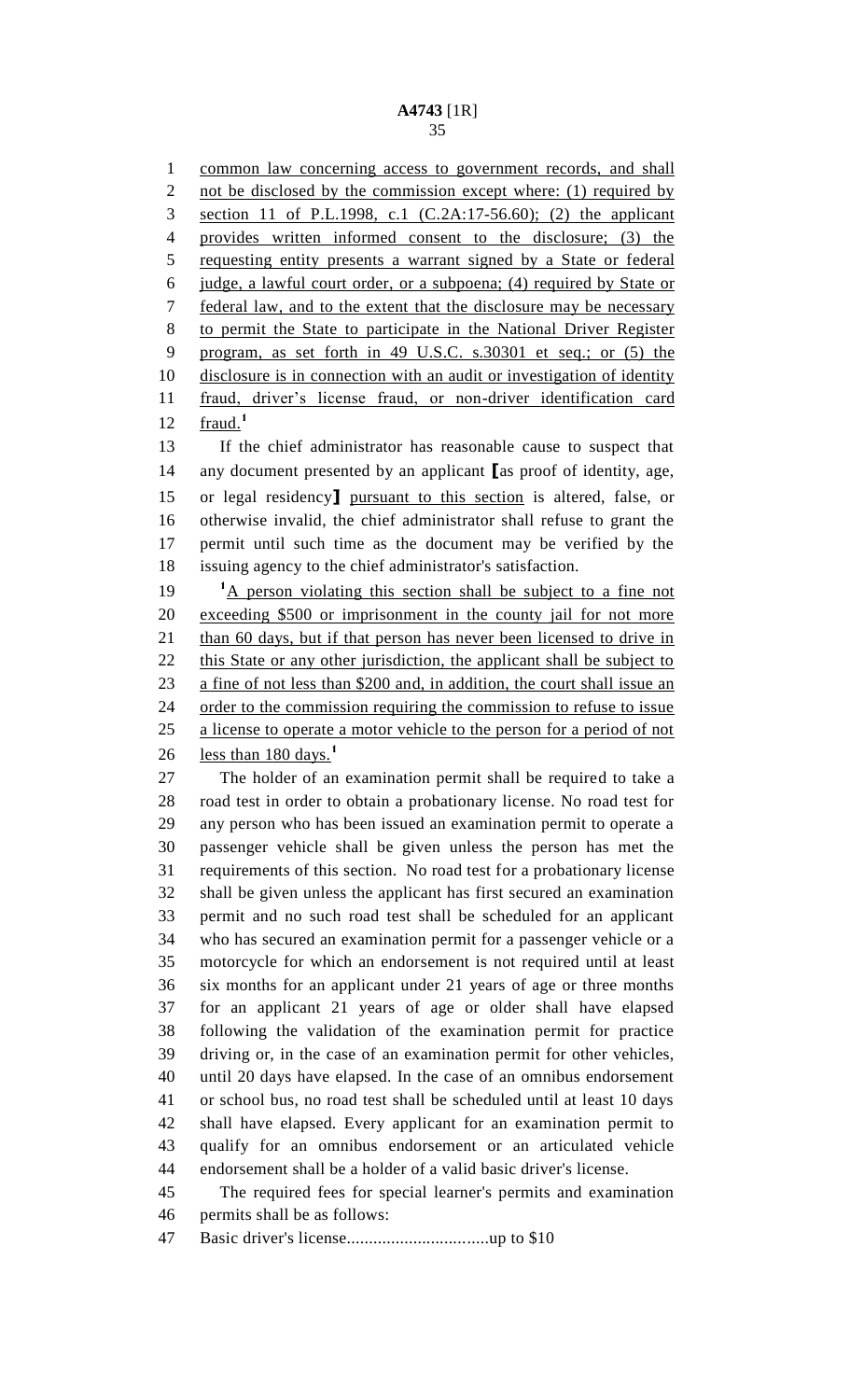Motorcycle license or endorsement..................................\$ 5

# Omnibus or school bus endorsement................................\$25

 The chief administrator shall waive the payment of fees for issuance of examination permits for omnibus endorsements whenever the applicant establishes to the chief administrator's satisfaction that said applicant will use the omnibus endorsement exclusively for operating omnibuses owned by a nonprofit 8 organization duly incorporated under <sup>1</sup>[Title] Titles<sup>1</sup> 15 or 16 of the Revised Statutes or Title 15A of the New Jersey Statutes.

 The specified period for which a permit is issued may be extended for not more than an additional 60 days, without payment of an added fee, upon application made by the holder thereof, where the holder has applied to take the examination for a driver's license prior to the expiration of the original period for which the permit was issued and the chief administrator was unable to schedule an examination during said period.

 As a condition for the issuance of an examination permit under this section, the chief administrator shall secure a digitized **[**picture**]** photograph of the applicant. The **[**picture**]** photograph shall be stored in a manner prescribed by the chief administrator and may be displayed on the examination permit.

 The chief administrator may require that whenever a person to whom an examination permit has been issued has reconstructive or cosmetic surgery which significantly alters the person's facial features, the person shall notify the chief administrator who may require the **[**picture**]** photograph of the person to be updated.

 Specific use of the examination permit and any information stored or encoded, electronically or otherwise, in relation thereto shall be in accordance with P.L.1997, c.188 (C.39:2-3.3 et seq.) and the federal "Driver's Privacy Protection Act of 1994," Pub.L.103- 322. Notwithstanding the provisions of any other law to the contrary, the digitized **[**picture**]** photograph or any access thereto or any use thereof shall not be sold, leased, or exchanged for value.

(cf: P.L.2017, c.165, s.11)

**1 [7. ]**  $13.^1$  Section 1 of P.L.1950, c.127 (C.39:3-13.1) is amended to read as follows:

 1. The Chief Administrator of the New Jersey Motor Vehicle Commission may issue to a person over 16 years of age a special learner's permit, under the hand and seal of the chief administrator, 41 allowing such person, for the purpose of preparing <sup>1</sup>[himself]<sup>1</sup> to qualify for a probationary license for a passenger automobile by operating a dual pedal controlled motor vehicle while taking a required course of behind-the-wheel automobile driving education approved by the State Department of Education and conducted in a public, parochial, or private school of this State or a course of behind-the-wheel automobile driving instruction conducted by a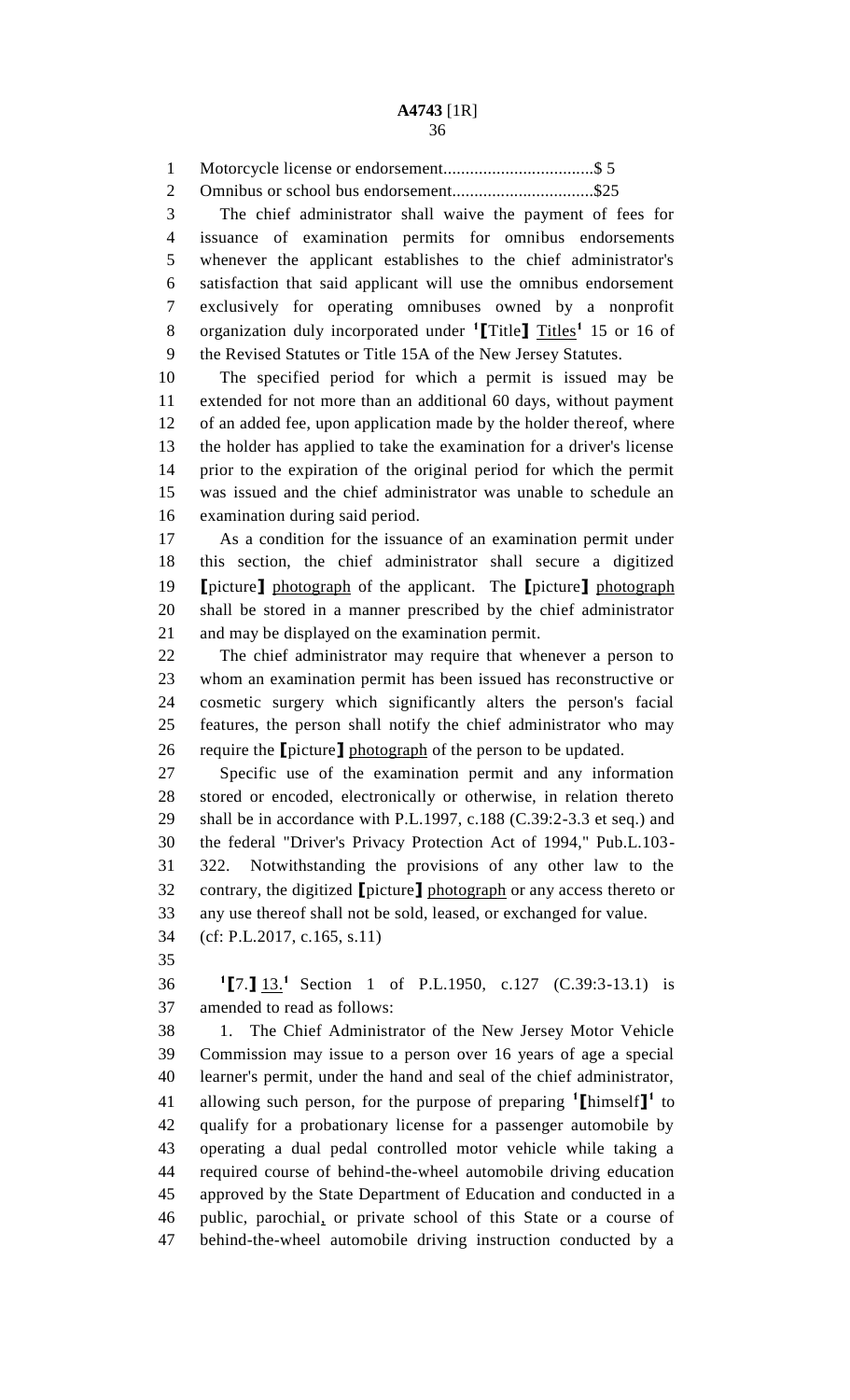drivers' school duly licensed pursuant to the provisions of P.L.1951,

 c.216 (C.39:12-1 et seq.). The special learner's permit shall be issued in lieu of the examination permit provided for in R.S.39:3- 13.

 In addition to requiring an applicant for a permit to submit 6 satisfactory proof of identity and age <sup>1</sup> in accordance with the type 7 of license for which the applicant has applied<sup>1</sup>, the chief administrator also shall require the applicant to provide **<sup>1</sup> [**, as a condition for obtaining the permit, two**]** the requisite number of**<sup>1</sup>** documents providing satisfactory proof that the **[**applicant's presence in the United States is authorized under federal law**]** 12 applicant is a resident of the State.

13 <sup>1</sup>Any documents and personal information, including an applicant's photograph, obtained by the commission from an applicant for a standard permit shall be confidential, shall not be considered a government record pursuant to P.L.1963, c.73 (C.47:1A-1 et seq.), P.L.2001, c.404 (C.47:1A-5 et al.), or the 18 common law concerning access to government records, and shall 19 not be disclosed by the commission for any purpose related to Title 8 of the United States Code without the informed consent of the applicant, a warrant signed by a State or federal judge, or a lawful 22 court order or subpoena; except that nothing in this section shall be construed to prohibit, or in any way restrict, any action where such prohibition or restriction would be contrary to federal law. When responding to a warrant, court order, or subpoena, the commission may disclose only those records or information specifically requested in the warrant, court order, or subpoena.

 Possession of a standard permit issued pursuant to this section shall not be considered evidence of an individual's citizenship or immigration status and shall not be used as a basis for an investigation, arrest, citation, prosecution, or detention.

 Information regarding an applicant's Individual Tax Identification Number, social security number, or ineligibility to receive a social security number obtained by the commission for the issuance of a standard permit pursuant to this section, shall not be considered a government record pursuant to P.L.1963, c.73 (C.47:1A-1 et seq.), P.L.2001, c.404 (C.47:1A-5 et al.), or the common law concerning access to government records, and shall not be disclosed by the commission except where: (1) required by section 11 of P.L.1998, c.1 (C.2A:17-56.60); (2) the applicant provides written informed consent to the disclosure; (3) the requesting entity presents a warrant signed by a State or federal 43 judge, a lawful court order, or a subpoena; (4) required by State or 44 federal law, and to the extent that the disclosure may be necessary to permit the State to participate in the National Driver Register program, as set forth in 49 U.S.C. s.30301 et seq.; or (5) the 47 disclosure is in connection with an audit or investigation of identity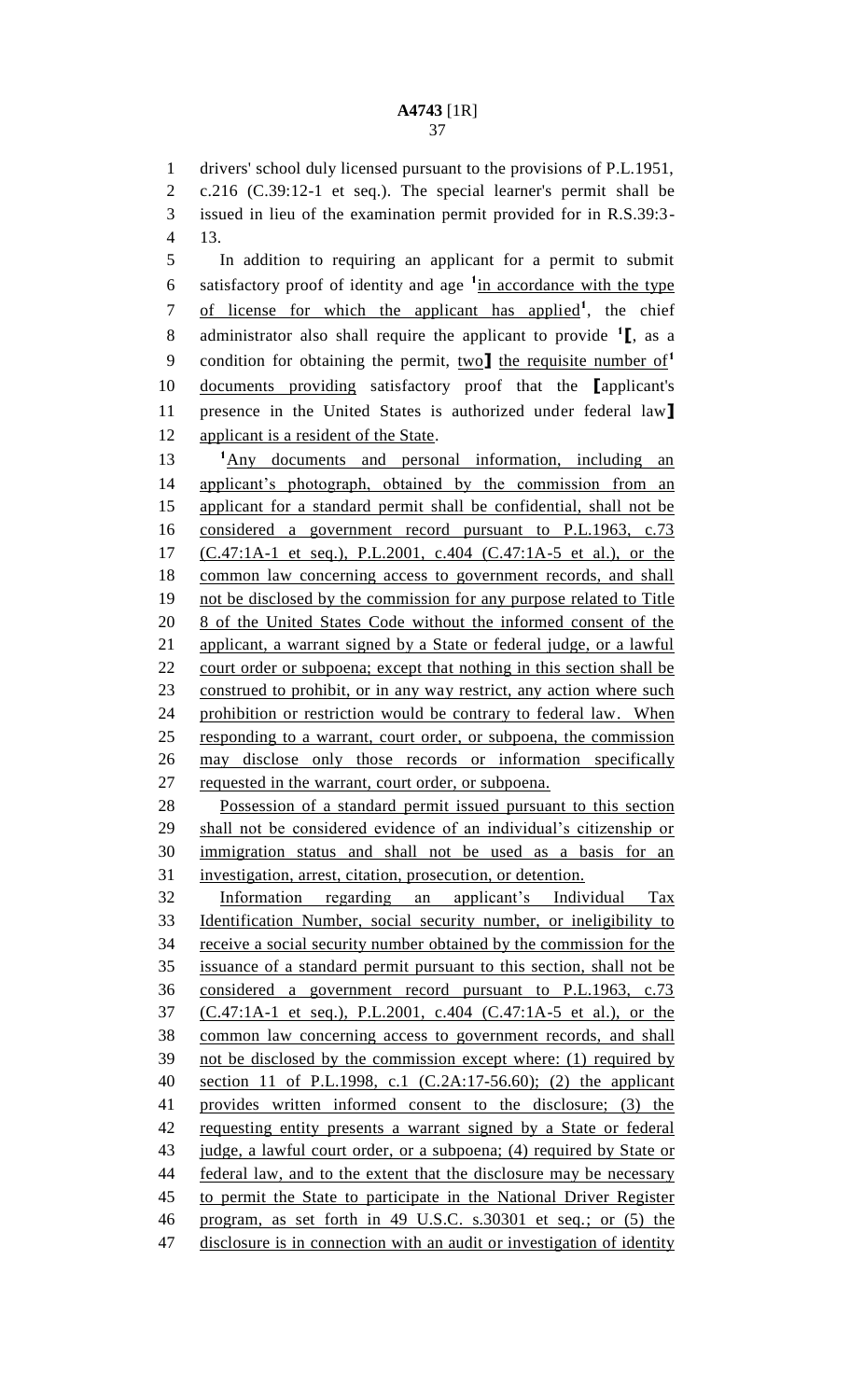fraud, driver's license fraud, or non-driver identification card fraud.**<sup>1</sup>** If the chief administrator has reasonable cause to suspect that any document presented by an applicant **[**as proof of identity, age or legal residency**]** pursuant to this section is altered, false or otherwise invalid, the chief administrator shall refuse to grant the permit until such time as the document may be verified by the issuing agency to the chief administrator's satisfaction. <sup>1</sup>A person violating this section shall be subject to a fine not exceeding \$500 or imprisonment in the county jail for not more 11 than 60 days, but if that person has never been licensed to drive in

12 this State or any other jurisdiction, the applicant shall be subject to a fine of not less than \$200 and, in addition, the court shall issue an 14 order to the commission requiring the commission to refuse to issue 15 a license to operate a motor vehicle to the person for a period of not

#### less than 180 days.**<sup>1</sup>**

 The special learner's permit described above, when issued to a person taking a course of behind-the-wheel driving education conducted in a public, parochial, or private school, shall be retained in the office of the school principal at all times except during such time as the person to whom the permit is issued is undergoing behind-the-wheel automobile driving instruction. The chief administrator may make such rules and regulations as he may deem necessary to carry out the provisions of this section.

(cf: P.L.2009, c.38, s.7)

27 <sup>1</sup>[8.]  $14.^1$  Section 4 of P.L.1950, c.127 (C.39:3-13.4) is amended to read as follows:

 4. a. The holder of a special learner's permit shall be entitled to a probationary driver's license (1) upon attaining the age of 17 years, (2) upon the satisfactory completion of an approved behind- the-wheel driver training course as indicated upon the face of the special permit over the signature of the principal of the school or the person operating the driving school in which the course was conducted, (3) upon the completion of six months' driving experience with a validated special learner's permit in compliance with the provisions of section 6 of P.L.1977, c.25 (C.39:3-13.2a), and (4) upon passing the road test pursuant to R.S.39:3-10.

 b. The holder of a probationary license shall be permitted to operate the passenger automobile with only one additional passenger in the vehicle besides any dependent of the probationary license holder, except that this passenger restriction shall not apply when the holder of the probationary license is at least 21 years of age or the probationary license holder is accompanied by a parent or guardian. Further, the holder of the probationary license who is under 21 years of age shall not drive during the hours between 11:01 p.m. and 5 a.m.; provided however, that this condition may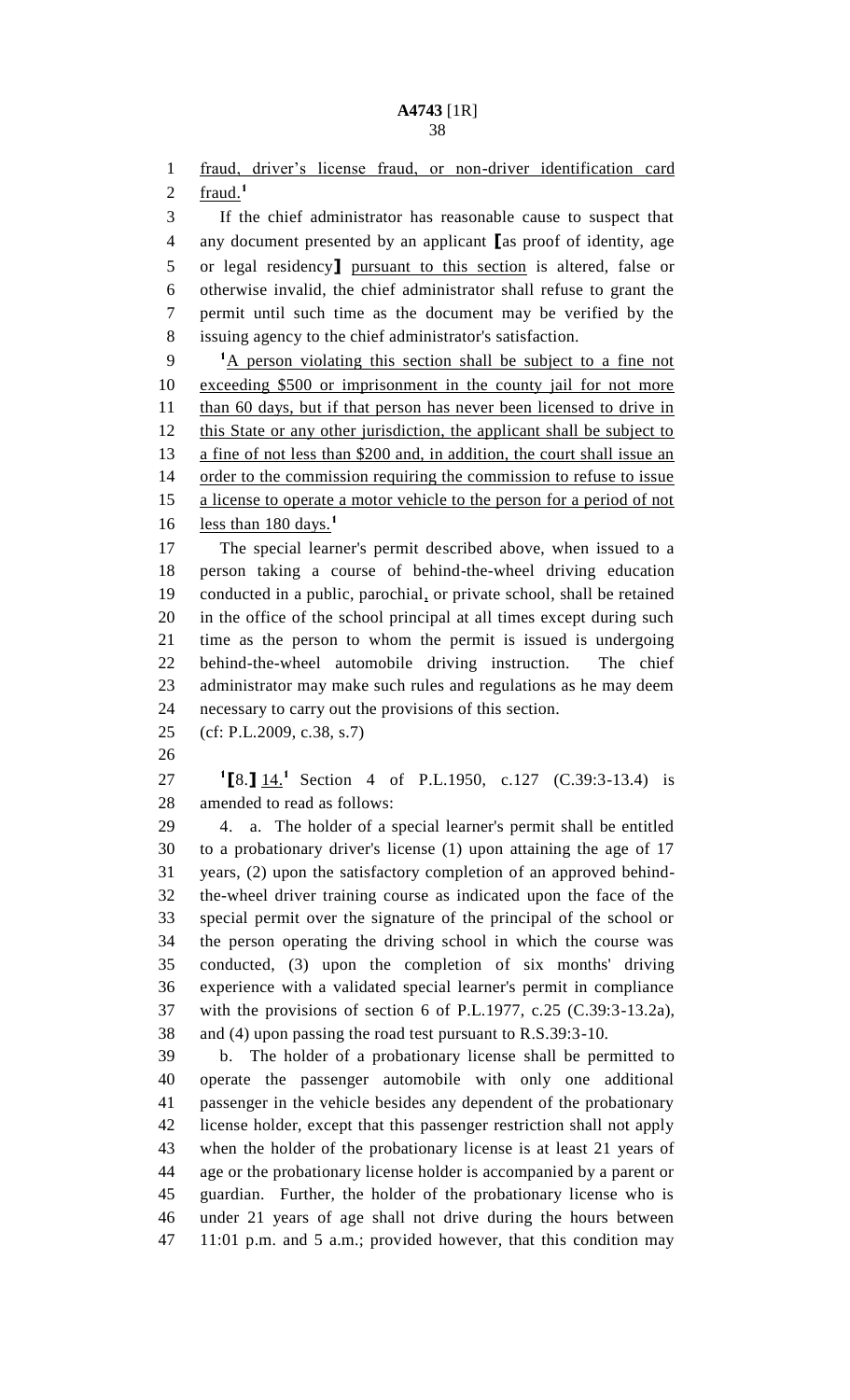be waived for an emergency which, in the judgment of local police, is of sufficient severity and magnitude to substantially endanger the health, safety, welfare, or property of a person or for any bona fide employment or religion-related activity if the employer or appropriate religious authority provides written verification of such activity in a manner provided for by the chief administrator.

 c. The holder of the probationary license shall not use any hand-held or hands-free interactive wireless communication device, except in an emergency, while operating a moving passenger automobile on a public road or highway. "Use" shall include, but not be limited to, talking or listening on any hand-held or hands- free interactive wireless communication device or operating its keys, buttons, or other controls. In addition, the holder of the probationary license shall ensure that all occupants of the vehicle are secured in a properly adjusted and fastened seat belt or child restraint system.

 d. In addition to any other penalties provided under law, the holder of a probationary license who accumulates more than two motor vehicle points or is convicted of a violation of R.S.39:4-50; section 2 of P.L.1981, c.512 (C.39:4-50.4a); section 1 of P.L.1992, c.189 (C.39:4-50.14); R.S.39:4-129; N.J.S.2C:11-5; section 1 of P.L.2017, c.165 (C.2C:11-5.3); subsection c. of N.J.S.2C:12-1; or any other motor vehicle law the chief administrator deems to be significant and applicable pursuant to regulation shall, for the first violation, be required to satisfactorily complete a remedial training course of not less than four hours which may be given by the commission, a driving school licensed by the chief administrator pursuant to section 2 of P.L.1951, c.216 (C.39:12-2), or any Statewide safety organization approved by the chief administrator. The course shall be administered pursuant to rules and regulations promulgated by the chief administrator and subject to oversight by the commission. The authority of the chief administrator to suspend, revoke, or deny issuance of an initial or renewal license to operate a driving school or an instructor's license, and to assess fines, pursuant to P.L.1951, c.216 (C.39:12-1 et seq.) shall apply to any violations related to the administration of a remedial training course. The license holder shall also remit a course fee prior to the commencement of the course.

 e. When notified by a court of competent jurisdiction that a probationary license holder has been convicted of a second or subsequent violation, in addition to any other penalties provided under law, the chief administrator shall, without the exercise of discretion or a hearing, suspend the probationary license for three months, and shall postpone eligibility for a basic license for an equivalent period. In addition, when the chief administrator is notified by a court of competent jurisdiction that a probationary license holder has been convicted of any alcohol or drug-related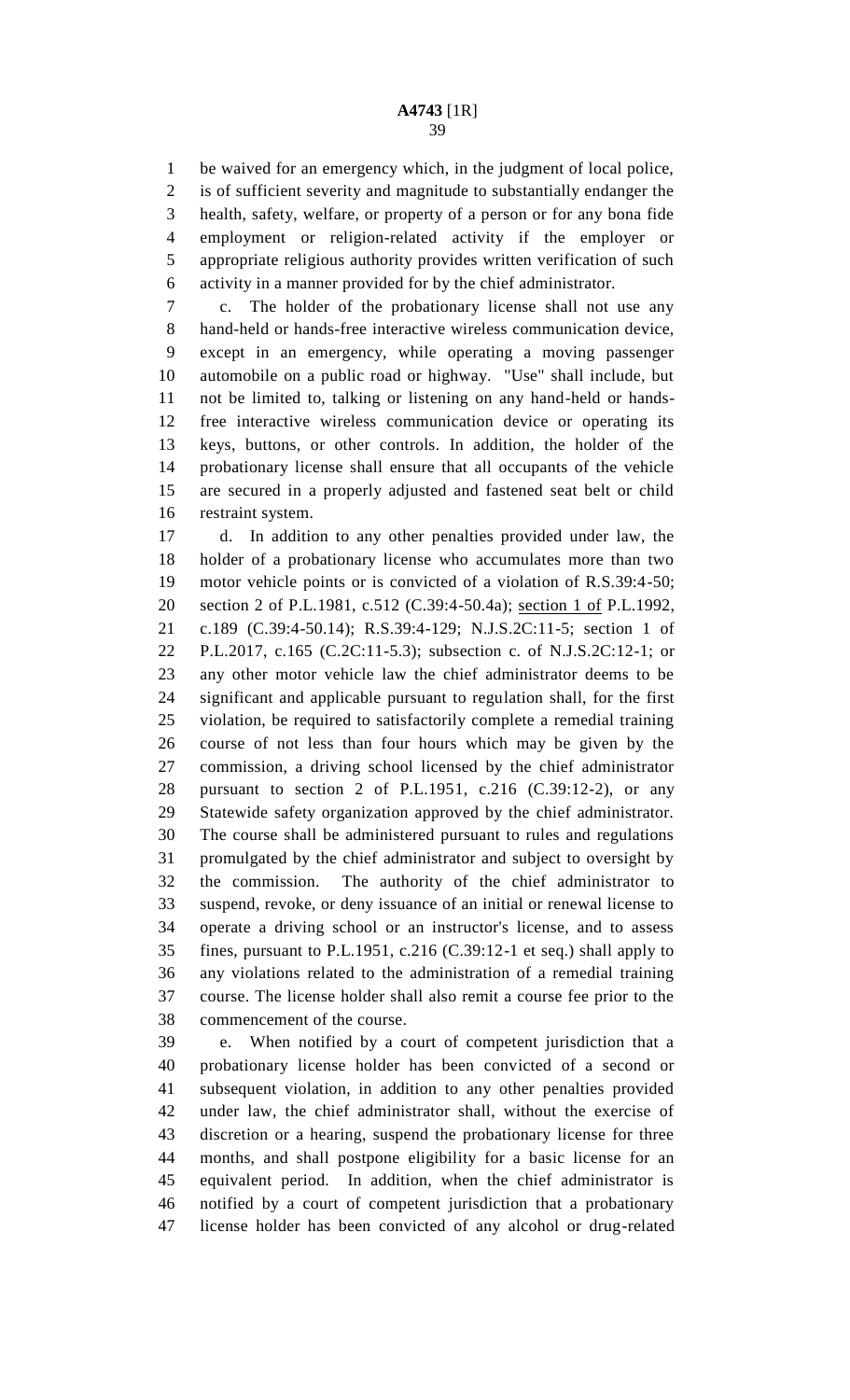offense unrelated to the operation of a motor vehicle, and he is not otherwise subject to any other suspension penalty therefor, the chief administrator shall, without the exercise of discretion or a hearing, suspend the probationary license for six months.

 f. The chief administrator shall provide the holder of a probationary license with two removable, transferable, highly visible, reflective decals indicating that the driver of the vehicle may be the holder of a probationary license. The decals shall be designed by the chief administrator, in consultation with the Division of Highway Traffic Safety in the Department of Law and Public Safety. The chief administrator may charge a fee for the decals not to exceed the actual cost of producing and distributing the decals. The decals shall be displayed in a manner prescribed by the chief administrator, in consultation with the Division of Highway Traffic Safety in the Department of Law and Public Safety, and shall be clearly visible to law enforcement officers. The holder of a probationary license shall not operate a vehicle unless the decals are displayed. The decal shall be removed once the driver's probationary license period has ended.

 g. A probationary license may be sent by mail and shall be clearly identifiable and distinguishable in appearance from a basic license by any name, mark, color, or device deemed appropriate by the chief administrator.

 h. A person issued a probationary license pursuant to this section may be issued a standard probationary license or a REAL 26 ID probationary license. <sup>1</sup>The chief administrator shall require an applicant for a standard probationary license to provide as proof of 28 the applicant's identity, age, and residence primary and secondary documents, with which the chief administrator shall attribute point values in accordance with the point based identification verification program established pursuant to section 28 of P.L.2003, c.13 (C.39:2A-28). The point total required to prove the identity of an applicant for the standard probationary license shall be the same for every applicant, regardless of immigration status. In the event that 35 the commission changes the point total threshold, the requirement that every applicant reach the same point total threshold shall remain in effect.**<sup>1</sup>** In addition to requiring an applicant for a probationary license to submit satisfactory proof of identity and age, the chief administrator 40 shall require the applicant to provide: (1) as a condition for obtaining a standard probationary license, **[**two documents**]** proof of the applicants social security number 43 and one document<sup>1</sup> providing satisfactory proof that the applicant is a New Jersey resident **<sup>1</sup> [**and proof of the applicant's social security

number<sup>1</sup>. If the applicant does not have a social security number,

46 the applicant shall <sup>1</sup> either: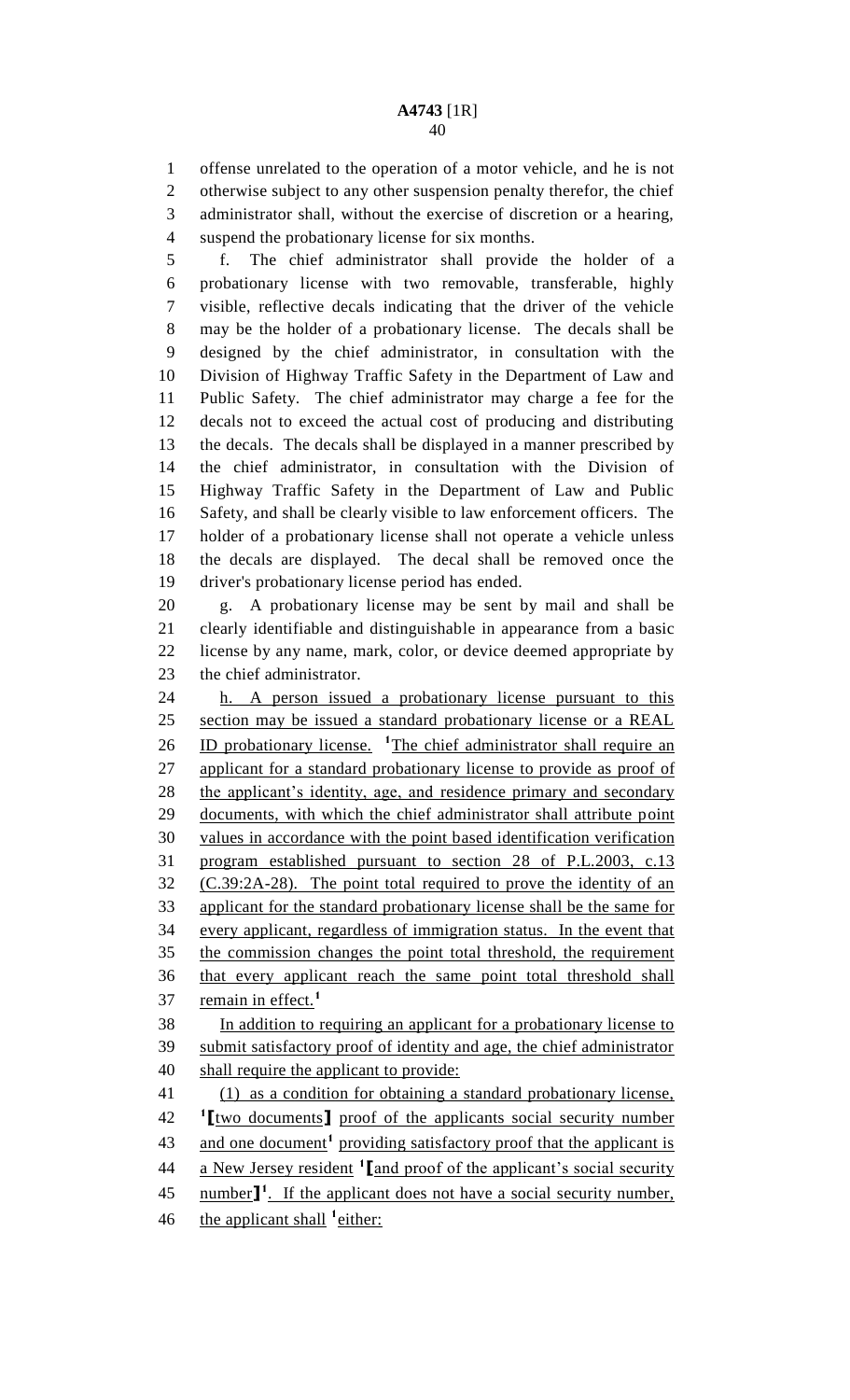(a) provide satisfactory proof of an Individual Taxpayer Identification Number; or 3 (b)<sup>1</sup> indicate, in a manner prescribed by the commission <sup>1</sup> and 4 consistent with all other provisions of P.L., c. (C. ) 5 (pending before the Legislature as this bill)<sup>1</sup>, that the person is not eligible to receive a social security number; or (2) as a condition for obtaining a REAL ID probationary license: two documents providing satisfactory proof that the applicant is a New Jersey resident; proof of the applicant's social security number or verification of ineligibility for a social security 11 number in accordance with the "REAL ID Act of 2005," Pub.L.109-12 13, any acts amendatory or supplementary thereto, and any federal 13 regulations adopted thereunder; and proof that the applicant's presence in the United States is authorized under federal law. A standard probationary license shall indicate that the license 16 shall not be accepted as identification for an official purpose, as that 17 term is defined under the "REAL ID Act of 2005," Pub.L.109-13, any acts amendatory or supplementary thereto, and any federal 19 regulations adopted thereunder <sup>1</sup><sub>I</sub>, and shall bear a unique design or color to indicate that the license shall not be accepted for such 21 official purpose  $\mathbf{I}^1$ . If the chief administrator has reasonable cause to suspect that any document presented by an applicant pursuant to this section is altered, false, or otherwise invalid, the chief administrator shall refuse to grant the probationary license until such time as the 26 document may be verified by the issuing agency to the chief administrator's satisfaction. <sup>1</sup>A person violating this section shall be subject to a fine not exceeding \$500 or imprisonment in the county jail for not more than 60 days, but if that person has never been licensed to drive in 31 this State or any other jurisdiction, the applicant shall be subject to a fine of not less than \$200 and, in addition, the court shall issue an order to the commission requiring the commission to refuse to issue a license to operate a motor vehicle to the person for a period of not less than 180 days.**<sup>1</sup>** i. Any documents and personal information, including an applicant's photograph, obtained by the commission from an applicant for a standard probationary license shall be confidential, shall not be considered a government record pursuant to P.L.1963, c.73 (C.47:1A-1 et seq.), P.L.2001, c.404 (C.47:1A-5 et al.), or the 41 common law concerning access to government records, and shall not be disclosed by the commission for **<sup>1</sup> [**the purpose of investigation, arrest, citation, prosecution, or detention related to an applicant's citizenship or immigration status**]** any purpose related to Title 8 of the United States Code**<sup>1</sup>** without the **<sup>1</sup>** informed**<sup>1</sup>** consent of the applicant **<sup>1</sup> [**or without a valid**]** , a warrant signed by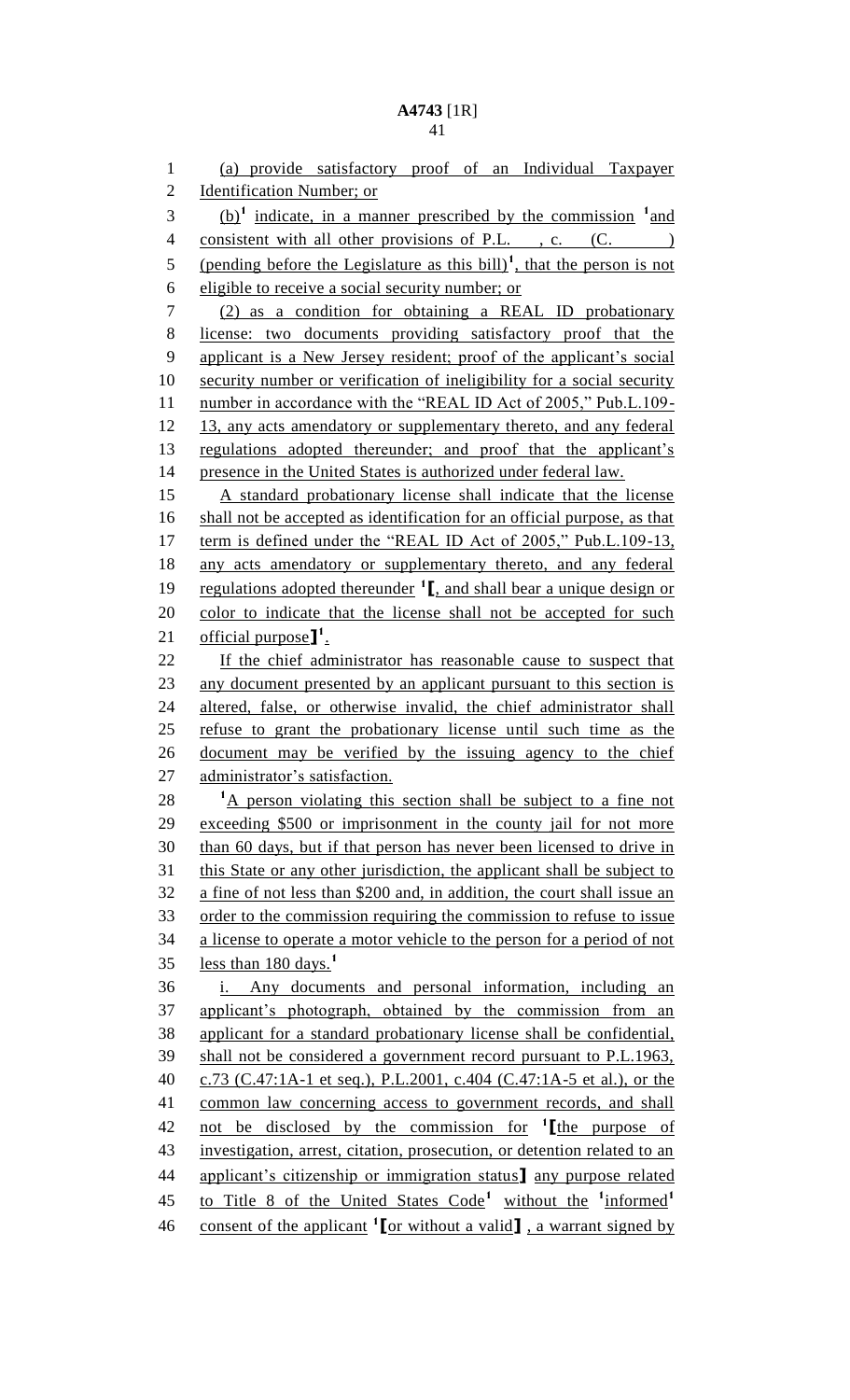1 a State or federal judge, or a lawful<sup>1</sup> court order or subpoena; **except that <sup>1</sup>** [the commission shall not be restricted, prohibited, or prevented from maintaining, or sending to or receiving from federal immigration authorities information regarding the citizenship or immigration status, lawful or unlawful, of any individual, pursuant to 8 U.S.C. s.1373 and 8 U.S.C. s.1644. Any person that knowingly discloses any documents or personal information in violation of this section shall be guilty of a crime of the fourth degree.**]** nothing in this section shall be construed to prohibit, or in any way restrict, 10 any action where such prohibition or restriction would be contrary to federal law. When responding to a warrant, court order, or subpoena, the commission may disclose only those records or information specifically requested in the warrant, court order, or subpoena. Possession of a standard probationary license issued pursuant to this section shall not be considered evidence of an individual's citizenship or immigration status and shall not be used as a basis for an investigation, arrest, citation, prosecution, or detention. Information regarding an applicant's Individual Tax 20 Identification Number, social security number, or ineligibility to receive a social security number obtained by the commission for the issuance of a standard probationary license pursuant to this section, shall not be considered a government record pursuant to P.L.1963, c.73 (C.47:1A-1 et seq.), P.L.2001, c.404 (C.47:1A-5 et al.), or the common law concerning access to government records, and shall 26 not be disclosed by the commission except where: (1) required by section 11 of P.L.1998, c.1 (C.2A:17-56.60); (2) the applicant provides written informed consent to the disclosure; (3) the requesting entity presents a warrant signed by a State or federal judge, a lawful court order, or a subpoena; (4) required by State or federal law, and to the extent that the disclosure may be necessary to permit the State to participate in the National Driver Register program, as set forth in 49 U.S.C. s.30301 et seq.; or (5) the disclosure is in connection with an audit or investigation of identity fraud, driver's license fraud, or non-driver identification card fraud.**<sup>1</sup>** (cf: P.L.2017, c.165, s.13) **1[9.]** 15<sup>1</sup> Section 2 of P.L.1980, c.47 (C.39:3-29.3) is amended to read as follows: 2. a. (1) The New Jersey Motor Vehicle Commission shall issue an identification card to any resident of the State who is 14

 years of age or older and who is not the holder of a valid permit or basic driver's license. The identification card shall attest to the true name, correct age, and veteran status, upon submission of satisfactory proof, by any veteran, and shall contain other identifying data as certified by the applicant for such identification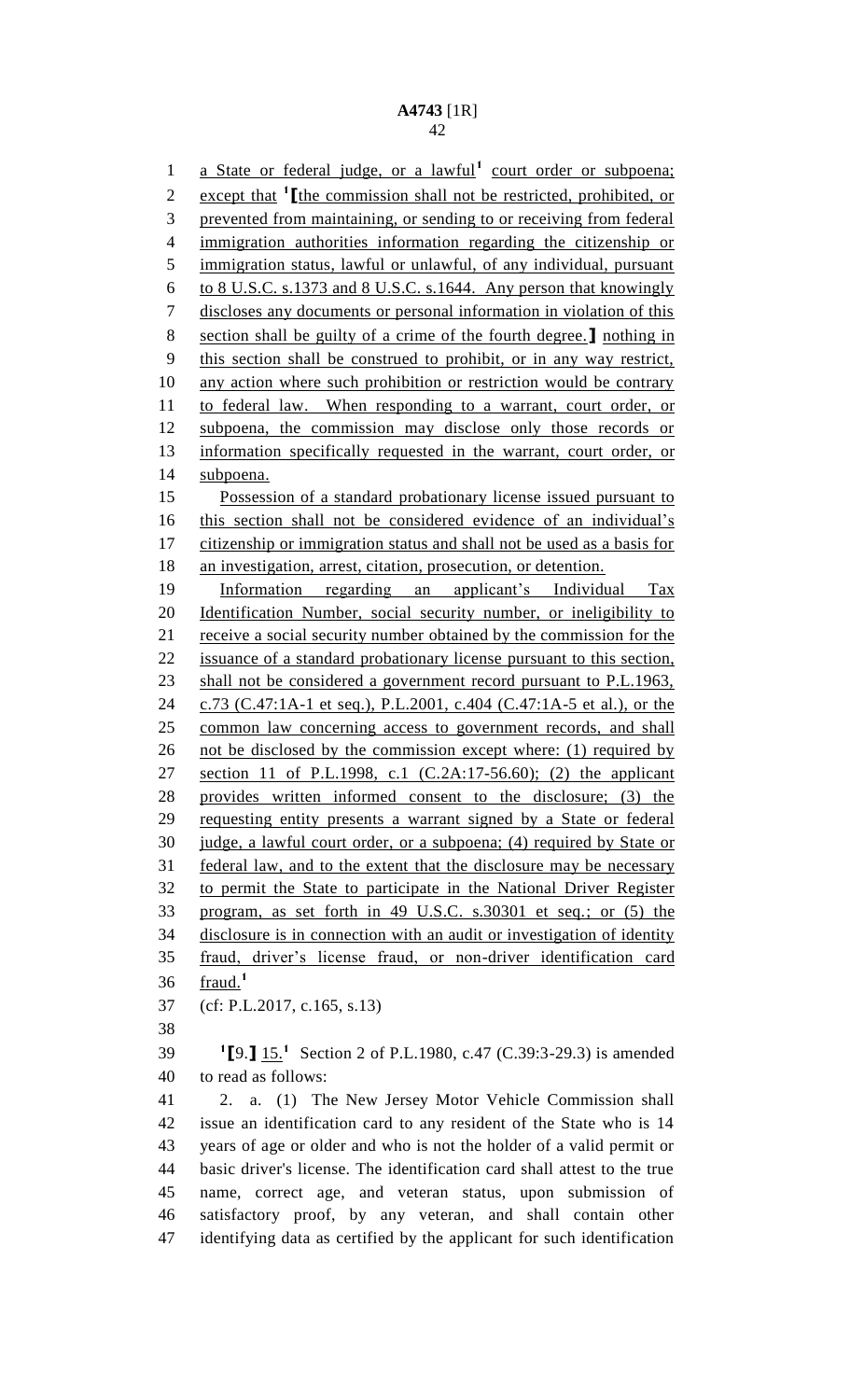card. Every application for an identification card shall be signed and verified by the applicant and shall be accompanied by the written consent of at least one parent or the person's legal guardian if the person is under 17 years of age and shall be supported by such documentary evidence of the age, identity, and veteran status, or blindness, or disability of such person as the chief administrator may require.

<sup>1</sup>A person issued an identification card pursuant to this section may be issued a standard identification card or a REAL ID identification card. The chief administrator shall require any applicant for a standard identification card to provide as proof of the applicant's identity, age, and residence primary and secondary documents, with which the chief administrator shall attribute point values in accordance with the point based identification verification program established pursuant to section 28 of P.L.2003, c.13 16 (C.39:2A-28). The point total required to prove the identity of an 17 applicant for the standard probationary license shall be the same for every applicant, regardless of immigration status. In the event that 19 the commission changes the point total threshold, the requirement 20 that every applicant reach the same point total threshold shall remain in effect. **1** 

 In addition to requiring an applicant for an identification card to submit satisfactory proof of identity, age, and, if appropriate, veteran status, the chief administrator also shall require the applicant to provide**[**,**]**:

 (a) as a condition for obtaining **[**the**]** a standard identification 27 card, <sup>1</sup>[two documents] proof of the applicant's social security 28 number and one document<sup>1</sup> providing satisfactory proof that the applicant is a New Jersey resident **<sup>1</sup> [**and proof of the applicant's 30 social security number<sup>1</sup>. If the applicant does not have a social 31 security number, the applicant shall <sup>1</sup> either:

 (i) provide satisfactory proof of an Individual Taxpayer Identification Number; or

  $(ii)^1$  indicate, in a manner prescribed by the commission  $1$  and 35 consistent with all other provisions of P.L., c. (C. ) 36 (pending before the Legislature as this bill)<sup>1</sup>, that the applicant is not eligible to receive a social security number; or

 (b) as a condition for obtaining a REAL ID identification card: two documents providing satisfactory proof that the applicant is a New Jersey resident; proof of the applicant's social security number or verification of ineligibility for a social security number in accordance with the "REAL ID Act of 2005," Pub.L.109-13, any acts amendatory or supplementary thereto, and any federal regulations adopted thereunder; and proof that the applicant's presence in the United States is authorized under federal law.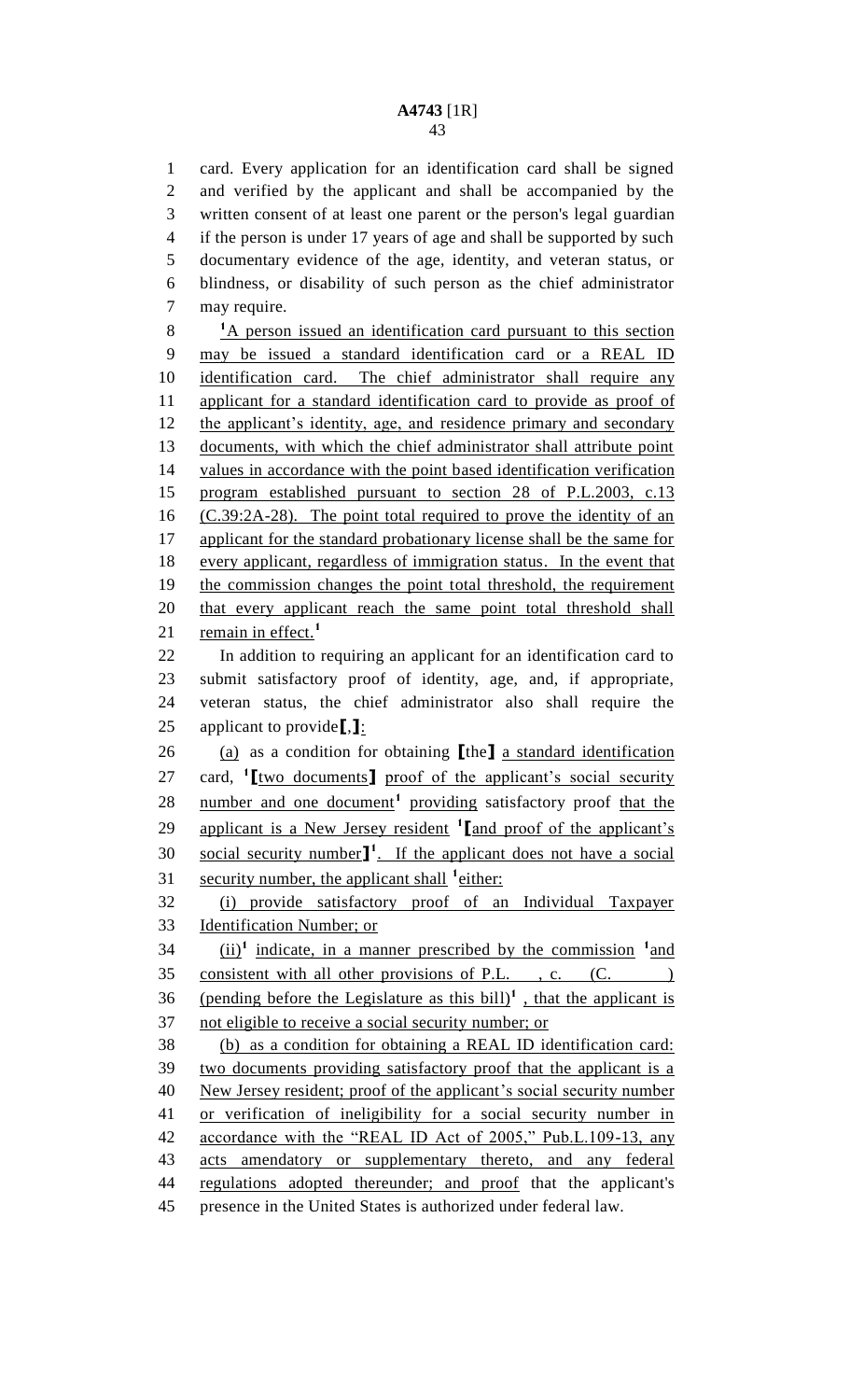Any documents and personal information, including an applicant's photograph, obtained by the commission from an applicant for a standard identification card shall be confidential, 4 shall not be considered a government record pursuant to P.L.1963, c.73 (C.47:1A-1 et seq.), P.L.2001, c.404 (C.47:1A-5 et al.), or the common law concerning access to government records, and shall not be disclosed by the commission for **<sup>1</sup> [**the purpose of investigation, arrest, citation, prosecution, or detention related to an applicant's citizenship or immigration status**]** any purposes related 10 to Title 8 of the United States Code<sup>1</sup> without the <sup>1</sup>informed<sup>1</sup> consent 11 of the applicant <sup>1</sup> [or without a valid], a warrant signed by a State 12 or federal judge, or a lawful<sup>1</sup> court order or subpoena; except that 13 <sup>1</sup>[the commission shall not be restricted, prohibited, or prevented from maintaining, or sending to or receiving from federal immigration authorities information regarding the citizenship or immigration status, lawful or unlawful, of any individual, pursuant 17 to 8 U.S.C. s.1373 and 8 U.S.C. s.1644. Any person that knowingly discloses any documents or personal information in violation of this section shall be guilty of a crime of the fourth degree.**]** nothing in this section shall be construed to prohibit, or in any way restrict, any action where such prohibition or restriction would be contrary to federal law. When responding to a warrant, court order, or subpoena, the commission may disclose only those records or information specifically requested in the warrant, court order, or subpoena. **1** Possession of a standard identification card issued pursuant to this section shall not be considered evidence of an individual's citizenship or immigration status and shall not be used as a basis for an investigation, arrest, citation, prosecution, or detention. Information regarding an applicant's Individual Tax Identification Number, social security number, or ineligibility to receive a social security number obtained by the commission for the issuance of a standard identification card pursuant to this section, shall not be considered a government record pursuant to P.L.1963, c.73 (C.47:1A-1 et seq.), P.L.2001, c.404 (C.47:1A-5 et al.), or the common law concerning access to government records, and shall not be disclosed by the commission except where: (1) required by section 11 of P.L.1998, c.1 (C.2A:17-56.60); (2) the applicant provides written informed consent to the disclosure; (3) the requesting entity presents a warrant signed by a State or federal judge, a lawful court order, or a subpoena; (4) required by State or 42 federal law, and to the extent that the disclosure may be necessary to permit the State to participate in the National Driver Register program, as set forth in 49 U.S.C. s.30301 et seq.; or (5) the 45 disclosure is in connection with an audit or investigation of identity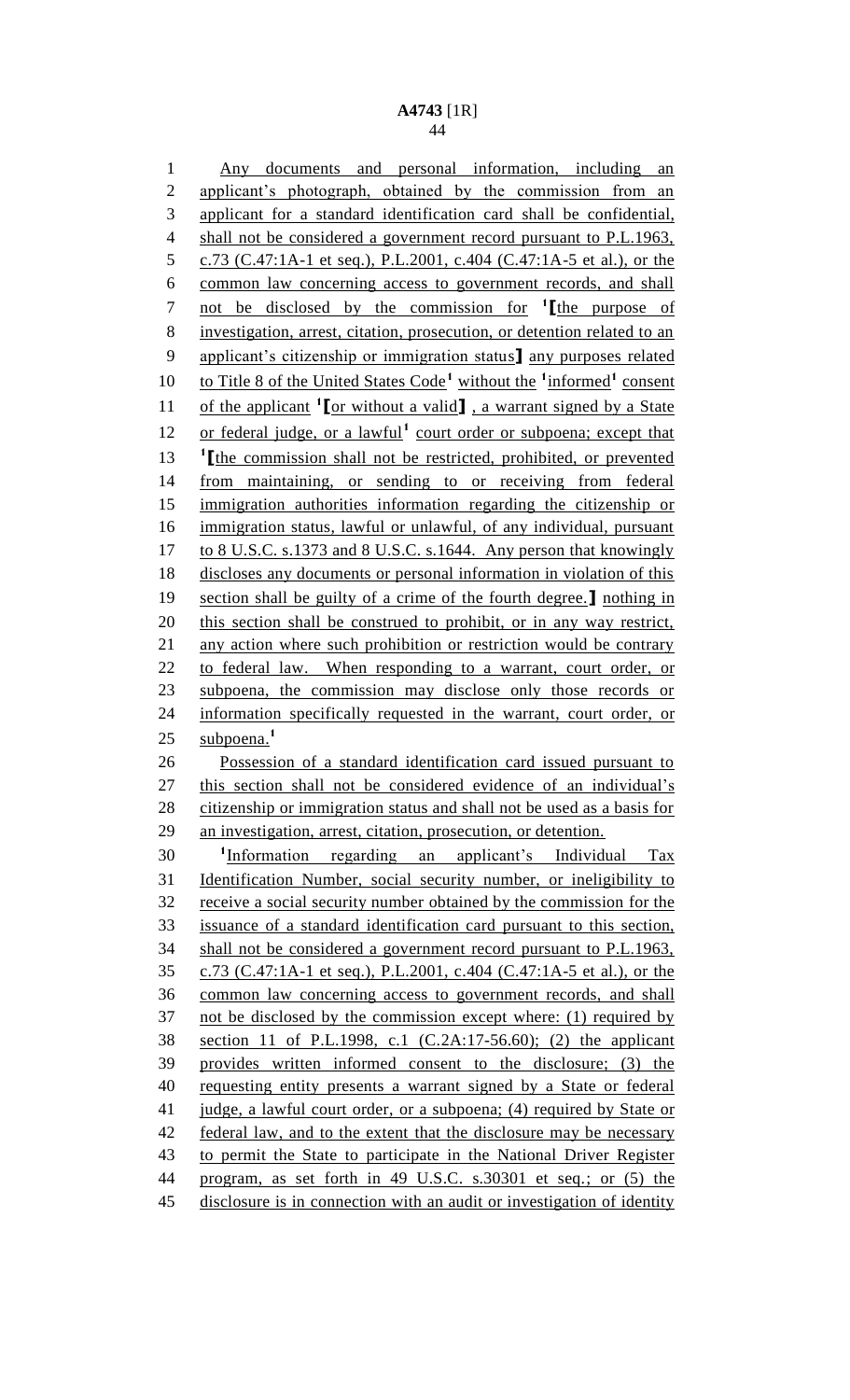fraud, driver's license fraud, or non-driver identification card fraud.**<sup>1</sup>** If the chief administrator has reasonable cause to suspect that any document presented by an applicant **[**as proof of identity, age, veteran status, or legal residency**]** pursuant to this section is altered, false or otherwise invalid, the chief administrator shall refuse to grant the identification card until such time as the document may be verified by the issuing agency to the chief administrator's satisfaction. 10 <sup>1</sup>A person violating this section shall be subject to a fine not exceeding \$500 or imprisonment in the county jail for not more than 60 days. **1** (2) In addition to the requirements for the form and content of an identification card pursuant to this section, the Chief Administrator of the New Jersey Motor Vehicle Commission shall, upon submission of satisfactory proof, designate on an identification card that the card holder is a Gold Star Family member. The commission shall provide to the Department of Military and Veterans' Affairs personal identifying information for any person issued an identification card with a Gold Star Family designation pursuant to this section. b. The designation of veteran status on an identification card shall not be deemed sufficient valid proof of veteran status for official governmental purposes when any other statute, or any regulation or other directive of a governmental entity, requires documentation of veteran status. c. For the purpose of this section: "Gold Star Family member" means a spouse, domestic partner, partner in a civil union, parent, brother, sister, child, legal guardian, or other legal custodian, whether of the whole or half blood or by adoption, of a member of the Armed Forces of the United States or National Guard, who lost his or her life while on active duty for the United States. "REAL ID identification card" shall have the same meaning as provided in R.S.39:1-1. "Veteran" means a person who has been honorably discharged 37 from the active military service of the United States <sup>1</sup> or from 38 service in the New Jersey National Guard<sup>1</sup>; and "Satisfactory proof" means, in the case of a veteran, a copy of 40 form <sup>1</sup>NGB-22,<sup>1</sup> DD-214 or federal activation orders showing service under Title 10, section 672 or section 12301, of the United States Code, or a county veteran identification card only if issuance of the card requires a copy of form DD-214 discharge papers or

 military and duly recorded by the county clerk's office. In the case of a Gold Star Family member, satisfactory proof includes any or

approved separation forms as outlined by all branches of the

all of the following: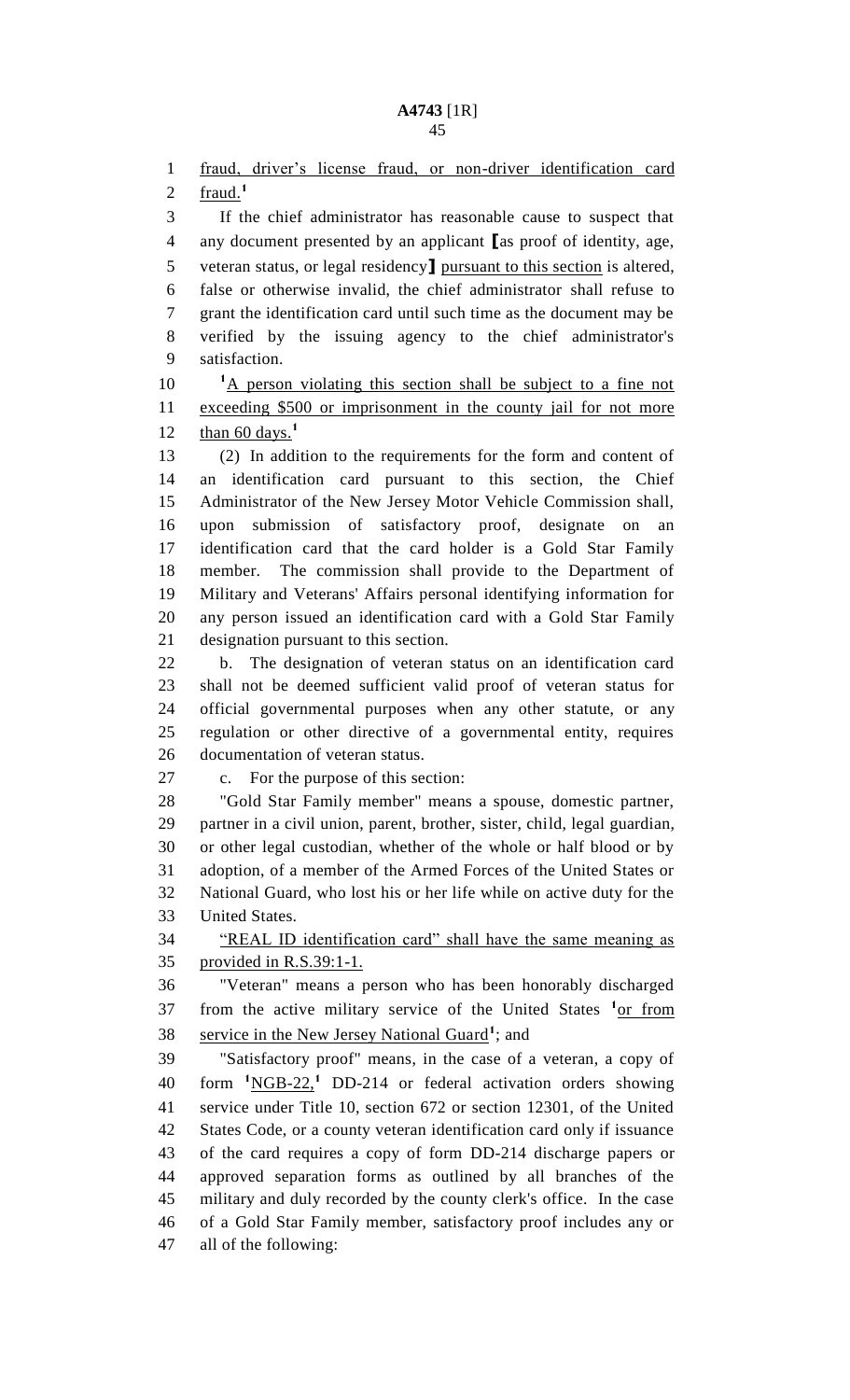(1) a certification from the Department of New Jersey of American Gold Star Mothers, Inc., or any other organization formed for the support of family members of members of the Armed Forces of the United States or National Guard, who lost their lives while on active duty for the United States, that the applicant is either the spouse, domestic partner, partner in a civil union, parent, brother, sister, child, legal guardian, or other legal custodian, whether of the whole or half blood or by adoption, of a member of the armed forces or National Guard who died while on active duty for the United States; or (2) (a) documentation deemed acceptable by the Adjutant General, including, but not limited to, a federal DD Form 1300, Report of Casualty, or a federal DD Form 2064, Certificate of Death Overseas, which identifies the member of the Armed Forces of the United States or National Guard who died while on active duty for the United States; and (b) documentation indicating the applicant's relationship to the service member. (cf: P.L.2019, c.255, s.2)  $^{1}$ [10.] 16.<sup>1</sup> 21 <sup>1</sup>[10.] 16.<sup>1</sup> Section 3 of P.L.1980, c.47 (C.39:3-29.4) is amended to read as follows: 3. Every identification card authorized by section 2 of **[**this act**]** P.L.1980, c.47 (C.39:3-29.3) shall bear a color **[**picture**]** photograph of the person to whom it is issued and shall be issued upon the **[**standard license**]** form prescribed by the **[**Division of Motor Vehicles**]** New Jersey Motor Vehicle Commission for color **[**picture**]** photograph drivers' licenses, except that the card shall 29 prominently contain the words "For Identification Only."  $\overrightarrow{A}$  standard identification card shall indicate that the identification card shall not be accepted as identification for an official purpose, as that term is defined under the "REAL ID Act of 2005," Pub.L.109-13, any acts amendatory or supplementary thereto, and any federal 34 regulations adopted thereunder <sup>1</sup>, and shall bear a unique design or color to indicate that the identification card shall not be accepted for 36 such official purpose<sup>1</sup>. (cf: P.L.1999, c.28, s.7) **[**11.**]** 17.**<sup>1</sup>**  $\text{I}[11.]\ \text{I}[7.]\ \text{Section 4 of P.L.1980, c.47 (C.39:3-29.5) is}$  amended to read as follows: 4. a. Except as provided in subsection b. of this section, each original identification card authorized by section 2 of P.L.1980, c.47 (C.39:3-29.3) shall, unless canceled earlier or otherwise provided, expire during the fourth calendar year following its date of issuance and on the same calendar day as the person's date of birth. If the date of birth of the bearer of the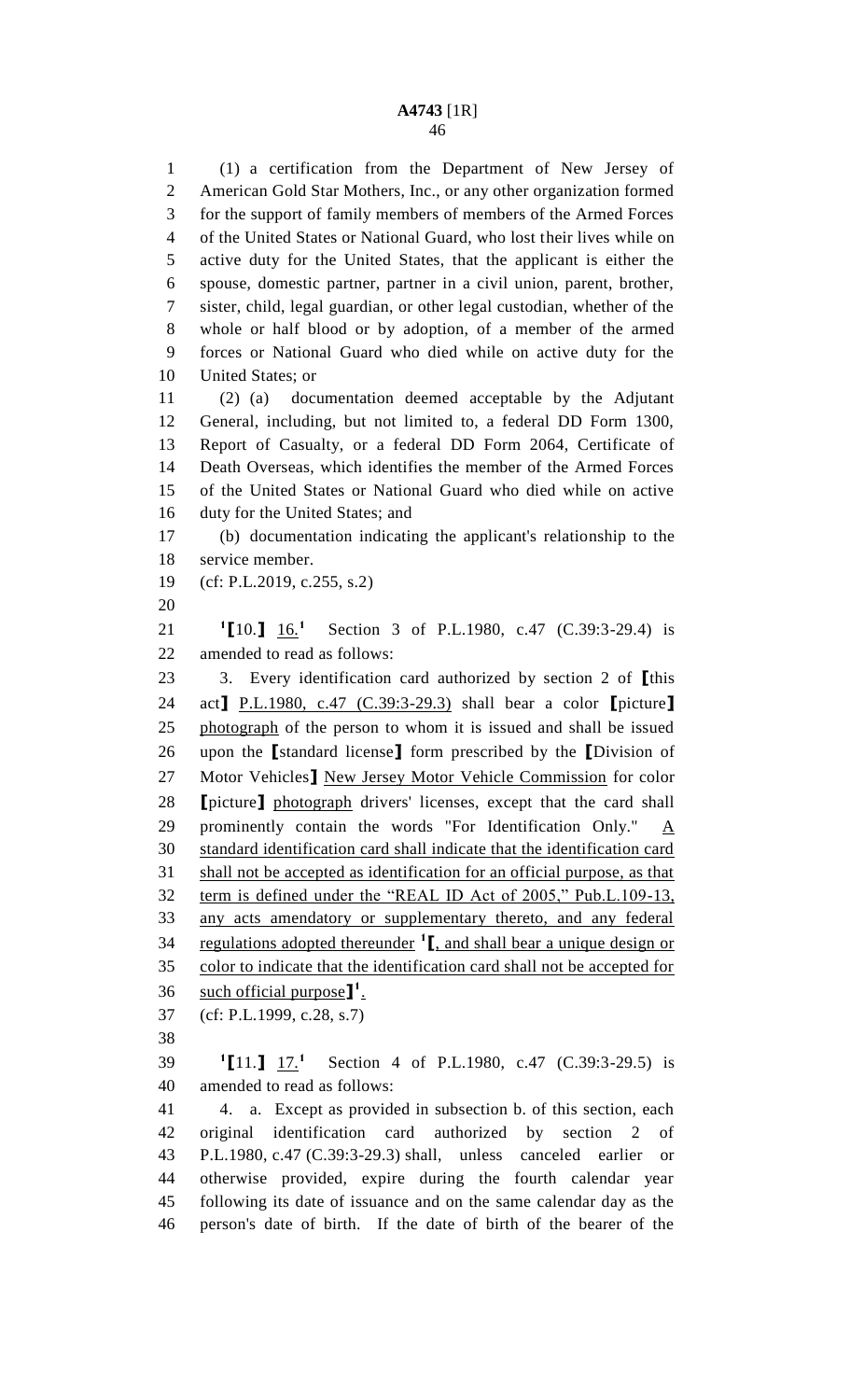identification card does not correspond to a calendar day of the fourth calendar year, the identification card shall expire on the last day of the birth month of the bearer of the card.

 The identification card shall be renewable upon the request of the bearer of the card, pursuant to terms of license renewal established by the New Jersey Motor Vehicle Commission, and upon payment of a fee as required by section 6 of P.L.1980, c.47 (C.39:3-29.7). An identification card issued pursuant to P.L.1980, c.47 (C.39:3-29.2 et seq.) to an applicant who is blind or who has a disability shall be valid for the life of the holder unless canceled by the holder. Cards issued prior to October 16, 1989 and valid upon the effective date of P.L.1990, c.30 shall be valid for the life of the holder unless canceled by the holder. Cards issued to persons with blindness or disabilities between October 16, 1989 and the effective date of P.L.1990, c.30, and which are valid on the effective date of P.L.1980, c.47 (C.39:3-29.2 et seq.), shall be made valid for the life of the holder unless canceled by the holder, upon presentation of proof that the person's blindness or disability existed at the time of the original application. The chief administrator is authorized to require periodic verification of information included on any identification card issued for or valid for the life of the holder. Nothing in this section shall be construed to alter or change any expiration date on any New Jersey identification card issued prior to the operative date of P.L.2001, c.391 (C.39:3-10f4 et al.) and any such identification card shall remain valid until its expiration date.

 b. If the chief administrator issues **[**an**]** a REAL ID identification card to a person who has demonstrated authorization to be present in the United States for a period of time shorter than the standard periods of identification cards, the chief administrator 31 shall fix the expiration date of the REAL ID identification card at a date based on the period in which the person is authorized to be present in the United States under federal immigration laws. The chief administrator may renew such **[**an**]** REAL ID identification card only if it is demonstrated that the person's continued presence in the United States is authorized under federal law.

- (cf: P.L.2017, c.131, s.153)
- 

 $^{1}$ [12.]  $18.$ <sup>1</sup> 39 <sup>1</sup>[12.] 18.<sup>1</sup> Section 6 of P.L.1980, c.47 (C.39:3-29.7) is amended to read as follows:

| 41 | 6. a. The chief administrator shall charge fees as follows: |                  |
|----|-------------------------------------------------------------|------------------|
| 42 | <b>Standard Identification Card, Original</b>               | \$18             |
| 43 | Identification Card, Duplicate                              | \$5              |
| 44 | <b>Identification Card, Renewal</b>                         | \$18             |
| 45 | <b>REAL ID Identification Card</b>                          | \$29             |
| 46 | Digitized [picture] photograph                              | \$6, in addition |
| 47 |                                                             | to the fees      |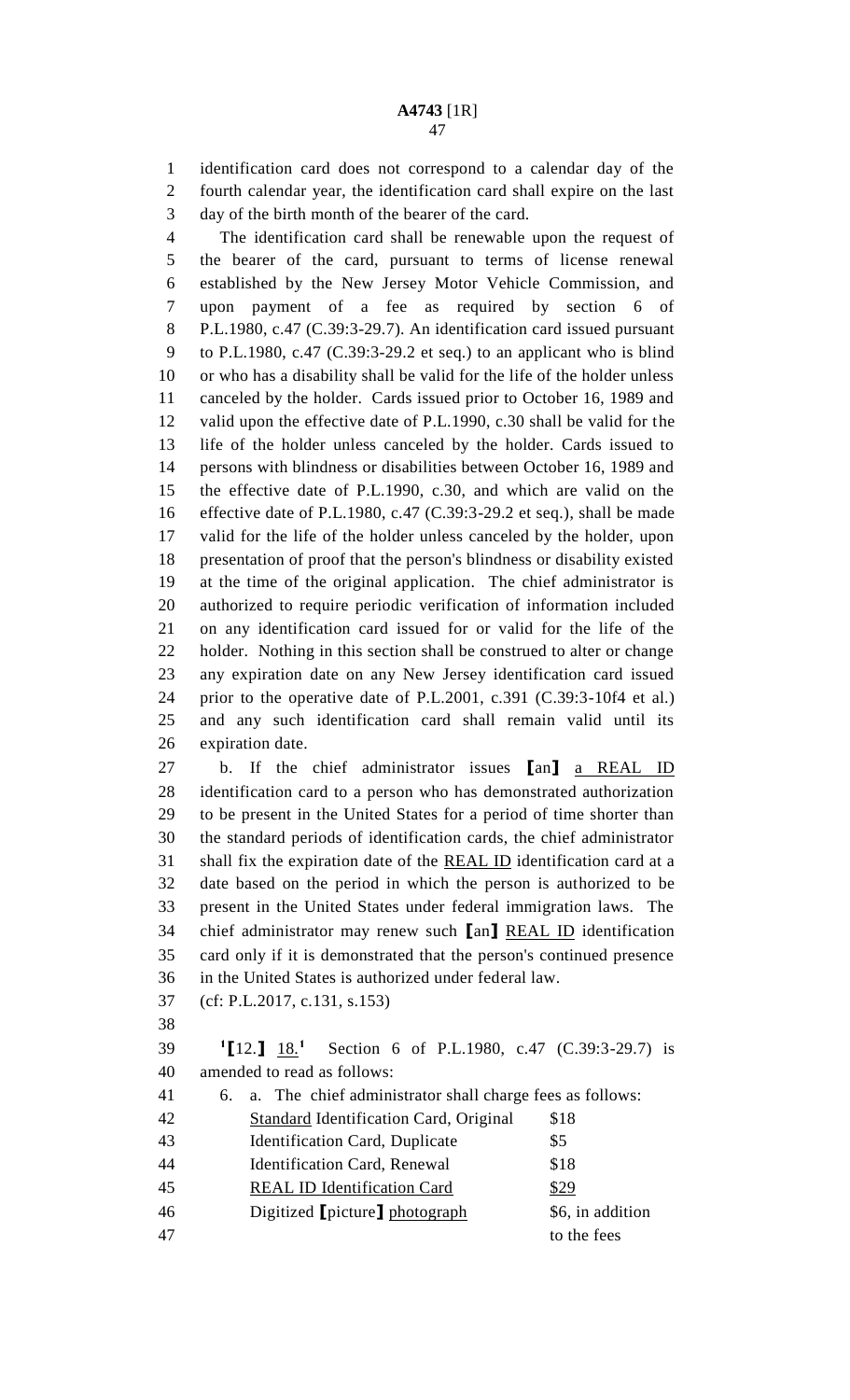1 required above b. The chief administrator may waive the fees established under subsection a. of this section for a homeless person who submits proof of temporary residence through a social worker or the coordinator of an emergency shelter for the homeless where the person is temporarily residing. For the purposes of this section, "homeless person" means a person without a domicile who is unable to secure permanent and stable housing as determined by a social worker or the coordinator of an emergency shelter for the homeless established pursuant to P.L.1985, c.48 (C.55:13C-1 et seq.). 12 c. The chief administrator may waive the fee imposed for a

 duplicate identification card if the applicant, at the time of application: is applying for a REAL ID identification card, as that 15 term is defined in R.S.39:1-1; currently holds a valid identification card issued by the commission; and is not eligible to renew the 17 applicant's current identification card. The chief administrator's authority to waive the duplicate identification card fee under this subsection shall expire on October 1, 2020. In order to receive a REAL ID identification card pursuant to this subsection, the applicant shall first surrender to the commission the applicant's current identification card.

25 <sup>1</sup>[13.] <u>19.</u><sup>1</sup> Section 15 of P.L.1997, c.151 (C.17:29A-46.2) is amended to read as follows:

 15. a. Insurers shall put in writing all underwriting rules applicable to each rate level utilized pursuant to section 14 of P.L.1997, c.151 (C.17:29A-46.1). An insurer may take into account factors, including, but not limited to, driving record characteristics appropriate for underwriting and classification in formulating its underwriting rules; provided that no underwriting rule based on motor vehicle violations shall be formulated in such a manner as to assign any named insured to a rating tier other than the standard rating tier applicable to the insured's territory solely on the basis of accumulating four motor vehicle points or less. No underwriting rule shall operate in such a manner as to assign a risk to a rating plan on the basis of the territory in which the insured resides or any other factor which the commissioner finds is a surrogate for territory. No underwriting rule shall operate in such a manner as to assign a risk to a rating plan on the basis of an insured holding a standard motorcycle license or standard basic driver's license issued pursuant to R.S.39:3-10, or standard probationary license issued 44 pursuant to section 4 of P.L.1950, c.127 (C.39:3-13.4). An insurer which knowingly fails to transact automobile insurance consistently with its underwriting rules shall be subject to a fine of not less than \$1,000 for each violation.

(cf: P.L.2016, c.99, s.1)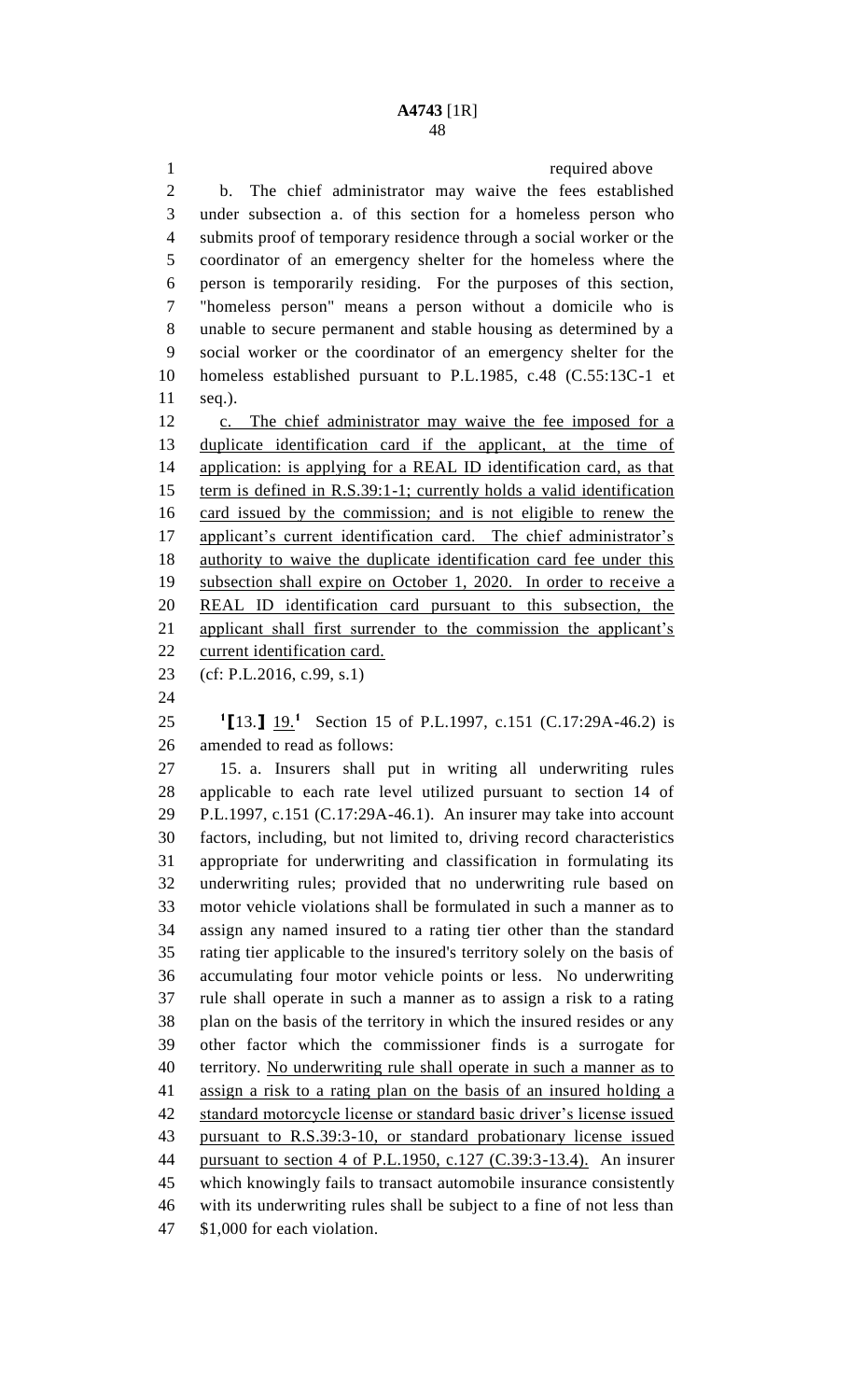b. All underwriting rules applicable to each rate level as provided for in section 14 of P.L.1997, c.151 (C.17:29A-46.1) shall be filed with the commissioner and shall be subject to **[**his**]** the commissioner's prior approval. All underwriting rules shall be subject to public inspection. Except as provided in subsection d. of section 27 of P.L.1990, c.8 (C.17:33B-15), insurers shall apply their underwriting rules uniformly and without exception throughout the State, so that every applicant or insured conforming with the underwriting rules will be insured or renewed, and so that every applicant not conforming with the underwriting rules will be refused insurance.

 c. An insurer with more than one rating plan for private passenger automobile insurance policies providing identical coverages shall not adopt underwriting rules which would permit a person to be insured for private passenger automobile insurance under more than one of the rating plans.

 d. An insurer that revises its underwriting rules with respect to the assignment of insureds to rating tiers based on the number of accumulated motor vehicle points, as provided by subsection a. of this section, as amended by P.L.2003, c.89, shall certify to the commissioner that the revised rule will produce rates that are revenue neutral based upon the insurer's current coverages and book of business.

(cf: P.L.2003, c.89, s.40)

26 <sup>1</sup>[14.] 20.<sup>1</sup> Section 2 of P.L.1989, c.326 (C.39:3-9b) is amended to read as follows:

 2. Each application for a driver's license, or a renewal thereof, required by R.S.39:3-10 shall contain the street address of the place of residence **[**or business**]** of the licensee at the time of application or renewal. A post office box shall appear on a driver's license application only as part of a mailing address that is submitted by the licensee in addition to the street address of the licensee's residence **[**or business**]**; provided, however, the **[**director**]** chief administrator, upon application, shall permit a person who was a victim of a violation of **[**N.J.S.2C:12-10**]** section 1 of P.L.1992, c.209 (C.2C:12-10), N.J.S.2C:14-2, or **[**N.J.S.2C:25-17 et seq.**]** P.L.1991, c.261 (C.2C:25-17 et seq.), or who the **[**director**]** chief 39 administrator otherwise determines to have good cause, to use as a mailing address a post office box, an address other than the applicant's address or other contact point. A licensee whose last address appears on the records of the **[**division**]** commission as a post office box shall change the address on the application for renewal to the street address of the licensee's residence **[**or business**]** and, if different from the street address, **[**his**]** the licensee's mailing address unless the **[**director**]** chief administrator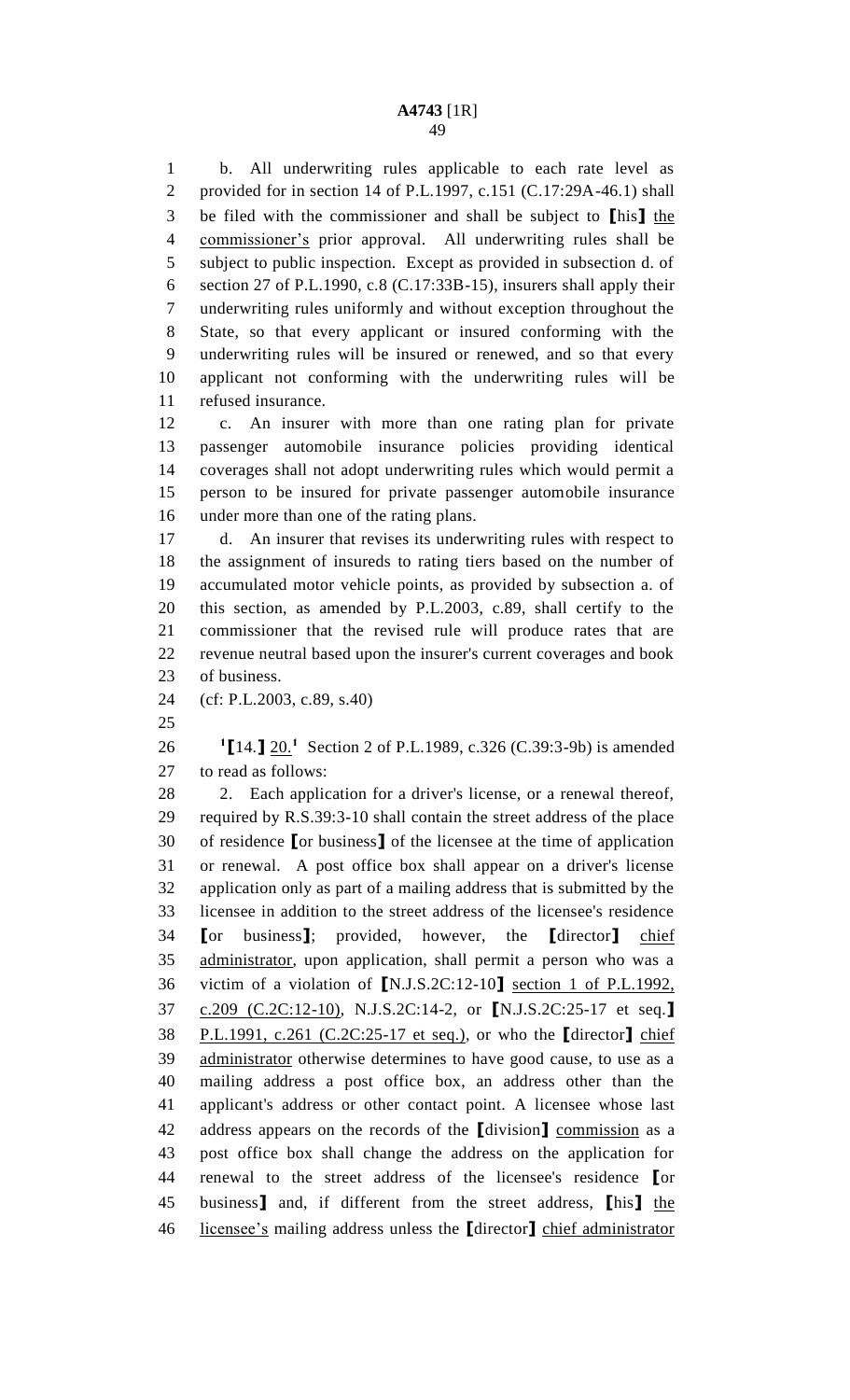has determined, pursuant to this section, that the licensee may use a post office box, an address other than the licensee's address or other contact point as a mailing address.

 (cf: P.L.1997, c.189, s.2) 

<sup>1</sup>21. (New section) The Chief Administrator of the New Jersey Motor Vehicle Commission shall permit a license or identification card holder to amend the notation on the person's license or identification card to reflect legal changes, in accordance with the provisions of section 1 of P.L.1984, c.191 (C.26:8-40.12).**<sup>1</sup>** 

12  $\textbf{1}$  **[**15.**]** 22<sup>1</sup> (New section) <sup>1</sup><sub>a</sub>. A person or entity shall not discriminate against any person based upon the fact that the person 14 applied for, was issued, holds, or presents a standard basic driver's license, standard motorcycle license, standard permit, standard probationary license, or standard identification card.**<sup>1</sup>** 

 The holder of a standard basic driver's license or standard motorcycle license issued pursuant to R.S.39:3-10, standard probationary license issued pursuant to section 4 of P.L.1950, c.127 (C.39:3-13.4), and standard identification card issued pursuant to section 2 of P.L.1980, c.47 (C.39:3-29.3), shall have the opportunity to obtain employment and to obtain all the accommodations, advantages, facilities, and privileges of any place of public accommodation, publicly assisted housing accommodation in which the person meets all qualifications for receipt of the publicly assisted housing accommodation under State or federal law, and other real property without discrimination by reason of holding or presenting a standard basic driver's license, standard motorcycle license, standard probationary license, or standard identification card, subject only to conditions and limitations applicable alike to all persons.

 Nothing in this section shall be construed to alter an employer's rights or obligations under 8 U.S.C. s.1324a regarding obtaining documentation evidencing identity and authorization for 35 employment. <sup>1</sup> [An action taken by an employer that is required by 8 U.S.C. s.1324a shall not constitute a violation of this section.**]** Any action that is required by federal or State law or regulation, or by government contract shall not constitute a violation of this section. b. The provisions of this section shall also apply to the State, 41 any political subdivision of the State, any agency or instrumentality

 of the State, and to any political subdivision of the State, and the employees, officers, or officials thereof, including law enforcement 44 officers. Employees, officers, or officials, including law enforcement officers shall accept any standard basic driver's license, standard motorcycle license, standard permit, standard probationary license, or standard identification card, as proof of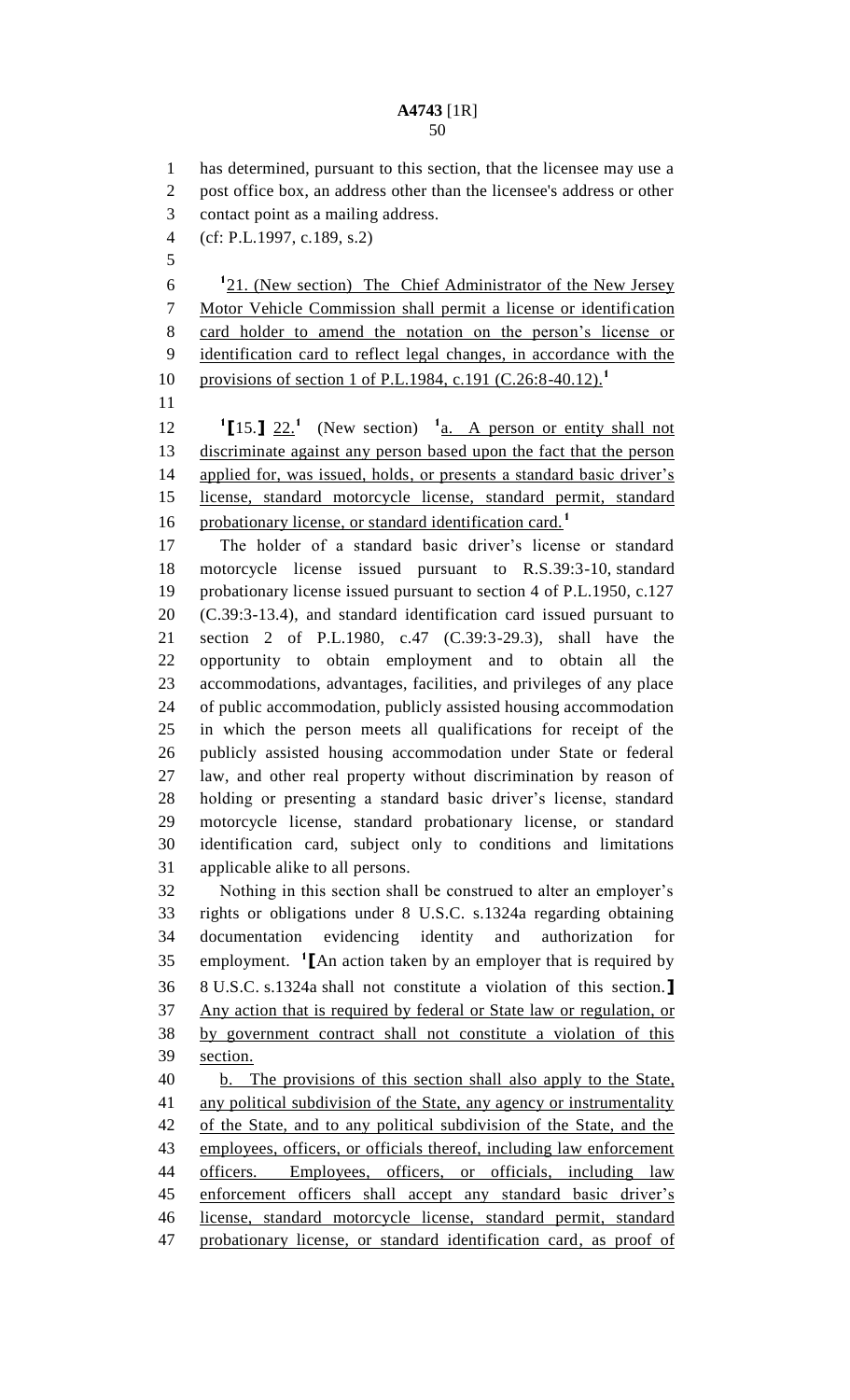identity, age, and State residency of its holder and shall not discriminate against an individual based upon the fact that the individual applied for, was issued, holds, or presents a standard

- basic driver's license, standard motorcycle license, standard permit,
- standard probationary license, or standard identification card. **1**
- 

**1 [**16.**]** 23.**<sup>1</sup>** 7 Section 16 of P.L.2007, c.335 (C.39:2A-36.1) is amended to read as follows:

 16. a. On and after the effective date of P.L.2007, c.335 (C.39:2A-36.1 et al.), the board may, by regulation adopted pursuant to the "Administrative Procedure Act," P.L.1968, c.410 (C.52:14B-1 et seq.), increase fees and surcharges collected pursuant to the following statutes, notwithstanding any law, rule, or regulation to the contrary:

 Section 4 of P.L.1995, c.401 (C.12:7-73); section 24 of P.L.1984, c.152 (C.12:7A-24); section 28 of P.L.1984, c.152 (C.12:7A-28); section 1 of P.L.1983, c.65 (C.17:29A-33); section 6 of P.L.1983, c.65 (C.17:29A-35); section 9 of P.L.1998, c.108 (C.27:5F-42); R.S.39:2-10; section 1 of P.L.1969, c.301 (C.39:3- 4b); section 2 of P.L.1969, c.301 (C.39:3-4c); section 2 of P.L.1968, c.439 (C.39:3-8.1); section 1 of P.L.1992, c.87 (C.39:3- 8.2); R.S.39:3-10; section 23 of P.L.1975, c.180 (C.39:3-10a); section 1 of P.L.1977, c.23 (C.39:3-10b); section 1 of P.L.1979, c.261 (C.39:3-10f); section 22 of P.L.1990, c.103 (C.39:3-10.30); R.S.39:3-13; R.S.39:3-18; R.S.39:3-19; section 2 of P.L.1974, c.162 (C.39:3-19.2); section 12 of P.L.1979, c.224 (C.39:3-19.5); R.S.39:3-20; section 1 of P.L.1973, c.319 (C.39:3-20.1); R.S.39:3- 21; R.S.39:3-24; R.S.39:3-25; R.S.39:3-26; section 2 of P.L.1964, c.195 (C.39:3-27.4); section 2 of P.L.1968, c.247 (C.39:3-27.6); section 2 of P.L.1977, c.369 (C.39:3-27.9); section 2 of P.L.1979, c.457 (C.39:3-27.16); section 2 of P.L.1981, c.139 (C.39:3-27.19); R.S.39:3-28; R.S.39:3-30; R.S.39:3-31; section 1 of P.L.1961, c.77 (C.39:3-31.1); R.S.39:3-32; section 1 of P.L.1999, c.192 (C.39:3- 33a); section 1 of P.L.2001, c.35 (C.39:3-33b); section 2 of P.L.1959, c.56 (C.39:3-33.4); section 4 of P.L.1959, c.56 (C.39:3- 33.6); R.S.39:3-36; section 1 of P.L.1979, c.314 (C.39:3-54.14); section 2 of P.L.1999, c.308 (C.39:3-75.2); R.S.39:3-84; section 2 of P.L.1999, c.396 (C.39:3-84.7); section 3 of P.L.1973, c.307 (C.39:3C-3); section 10 of P.L.1983, c.105 (C.39:4-14.3j); section 23 of P.L.1983, c.105 (C.39:4-14.3w); R.S.39:4-26; R.S.39:4-30; section 11 of P.L.1985, c.14 (C.39:4-139.12); section 1 of P.L.1972, c.38 (C.39:5-30.4); section 31 of P.L.1994, c.60 (C.39:5-36.1); section 20 of P.L.1952, c.173 (C.39:6-42); section 2 of P.L.1983, c.141 (C.39:6B-3); R.S.39:7-3; section 3 of P.L.1975, c.156 (C.39:8-11); section 8 of P.L.1975, c.156 (C.39:8-16); section 9 of P.L.1975, c.156 (C.39:8-17); section 15 of P.L.1975, c.156 (C.39:8- 23); section 5 of P.L.1995, c.112 (C.39:8-45); section 7 of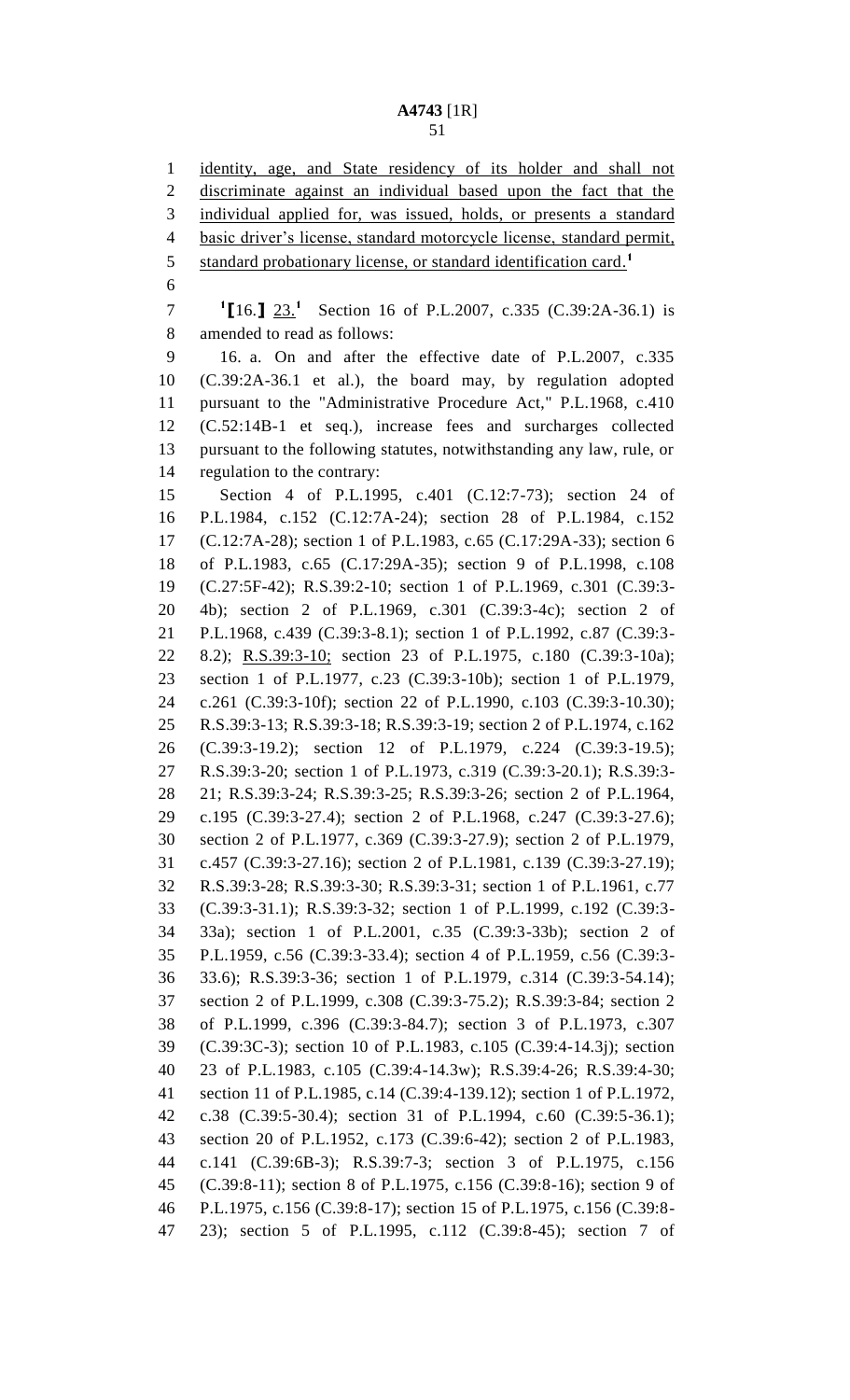P.L.1995, c.112 (C.39:8-47); section 12 of P.L.1995, c.112 (C.39:8- 52); section 11 of P.L.1995, c.157 (C.39:8-69); section 13 of P.L.1995, c.112 (C.39:8-53); section 14 of P.L.1995, c.112 (C.39:8- 54); R.S.39:10-11; R.S.39:10-12; R.S.39:10-14; R.S.39:10-16; R.S.39:10-19; R.S.39:10-25; section 5 of P.L.1983, c.323 (C.39:10- 35); section 8 of P.L.1983, c.455 (C.39:10A-15); R.S.39:11-8; section 2 of P.L.1951, c.216 (C.39:12-2); section 5 of P.L.1951, c.216 (C.39:12-5); and section 2 of P.L.1983, c.360 (C.39:13-2). b. (1) In determining an appropriate increase of any fee or surcharge pursuant to subsection a. of this section, the board shall consider at least the following factors: (a) the year in which the fee or surcharge was last increased; (b) the actual costs to the State of New Jersey for administering any transaction, process, filing, registration, inspection, audit, or any license, permit, or other document issuance, for which the fee or surcharge is collected; and (c) the annual percentage increase in the Consumer Price Index or other similar relevant index. No fee or surcharge set forth in this section shall be increased by regulation more than once during any five-year period, and no such fee or surcharge shall be increased beyond an amount that exceeds

 the actual costs to the State of New Jersey for administering any transaction, process, filing, registration, inspection, audit, or any license, permit, or other document issuance, for which the fee or surcharge is collected.

 (2) All increases in a fee or surcharge after the first increase shall also be subject to the following limitation: the increase shall not exceed the cumulative annual percentage increase in the Consumer Price Index for the five fiscal years prior to the date of the proposed subsequent increase.

 (3) All increases in fees or surcharges imposed by regulation proposed to be adopted in a calendar year shall be consolidated in one single regulatory proposal in that calendar year.

 (4) As used in this section, the "Consumer Price Index" means the consumer price index for all urban consumers in the New York City and Philadelphia areas as reported by the Department of Labor or successor index.

 c. Pursuant to subsection b. of section 105 of P.L.2003, c.13 (C.39:2A-36), 100 percent of the increased revenues collected from such increase shall be remitted to the commission.

(cf: P.L.2007, c.335, s.16)

**1 [**18.**]** 24.**<sup>1</sup>** 42 R.S.39:3-41 is amended to read as follows:

 39:3-41. a. At the time of the issuance of an examination permit or a special learner's permit to operate a motor vehicle, the chief administrator shall make available to each applicant for the examination permit or special learner's permit a driver's manual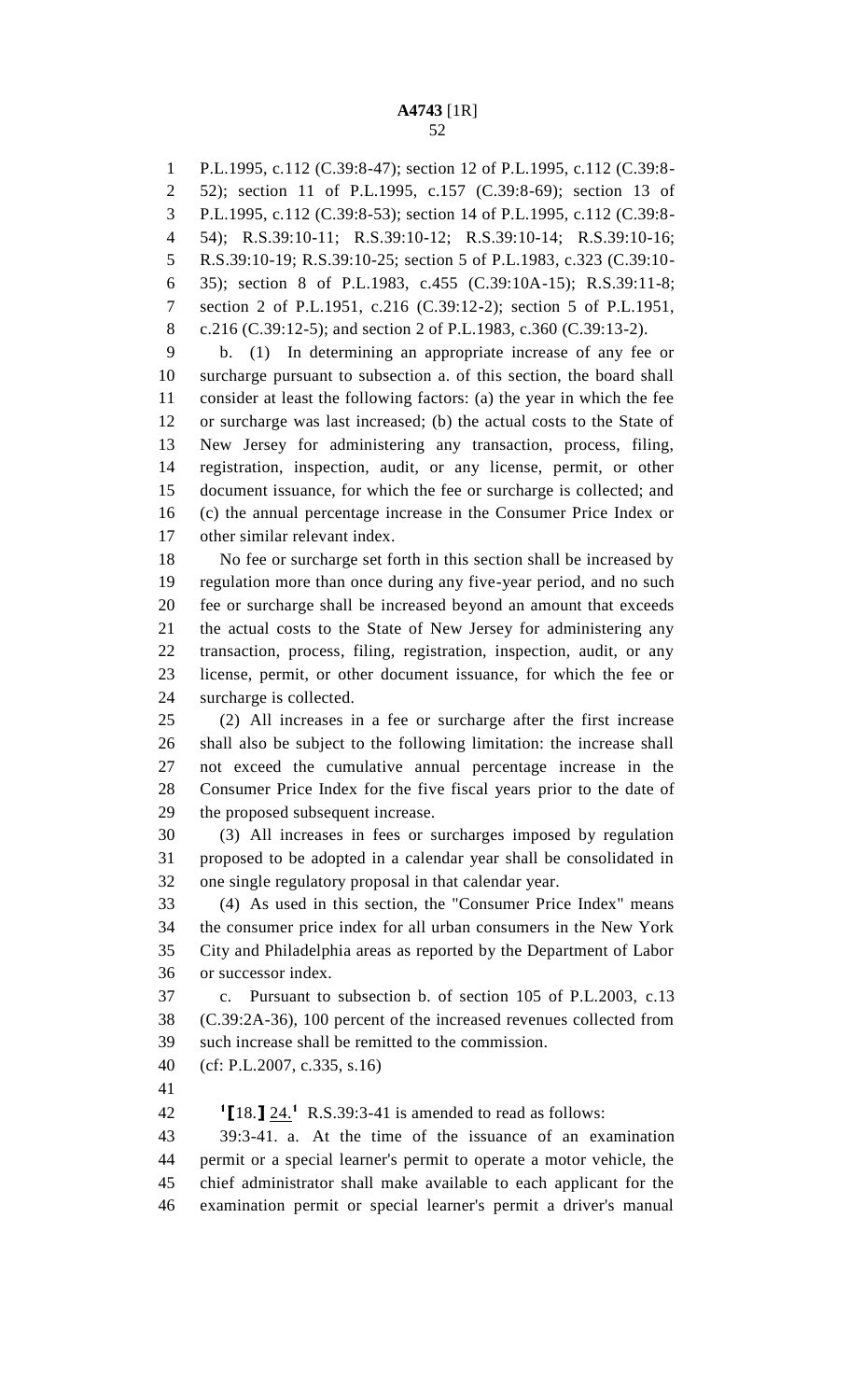containing information required to be known and followed by licensed drivers relating to licensing requirements.

 b. At the time of any required examination for renewal of a driver's license, the chief administrator shall upon request make available to each applicant for renewal a copy of the manual and any supplements thereto.

 c. The driver's manual and any supplements thereto or any other booklet or writing prepared in connection with examinations for drivers' licenses or for renewals of drivers' licenses shall contain all information necessary to answer any question on an examination for a driver's license or for a renewal of a driver's license.

12 The chief administrator shall publish the driver's manual on the website of the commission in English and each of the three languages, other than English, most commonly spoken in the State, as determined by the chief administrator. The chief administrator shall periodically, and at least every five years, verify the three 17 languages, other than English, most commonly spoken in the State.

 d. The chief administrator, following consultation with the organ procurement organizations designated pursuant to 42 U.S.C. s.1320b-8 to serve in the State of New Jersey, shall include in the driver's manual information explaining the provisions of the "Revised Uniform Anatomical Gift Act," P.L.2008, c.50 (C.26:6-77 et al.), the beneficial uses of donated organs and tissues, and the procedure for indicating on the driver's license the intention to make a donation pursuant to section 1 of P.L.1978, c.181 (C.39:3- 12.2). The chief administrator may distribute all remaining copies of the existing driver's manual before reprinting the manual with the information required pursuant to this subsection.

 e. The chief administrator, in consultation with the Nikhil Badlani Foundation, shall include in the driver's manual information explaining the dangers of failing to comply with this State's motor vehicle traffic laws and indicating that interested drivers may take the STOP for Nikhil Safety Pledge set forth in paragraph (1) of this subsection.

(1) The "STOP for Nikhil Safety Pledge" is as follows:

 "In order to ensure the safety of others on the road, passengers in my car, and myself as a driver, I pledge to obey traffic laws while operating a motor vehicle, be extra cautious, and be attentive to traffic signs and signals and road conditions. Specifically:

 I will come to a complete stop at every "stop" sign or red traffic light, and will not proceed through a red traffic light;

 I will stay alert, keep two hands on the steering wheel whenever possible, and keep my mind on the road;

 I will talk safely by using a hands-free wireless telephone while driving if I am of lawful age to do so and refrain from texting while driving; and I will plan ahead and leave enough time to arrive at my destination."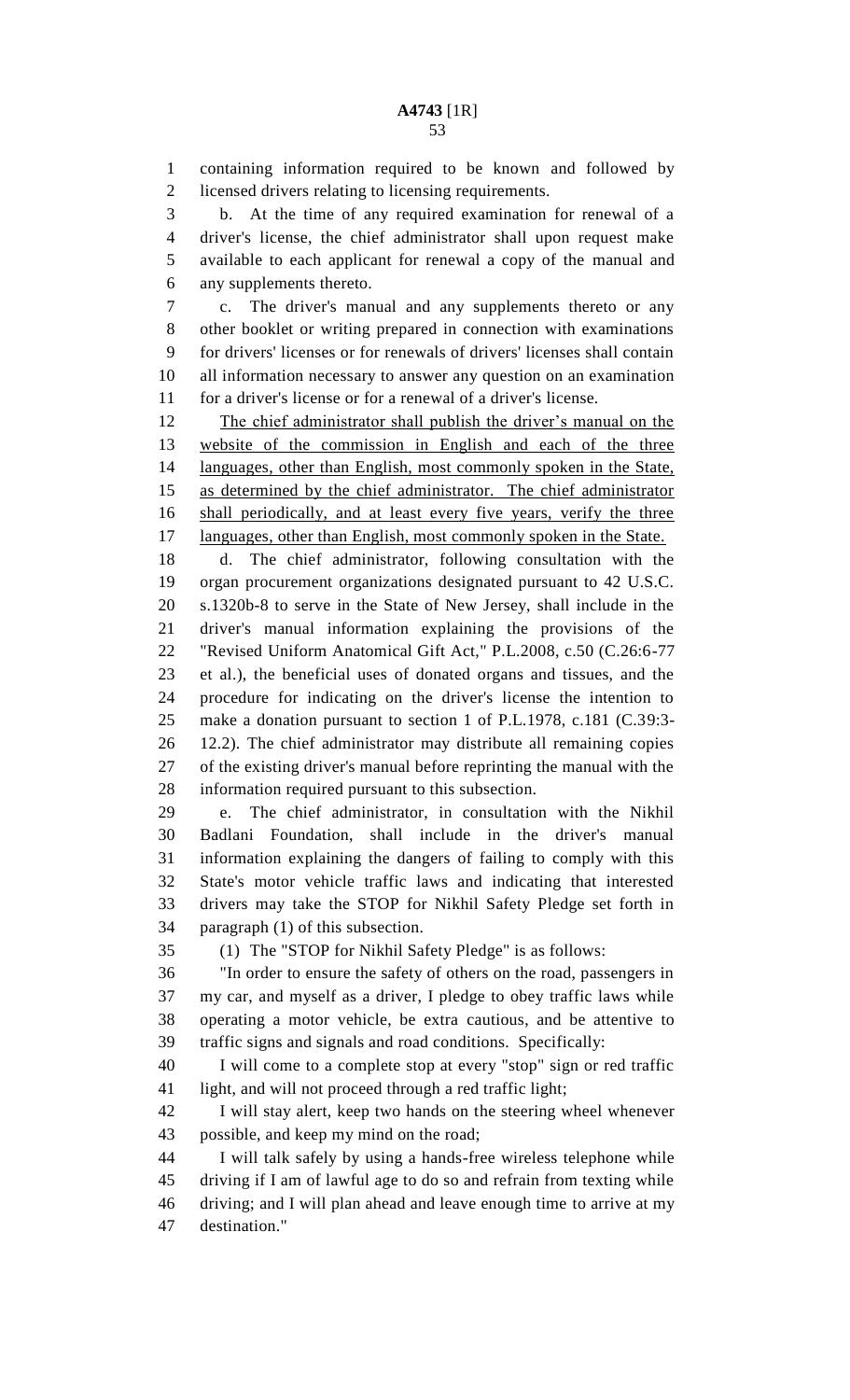(2) The chief administrator shall ensure that drivers have the option of taking the pledge set forth in paragraph (1) of this subsection by filling out a standard form made available at motor vehicle offices or by following instructions publicized by the chief administrator directing interested drivers to the appropriate website to complete the pledge.

 (3) The chief administrator may distribute all remaining copies of the existing driver's manual before reprinting the manual with the information required pursuant to this subsection.

 f. The chief administrator, in consultation with the Commissioner of Health and the Director of the Division of Highway Traffic Safety in the Department of Law and Public Safety, shall include in the driver's manual information explaining the dangers of carbon monoxide poisoning from motor vehicles and techniques for the safe operation and proper maintenance of a motor vehicle. The chief administrator may distribute all remaining copies of any existing driver's manual before reprinting the manual with the information required pursuant to this subsection.

(cf: P.L.2016, c.81, s.3)

 **[**19.**]** 25.**<sup>1</sup>** 21 (New section) The Chief Administrator of the New Jersey Motor Vehicle Commission, in consultation with the Attorney General, shall establish a public awareness campaign for the duration of 24 months following the effective date of 25 P.L., c.  $(C.$  ) (pending before the Legislature as this bill) to inform the general public about the availability of and the requirements to obtain a standard and REAL ID basic driver's license, motorcycle license, probationary license, and identification card.

**1 [**20.**]** 26.**<sup>1</sup>** 31 (New section) a. There is created an advisory board to be known as the "Standard and REAL ID Driver License and Identification Card Advisory Board."

 b. The purpose of the advisory board shall be to review the 35 implementation of the provisions of P.L., c. (C.) (pending before the Legislature as this bill) by the New Jersey Motor Vehicle Commission and the issuance of standard and REAL ID basic driver's licenses, motorcycle licenses, probationary licenses, and identification cards by the commission. The advisory board shall provide guidance to the commission concerning public awareness and education of the differences between standard and REAL ID basic driver's licenses, motorcycle licenses, probationary licenses, and identification cards and how to obtain standard and REAL ID basic driver's licenses, motorcycle licenses, probationary licenses, and identification cards.

c. The advisory board shall consist of 11 members as follows: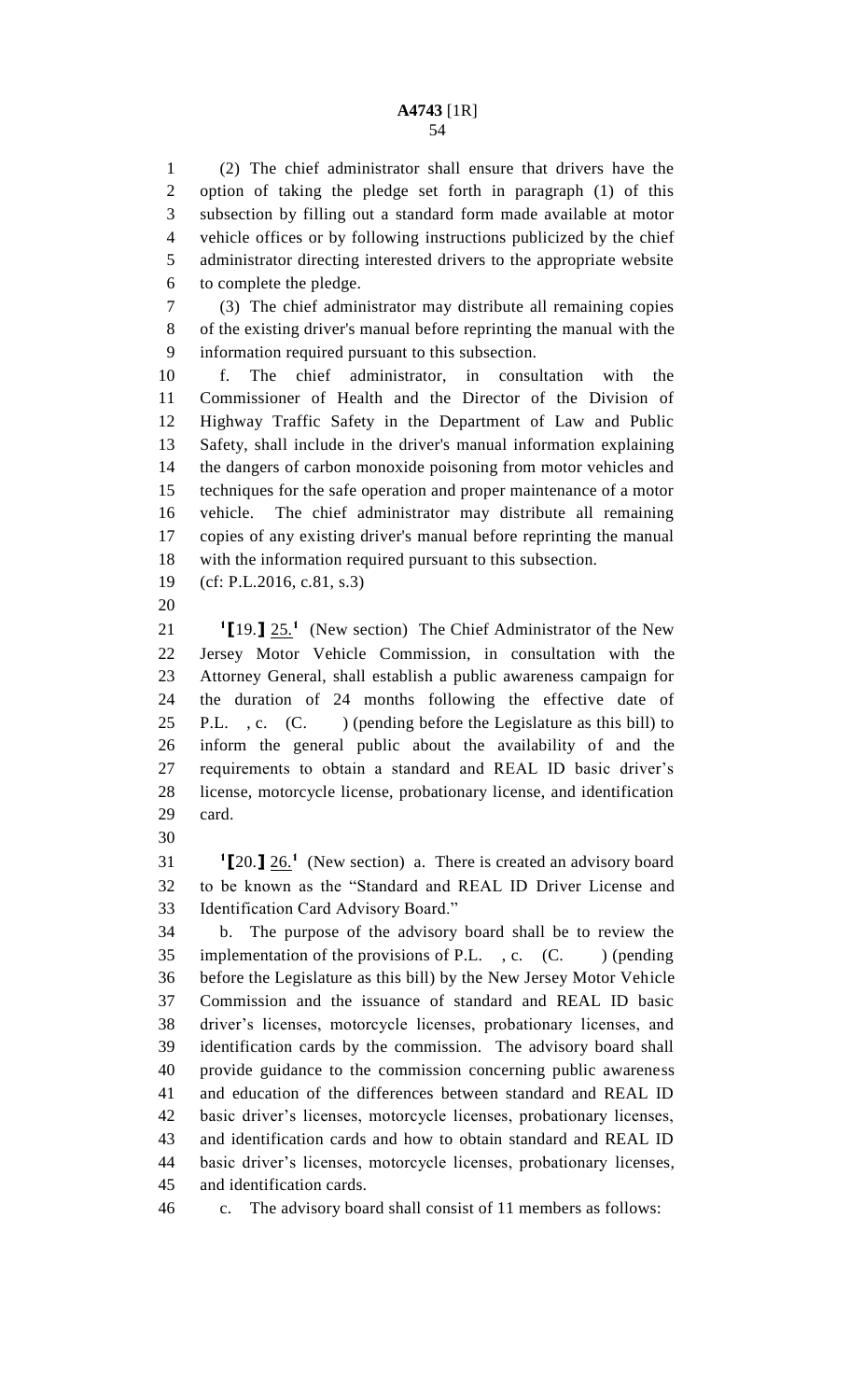# 

 (1) the Chief Administrator of the New Jersey Motor Vehicle Commission, or the chief administrator's designee, who shall serve ex officio; (2) the Governor's Chief Counsel, or the chief counsel's designee, who shall serve ex officio; and (3) nine public members as follows: (a) three members appointed by the Governor; (b) three members appointed by the Governor upon the recommendation of the President of the Senate; and (c) three members appointed by the Governor upon the recommendation of the Speaker of the General Assembly. d. A vacancy in the membership of the advisory board shall be filled in the same manner provided for the original appointment. e. The advisory board shall organize **<sup>1</sup> [**as soon as practicable following the appointment of its members**]** within 90 days of the 16 effective of P.L., c.  $(C.$  ) (pending before the Legislature as this bill)<sup>1</sup>, and shall select a chairperson and vice-chairperson from among its members. f. The public members of the advisory board shall serve without compensation, but may be reimbursed for necessary expenses incurred in the performance of their duties to the extent 22 that such funds are made available for that purpose. g. The New Jersey Motor Vehicle Commission shall provide staff support to the advisory board as may be necessary for its purposes. The advisory board shall be entitled to call to its assistance and avail itself of the services of the employees of any State, county, or municipal department, board, bureau, commission, or agency, as it may require and as may be available for its purposes. h. No later than 12 months after the effective date of P.L. , c. (C. ) (pending before the Legislature as this bill), the advisory board shall report to the Governor, and to the Legislature pursuant to section 2 of P.L.1991, c.164 (C.52:14-19.1), its findings and recommendations. The advisory board shall terminate upon submission of the report. [21. This act]  $\frac{27}{10}$ . a. Sections 1 through 24 and section  $26<sup>1</sup>$  shall take effect on the first day of the thirteenth month after enactment, except that the Chief Administrator of the New Jersey Motor Vehicle Commission may take any anticipatory administrative action in advance as shall be necessary for the implementation of this act. <sup>1</sup>b. Section 25 of this act shall take effect on the first day of the sixth month after enactment.  $\therefore$  **1** Section **1** [20]  $26^1$  of this act shall expire upon submission of the advisory board's report required to be prepared and submitted

47 pursuant to subsection h. of section  $\binom{1}{2}$   $\frac{26}{1}$  of this act.